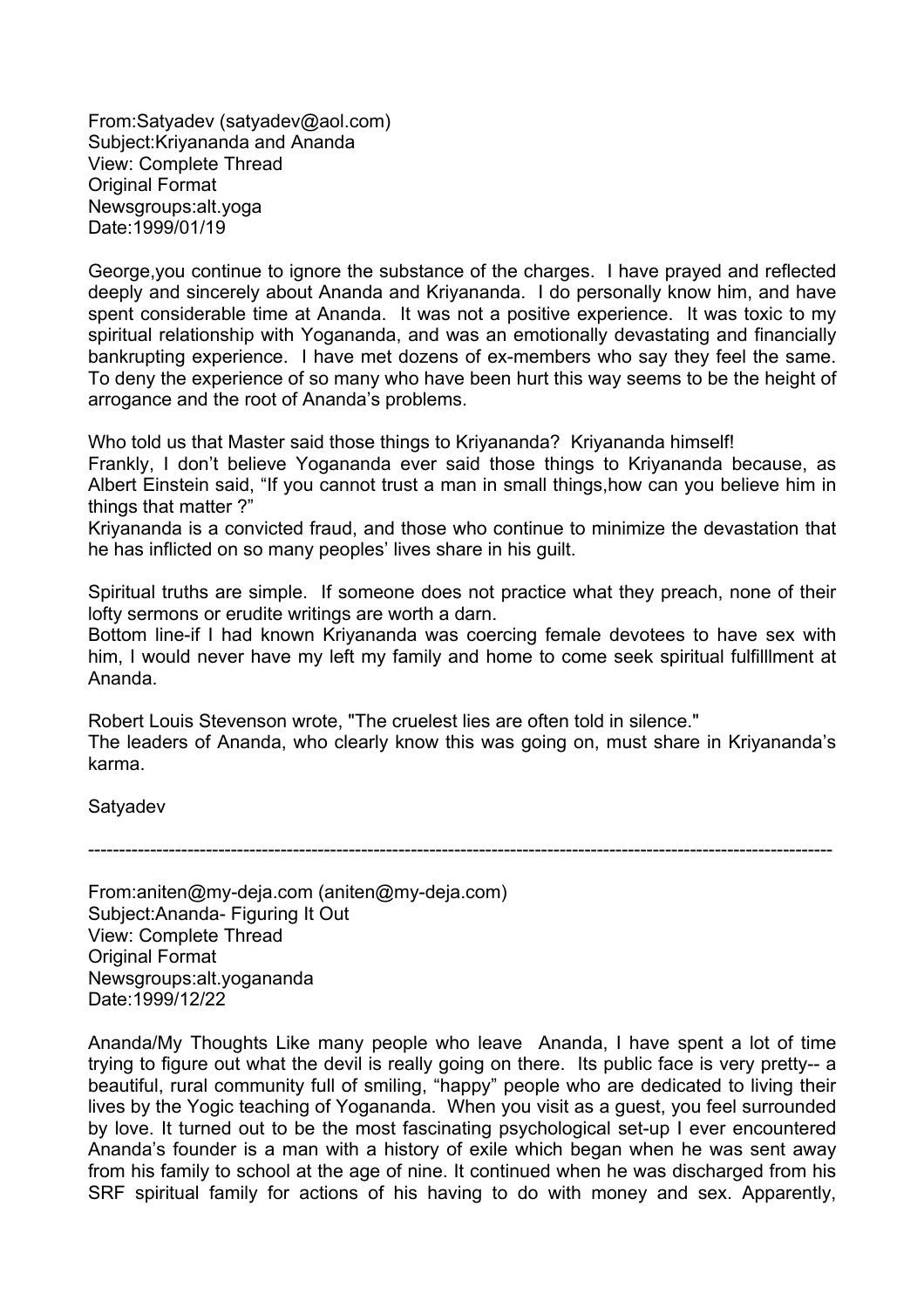altering this behavior was never an option for him.Ananda's public face is all light and spirituality. The darkness of its underside consists in part of Walters ongoing sexual using of many young women over the years, while the leadership and others covered it up and denied it. I knew about one the women when I live there and never told anyone. After I left I found that a lot or people knew about one woman, but they turned out to be to be different women. Now, even after a great deal has been revealed about his sexual activities, loyal Ananda members are not suppose to believe it . It<sup>1</sup>s his "enemies" who have made all this up, or the women threw themselves at him, so it's not his fault.The two sides of Ananda are very different. One stresses the spiritual teachings, and the other acts as though hey don't exist. Ananda's great cause in not God or the teachings of Yogananda—it's Don Walters. And I don't think he knows the difference.Another piece of the puzzle is filled in by his description of him (page 201 in his book A Place Called Ananda) Walters there describes himself as the president of a large and successful international corporation. He has a good product - the spiritual Ananda and its population of good people,Yogananda's name, face and selected teachings. The corporation directs the marketing and takes the profit. The corporation has the same ethics of any corporation - expand and make money. I'm very grateful to SRF for getting rid of him before he did it there. These dichotomies might be resolved if Ananda had the courage to be honest. Fooling around with women is understandable for a highly sexed man, but when he calls himself Swami and wants to be known as a renunciant, it's nothing but a cheap lie.Walters's top leaders have the responsibility of maintaining Ananda's image as a purely spiritual entity.

This entails keeping the backside of the place covered up, not only from the outside world but from Ananda citizens.Those in the Ananda leadership mostly came in the early days of the community, when their founder still had the strong spiritual charisma he brought form SRF. They were idealistic young people, and he gave direction and purpose to their lives. They all have a very deep loyalty, to the point where they don't question anything he wants but simply carry out his wishes. A SRF monastic once made the comment, that Walters and many of his closest followers were together in past lives. Don't doubt it, since this helps to explain the blindness most of his closest disciples seem to have to seeing his problems and bizarre rationalizations. Real friends of Walters would help him confront these issues, but people at Ananda are afraid...Another dark aspect of Ananda is the everincreasing control over people's lives. It is done gradually, with time to assimilate the latest measure before the next one is applied. When the leadership controls what you know, whether or not you can have a job, how much you'll be paid, how much you'll pay in dues and fees, where you can live and how much rent you'll pay, insists that you contribute to the housing pool, but will only reimburse you in years of small payments, wants vows of obedience from you, and requires that you give them your house if you become a life member--- that's CONTROL taken to the level of being hog-tied.I could never figure out why such control was needed over a bunch of good-hearted, spiritual seekers. The control is all couched in spiritual terms, but there is nothing in the Yogic or Christian teachings that can account for it. What is Kriyananda afraid they'll do if they're free?Ananda has a leader who thought he could do better than Master. He could build a community, get more members, market the teachings better. But he still clings to his own darkness. Most people who follow a spiritual path know that they must get rid of the psychological glithces that stand between them and God. This guy still thinks all he needs to worry about his having a good public image. He is exhibiting more and more dementia in his actions and he his taking the community further and further into delusion. Anything bad that happens is someone else's doing.All the women and ex-members are lying. Ananda will vehemently character assassinate anyone who even mildly suggests that Kriyananda has problems.Walters has accused SRF and others of trying to destroy him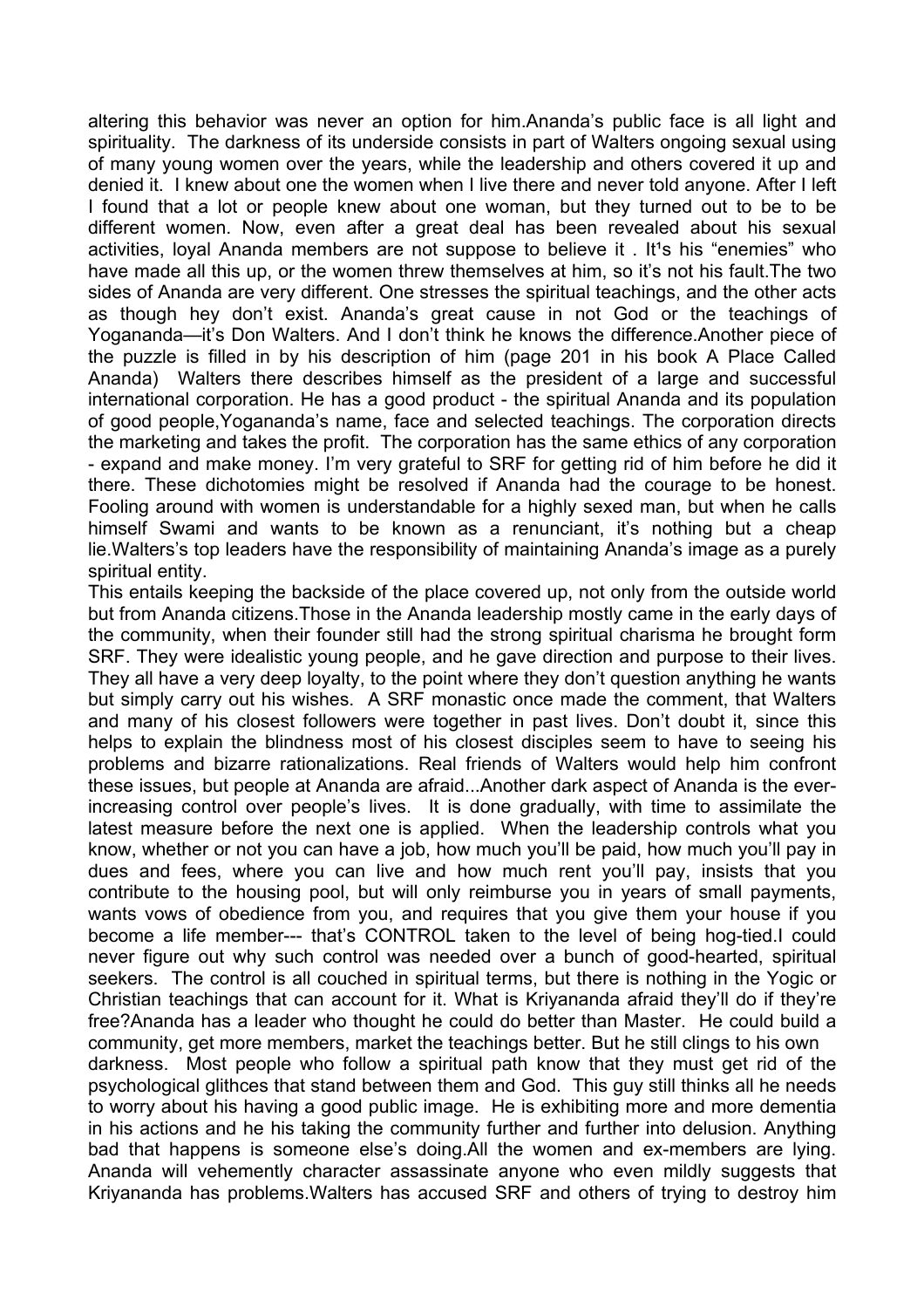and Ananda. I know of no one who wants either destroyed, but if anyone did, they wouldn<sup>1</sup>t have to lift a finger.Ananda follows a man who had them into utter confusion, two lawsuits followed by bankruptcy, then left them to pay the financial judgments against him. You have to wonder- who is trying to destroy Ananda? Walters doesn't need any help in that regard, and by all means read the book, A Place Called Ananda, it's a very revealing textbook example of persecuted narcissist self-portrait.

------------------------------------------------------------------------------------------------------------------------

From:Nojdw (nojdw@aol.com) Subject:Ananda Moyi Ma and Kriyananda View: Complete Thread Original Format Newsgroups:alt.yoga Date:1999/05/16

Ananda Moyi Ma and J. Donald Walters

In the spring of 1974, J. Donald Walters had a meeting with Ananda Moyi Ma, in India.

This meeting was attended by Mr. Walters, then calling himself "Swami Kriyananda", several Ananda members, a translator, and several other observers.

One of these observers was a former member of Ananda who while at Ananda for about three years had a close association with Mr. Walters. He had recently left Ananda after seeing what he described as abuse of power and blatant manipulation and exploitation of those around him by Mr. Walters.

Mr. Walters had previously had contact with Ananda Moyi Ma while still holding a position within Self-Realization Fellowship, in the 1960's. One former member recalls how Mr. Walters recounted Ananda Moyi Ma's praise of him during a public class at Ananda in the early 1980's:

"It was a Friday night during "Spiritual Renewal Week", Kriyananda's answer to Yogananda's annual "Convocation". The topic of the class was "Stories of Master", where Kriyananda would tell stories of living with Paramahansa Yogananda. I had been an Ananda member for several years, and this was my favorite class, and was looking forward to hearing more about life in Yogananda's ashram. But instead, to my puzzlement, Kriyananda began by telling about his experiences with Ananda Moyi Ma in India while with SRF. He read quite a few quotes she supposedly said about him. They were all extremely flattering. He read from a peice of paper. Here is an example of one of the quotes supposedly from Ananda Moyi Ma:

"The bee is the devotee, the flower is God; Kriyananda is that bee".

"I was flabbergasted. Kriyananda went on and on reading quotes like that, all praising himself. Why? Why this blatant self-promotion in front of a public audience? To this day I have no idea."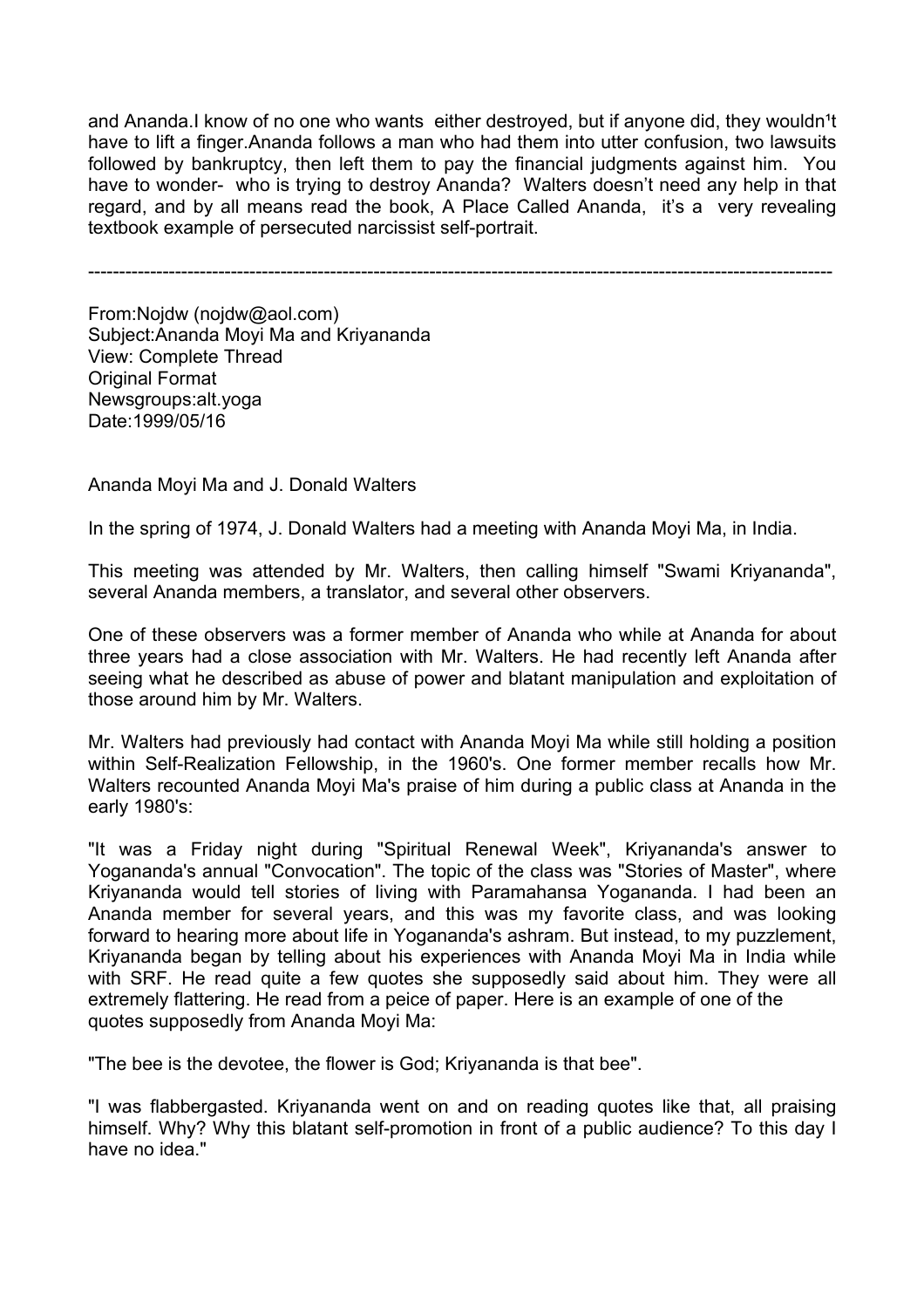What Mr. Walters did NOT say was what Ananda Moyi Ma said to him in the spring of 1974. It was not flattering. In fact, it mirrored exactly the type of criticisms and warnings Mr. Walters has received over the years from many other people, including accusations made in the recent fraud/sex abuse trial which Ananda lost.

Ananda Moyi Ma to J. Donald Walters; excerpts, confirmed by eyewitness:

"You've created shackles for yourself: Ananda is keeping you from enlightenement..."

"As long as you gather others around you in your own name, your spiritual growth stops..."

"Go into seclusion and don't come out until you've found God..."

"Why don't you stay here with me? I'll help you to live as a real renunciant; if you go back, you're finished."

The eyewitness to this meeting confirmed these qoutes, saying,

"Some of the words may have been slightly different, but that certainly reflects accurately the spirit of what she said to him...she also said other things to him, and said them so strongly that the Westerners present gasped."

He added;

"What I cannot convey is the incredible Divine Love and energy she just poured over him. This amount of attention was very unusual. He was due to leave that afternoon, and evidently she saw this as a last chance to try to turn him from the wrong path he was taking. It was also very unusual for her to have so many people present; this was definitely a "private" personal interveiw; she could have, with a wave of her hand, moved us all out of earshot. But she didn't; it was as though she wanted others to hear and witness what she was saying."

"He tried to defend himself and argue with her, but he got nowhere; she countered his every statement 180 degrees"

------------------------------------------------------------------------------------------------------------------------

From:Ari Lindemann (ari@speakeasy.org) Subject:Ananda Leader faces Harassment Suit View: Complete Thread **Original Format** Newsgroups:alt.yoga, alt.meditation, alt.feminism, alt.support.ex-cult Date:1995/07/14

Finally - my little fingers are happy to type.

ANANDA LEADER FACES HARASSMENT SUIT by Will Holbert - the Union

A former member of Ananda is accusing the leader and one of the San Juan Ridge curch's ministers of sexually harassing her.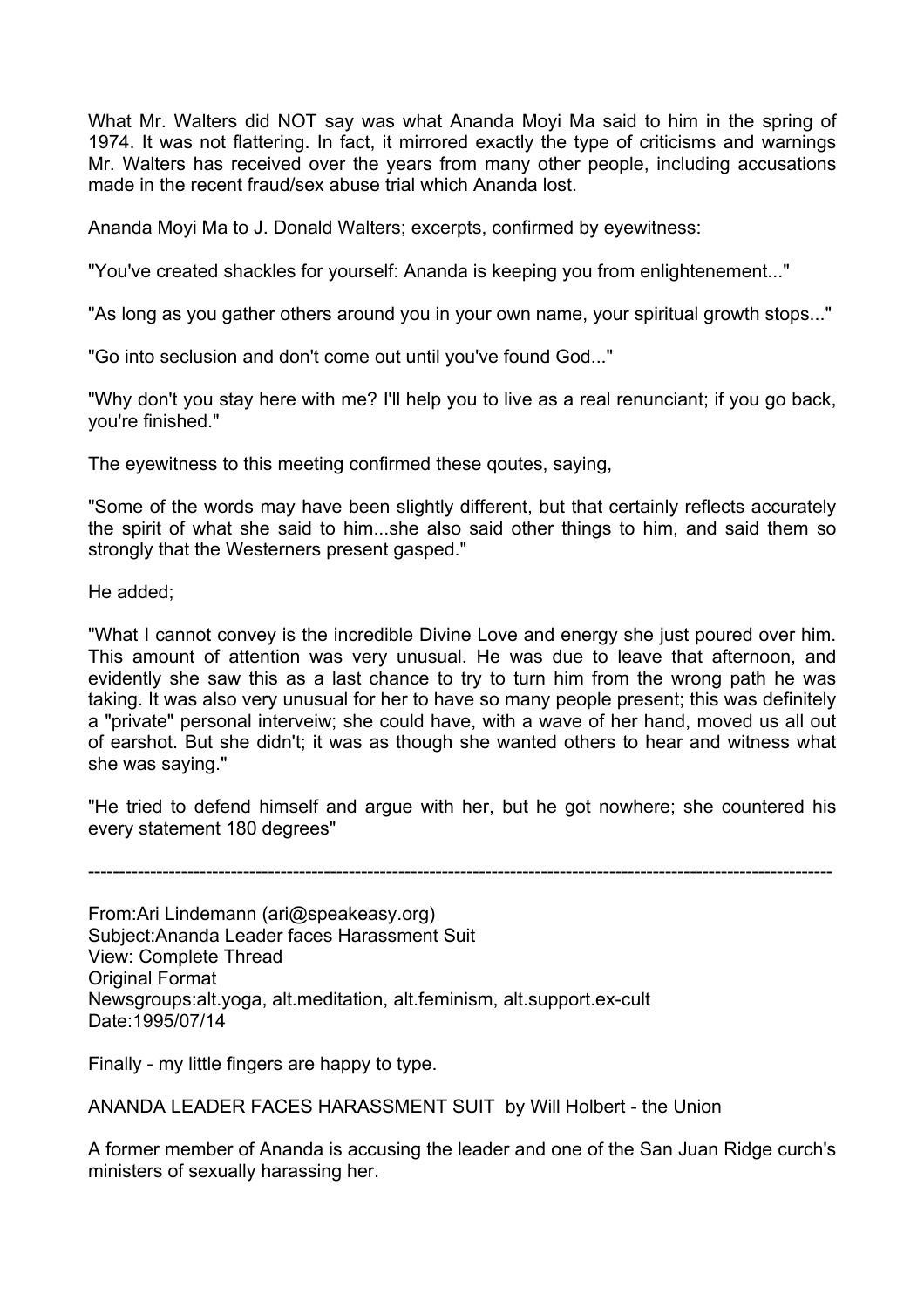Ananda's leader, J. Donald Walters, or Kriyananda, called the accusations lies in a San Jose Mercury News story last Friday. Joh Parsons, Ananda's attorney, said this morning a competing religious group had pushed the woman into filing the suit.

The accusations are contined in a personal injury civil suit filed in San Mateo County last week by 31 year old Anne-maried Bertolucci.

Bertolucci, who now lives in Palo Alto, lived in Ananda Village through most of last year.

The suit seeks damages for sexual battery, infliction of emotional distress, wrongful discharge and violation of state sex discrimination laws, among other thing. It names eight other women as victims of sexual harassment from Ananda's creations during the late 1960s into the early 1980s but they are not apart of the suit.

The suit accuses Walters of using his authority to create an envioronment hostile to women and as a mechanism for their exploitation.

Bertolucci was weventually fired from her job at Ananda and asked to leave the compound.

She alleges senior minister Danny Levin abused his postion as a church leader and one of her co-workers at Crystal Clarity Publishing by making sexual advances toward her. Bertolucci worked vor the Ananada company as a Date entry clerk and accuses Levin of engaging her in an affair that caused her intense emotinal trauma.

Bertolucci went to Walters after complaining to Ananda's general manager about Levin's behavior according to the suit. Walters invited Bertolucci to his residence four nights in a row, where they exchanged massages and at one point watched a movie containing an erotic sex scene, according to the suit.

"Plaintiff was confused at the time as to why this "Saint" Swami would be watching erotic movies but realizes now after hearing of his sexual harassment of other women and his pattern of seduction that she was being prepared to be his next sexual partner", the suit reads.

Bertolucci's suit details the affair she claims she had with Levin and states she complained to himabout his behavior after which she was transferred out of her job at the publishing ocompany But the contacts continued, according to the suit. She moved to the women's ashram so she would feel less vulnerable to his advances because she felt compleely in his power and would do anything he asked of her, according to the suit.

Walters eventually asked Bertolucci to leave Ananda last November and suggested she move to a different Ananda community.

Bertolucci later joined the Palo Alto Ananda community, where she claims the ministers gave her a cold reception. When she told one of them Levin had sexually abused her, she was told it was an affair that had gone sour and that she was being immature and selfish, the suit states.

Bertolucci claims she suffered a nervous breakdown and is still in therapy for hwat happened at Ananda.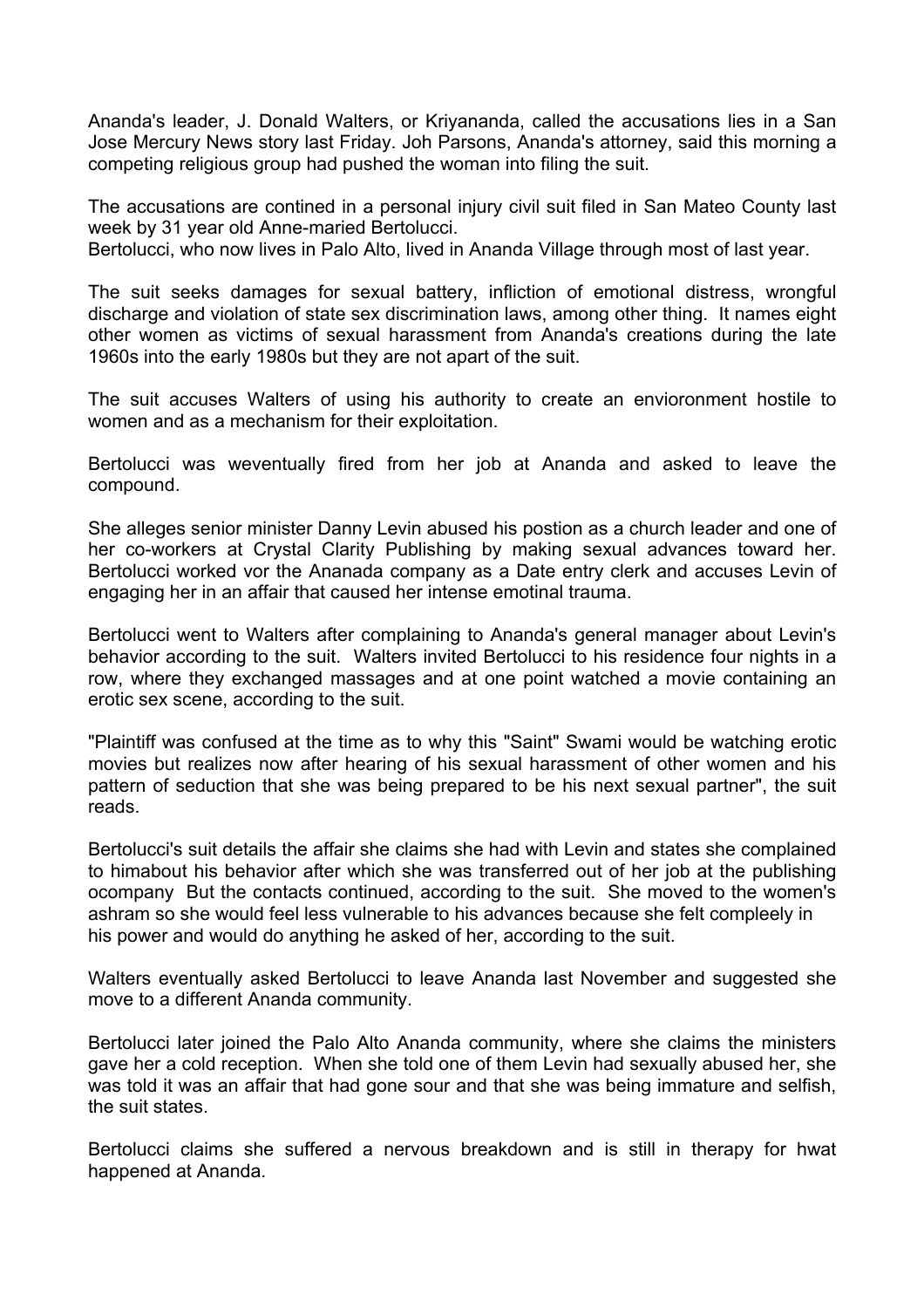"Spiritually, plaintiff has a deep distrust of religious organizatins and ministers because of the betrayal show experienced from defendants her in asn it may take a very long time to recover from such spiritual harm, " the suit reads.

Ford Greene, Bertolucci's attorney, siad his client ws brainwahshed at Ananda and that's why she submitted to sexual demands.

Parson's said he and his clients at Ananda were baffled by the allegations.

"it's easy for somebody to lie, but why say such things she knows will be disproven?" Parsons said.

typed this day 7.14, 1995. All perfection I give to my guru. All typos are mine.

This is the question I have for my congregation, having to do with the last sentence of this article published in the Newspaper:

We all know that DENIAL is a powerful force. Is it so powerful that the perpetrators can minimize or completely forget the facts of what has happened?? Does anyone know of any studies. This has always been an intriguing question to me - Could it be the case that those who sexually harass are in denial about the magnitude of what they are doing? Is that how they perpetrate the act?? Do they HONESTLY not remember what happened or are they lying to save their reputations after the fact?

I make no judgement on this case. That is for the courts, these are just general questions based on a situation for which I have direct knowledge.

------------------------------------------------------------------------------------------------------------------------

From:Nojdw (nojdw@aol.com) Subject:STATEMENT OF FORMER ANANDA MINISTER View: Complete Thread Original Format Newsgroups:alt.yoga Date:1999/10/25

# STATEMENT OF FORMER ANANDA MINISTER

1. I, hereby declare that I have personal knowledge of the facts stated herein,and if called as a witness, I could and would testify competently to them. From June, 1978 to August 1995, I resided at Ananda Village, Nevada City, California, or in one of the Ananda City Centers either in San Francisco, Palo Alto, or Sacramento. My husband and I were Ministers/Light bearers in the Ananda Church.

2. I am writing this declaration out of a desire to stand for the truth, and because I feel that too many people are silent about their knowledge of Kriyananda's deceitful and abusive behavior.

3. During the summer of 1993, D had asked J, her husband, , to pray for my family. D said that J and her family were very special and their prayers were extremely powerful. Those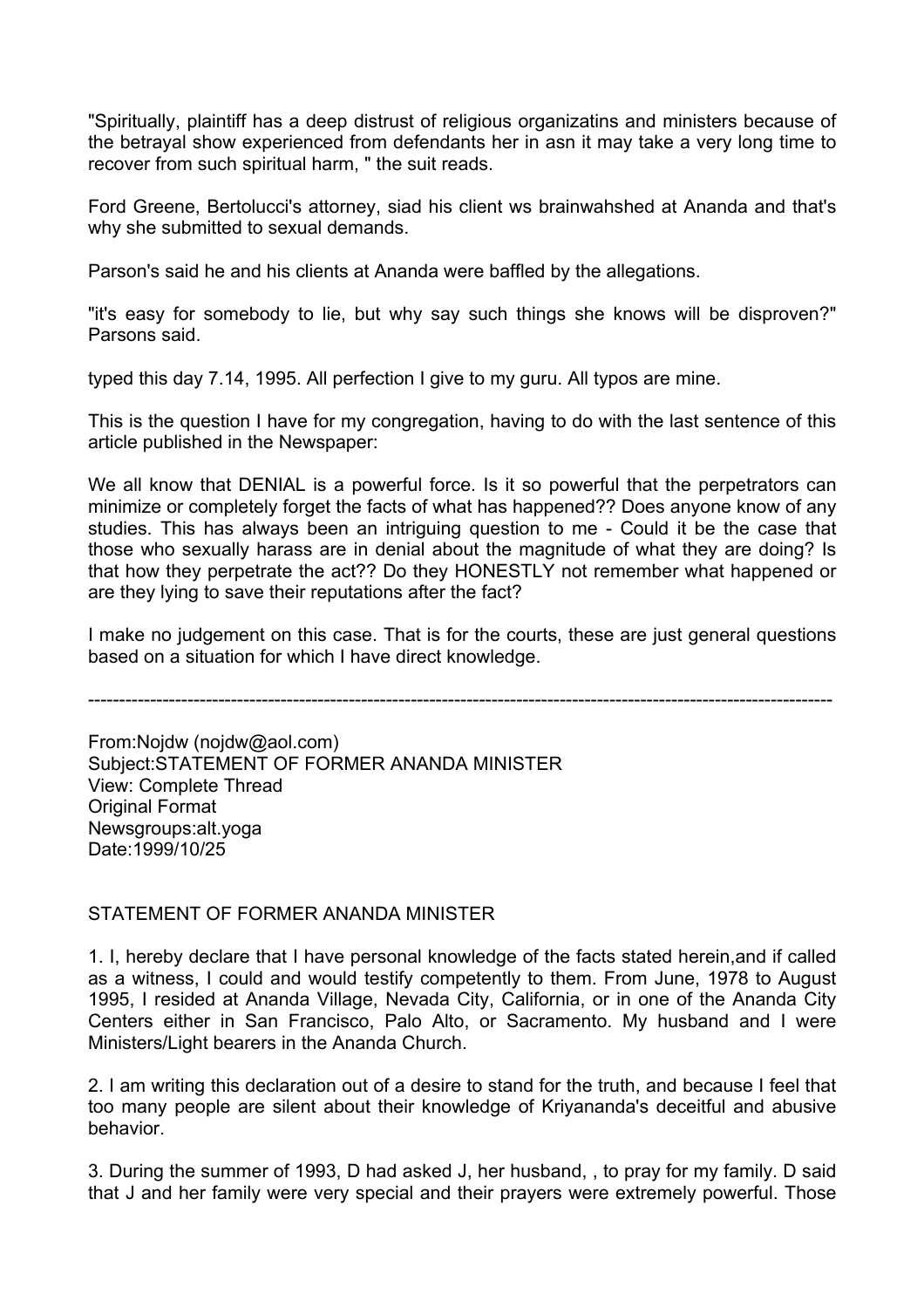who knew J, loved her dearly and spoke very respectfully and lovingly about her. I was visiting D one day after she arrived home from the hospital, and heard her speak with J on the phone. She told J that she loved her. Kriyananda and the others close to her wanted her and her family to move to Ananda. Soon after this, I met J at The Expanding Light during a special weekend program. When I met her, I felt a very deep blessing and such love and compassion from her soul.

4. A while later, J and I began speaking on the phone and had many wonderful conversations. During our conversations, J told me many inspiring things about \*\*\* and the monastics that she knew from there. She spoke about them with deep respect and love, which is contrary to what has been stated by Kriyananda, D and J, and others at Ananda. Additionally, J never told me that I should get a divorce, as seemingly stated in J and D slander letter. Additionally, Kriyananda has both publicly and privately denounced \*\*\*and it's leaders during the duration of my 17 years at Ananda. Ananda leaders have also begun denouncing \*\*\* as well. (We were discouraged from attending Convocations, and were told we would be "out of tune" if we did. Thus people became fearful of attending these programs.)

5. Late May or early June, 1995, I learned that J had written a letter to Kriyananda, saying she would have to pull back from her involvement with him and others at Ananda.

I had a phone conversation with her and she told me that something was amiss but she did not want to tell me what it was, and suggested that I talk to B. B and her husband, J an Episcopalian Priest, were actively involved in trying to help Kriyananda to get some kind of help and to admit the truth about his behavior to his community.

6. I called B and we met briefly. She told me about the massages and sexual behavior that had been going on with Kriyananda for years with many women. I was totally devastated and in shock. She suggested that I go talk to \* and \*.When I spoke to them, they both confirmed that it was true about Kriyananda's sexual misconduct with "numerous" women.

7. \* said he had counseled women that had come to him who had been abused by Kriyananda; women that have since left Ananda. He indicated also that he knew of more recent women that had been used in a sexual way. Also, upon information and belief, there are still women living in the Ananda community and in it's branch communities who have been used sexually in the name of God. \* told me that he had gone to Kriyananda and confronted him about this sexual misconduct,and that Kriyananda was very upset and angry with him, but that Kriyananda had admitted these things to be true. \*and his wife said they were ready to leave Ananda if Kriyananda did not face up to what he had done.

8. \*\*\* also admitted that it was true about Kriyananda'a sexual misconduct and that he too had counseled many women over the years. He stated that Kriyananda had been very "discrete" in his behavior. I asked why he and others who knew about this did not do something to stop it, and to warn the women coming into the community. He had no answer. I asked how he and others could watch this go on without doing something about it, and he said that he had learned to live with it. He told me and my husband, that a group of leaders were working on an agreement on the moral ethics for ministers, including Kriyananda, but that it had been put on hold.

9. I then began talking to others who knew information about Kriyananda's behavior, in particular, \*, \*, \*, and \*. My discussions with these people confirmed that what I had heard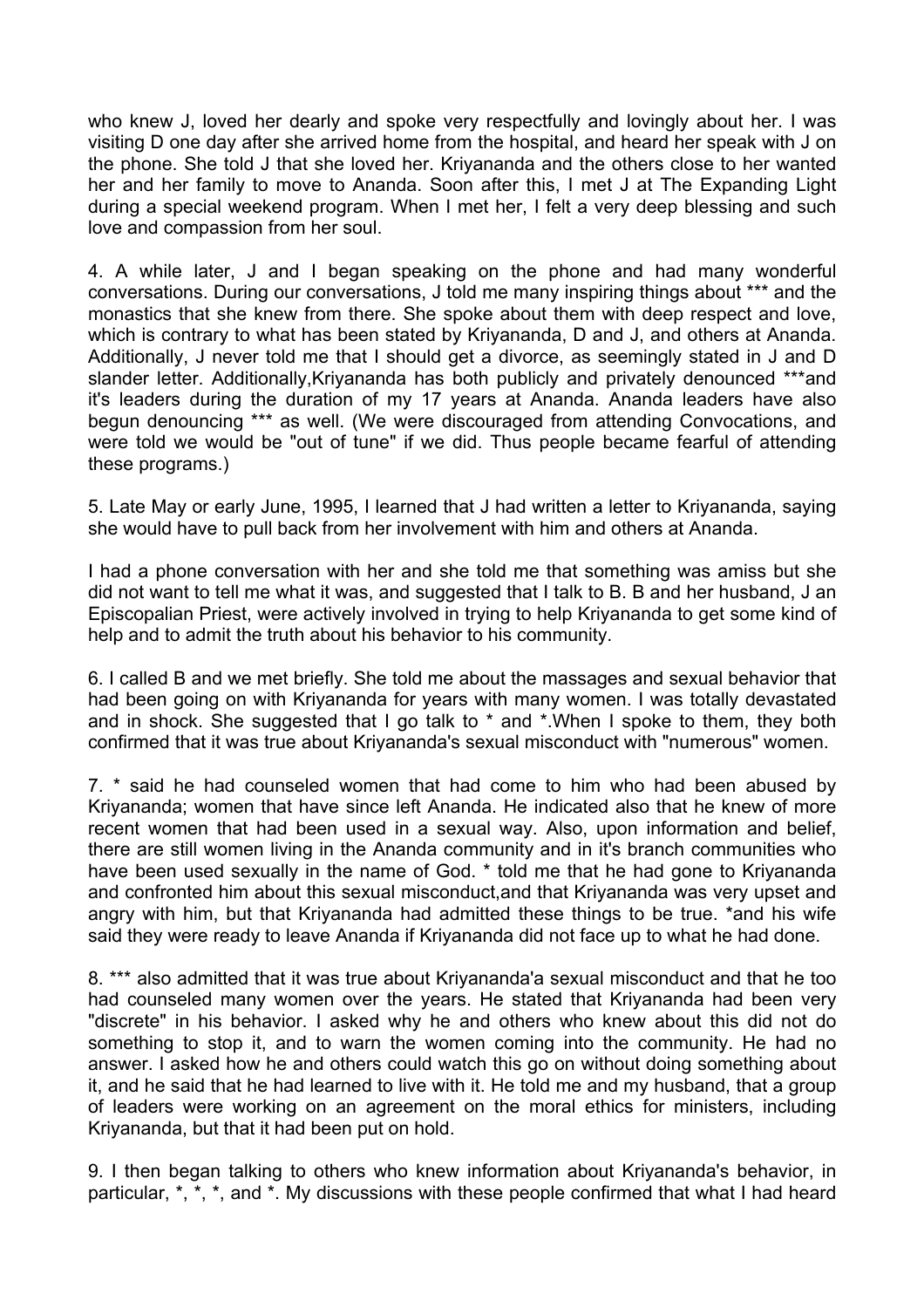about Kriyananda's sexual misconduct was true. There were meetings of women's groups where these things were discussed openly. Kriyananda later had the meetings stopped because he said they were negative and destructive. Upon information and belief, N had admitted that two women had come to her who had been sexually used by Kriyananda. Also, information was given to me about the sexual exploitation of Y.

10. The more I questioned about Kriyananda's sexual behavior, the more I was shunned by many people at Ananda, including Kriyananda, long time Ministers and close friends.

11. I also spoke with J. He denied it all, and told me that anyone having a problem with this issue had sexual issues of their own to deal with. He asked me, "why do you want to know the truth?" I thought this was a strange question to ask someone who had given their life to serving Master through Ananda. I asked him why someone did not do something a long time ago to stop Kriyananda from hurting women. His reply was, "Well, what would you have done?"

12. A few days later, D and J called me into their office to question me. I was strong in my position, I knew it was all true. They were not being honest with me. D told me that this was probably the biggest test I would have to face in this lifetime. J became more and more angry at me for using the words "cover up". I was realizing very clearly by now that there was indeed a massive cover up going on among the Ananda leaders.

13. I then talked to D. She said I had to believe Kriyananda or I could not live at Ananda. I told her that he had admitted it all to some people and her reply was, "Well, he never admitted it to me".

14. I worked in the Church Office at Ananda the last six years that I resided there--from 1989 to 1995. In the spring of 1995, I was present for a conversation between other office employees. Ms. P came into the office and stated that the management office would be receiving a "shredder," which to the best of my memory was for the purpose of shredding documents related to the S\*\* lawsuit and the harassment lawsuit. Prior to this time we did not have a "shredder" in any office, and I questioned the need for a "shredder" because Ananda Village had a comprehensive recycling program set up. I know that within the Church Office at Ananda Village, the following groups of files were kept: (1) correspondence files, most likely from the 1970's on, from Church members and others, and some correspondence files may also have been kept outside of the Church office. (Kriyananda, of course, had his own personal files in his possession. He commented during a public talk in June of 1995, that he had been receiving a lot of "hate" mail.); (2) fund raising files, including fund raising for Ananda Village, and fund raising for the harassmemt lawsuit as well as the other lawsuit; (3) advertising files; (4) J's private files; (5) D's private files; (6) outreach files; (7) church membership information files; (8) 14 Steps to Higher Awareness files; and (9) Kriya files.

15. Ananda Village residents were requested to make pledges to Ananda to fund the other lawsuit, and also to fund the harassment lawsuit. Ananda residents were told by leadership that if an Ananda Village resident made a pledge, the pledge would come out of their salary prior to taxes being taken out.

16. As time went on, I was shunned even more and I realized that my job in the Church office was coming to an end. I spoke with V about my job, and he very diplomatically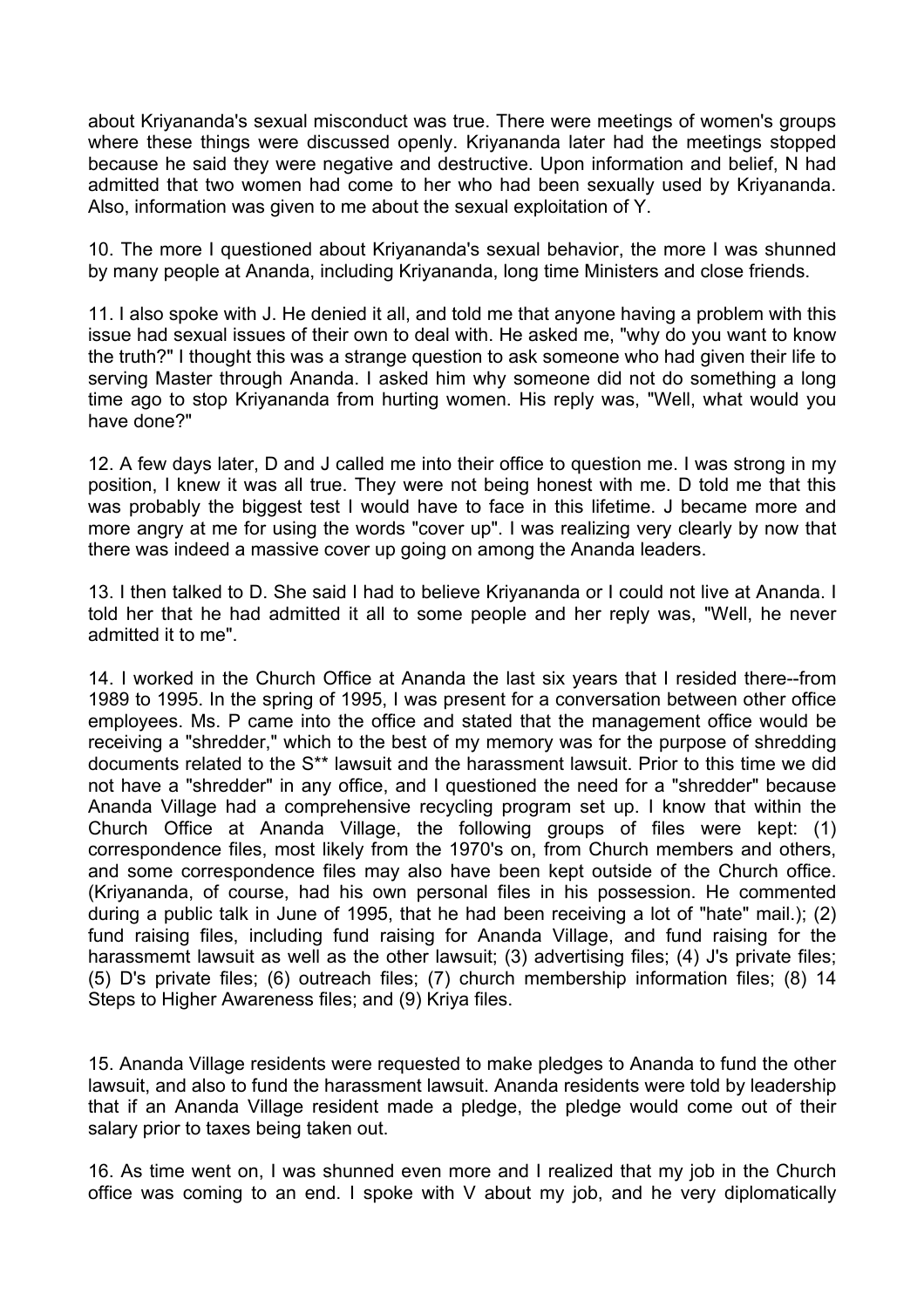encouraged me to quit, so I did. V had stated that he understood that I could not support what I was seeing. He and D were becoming more open to people who were questioning Kriyananda. However, Kriyananda took them to Carmel one weekend, and they come back with a different outlook, and they became very controlling and closed minded. J and D were also becoming very controlling and they were instilling fear in anyone who was questioning Kriyananda.

17. I moved from Ananda 12 months ago because I could no longer support deception in the name of our Guru. Leaving there has proved to be a great blessing for me and my family.

18. After having left Ananda, as I look back over the years, I remember certain things that I should have questioned. For example, I remember when I was Kriyananda's personal cook, \*\* would come into the house and go straight downstairs to Kriyananda's apartment and be down there for many hours. She would never call him on the intercom, which was what everyone usually did before going downstairs. Kriyananda was then still married to R, but she was away in Italy. This happened on many occasions in her absence.

19. I also remember a birthday party at A and D's home at Ananda, around late 1986, when Kriyananda came in with YB. She had just arrived at Ananda and few people had met her yet. He was very captivated with her. I thought it a little strange, but put it out of my mind. Upon information and belief, Kriyananda may have manipulated her under the guise of religion.

20. I remember seeing Kriyananda with \*\* quite often, and I wondered why he spent so much time with her. In talking with others who worked at Crystal Clarity Publisher, I was told that Kriyananda called numerous times while she was working there. He would ask her to come down to his house to see him and she would not return to work until hours later. This occured on a repeated basis. Upon information and belief, Kriyananda may have manipulated her under the guise of religion.

21. I remember a comment made by Kriyananda years ago about two residents of the San Juan Ridge, I believe they were architects. He called them "sexual washouts." A strange comment coming from a spiritual leader.

22. I remember over the years how those who did not support Kriyananda were continuously slandered until people thought they were evil and they were trying to destroy Ananda. This activity continues to be happening within the Ananda community. This slander is attempt to damage the character of those who speak out in truth and those who have been used or anyone who does not support the acts of deception as the leaders of Ananda and the followers of Kriyananda are doing.

23. Kriyananda has sexually exploited many women over a period of many years,and has deceived the residents of Ananda. I could not continue to live in this deception and decided to leave. We had to borrow money in order to get out of Ananda. Many others who have chosen to leave have suffered great financial loss in doing so.

24. People who want to leave Ananda are made to feel that they are no longer living a spiritual life and that their lives will not be successful. The ministers and leadership brainwash people to think this way and thus people are afraid to stand up for what they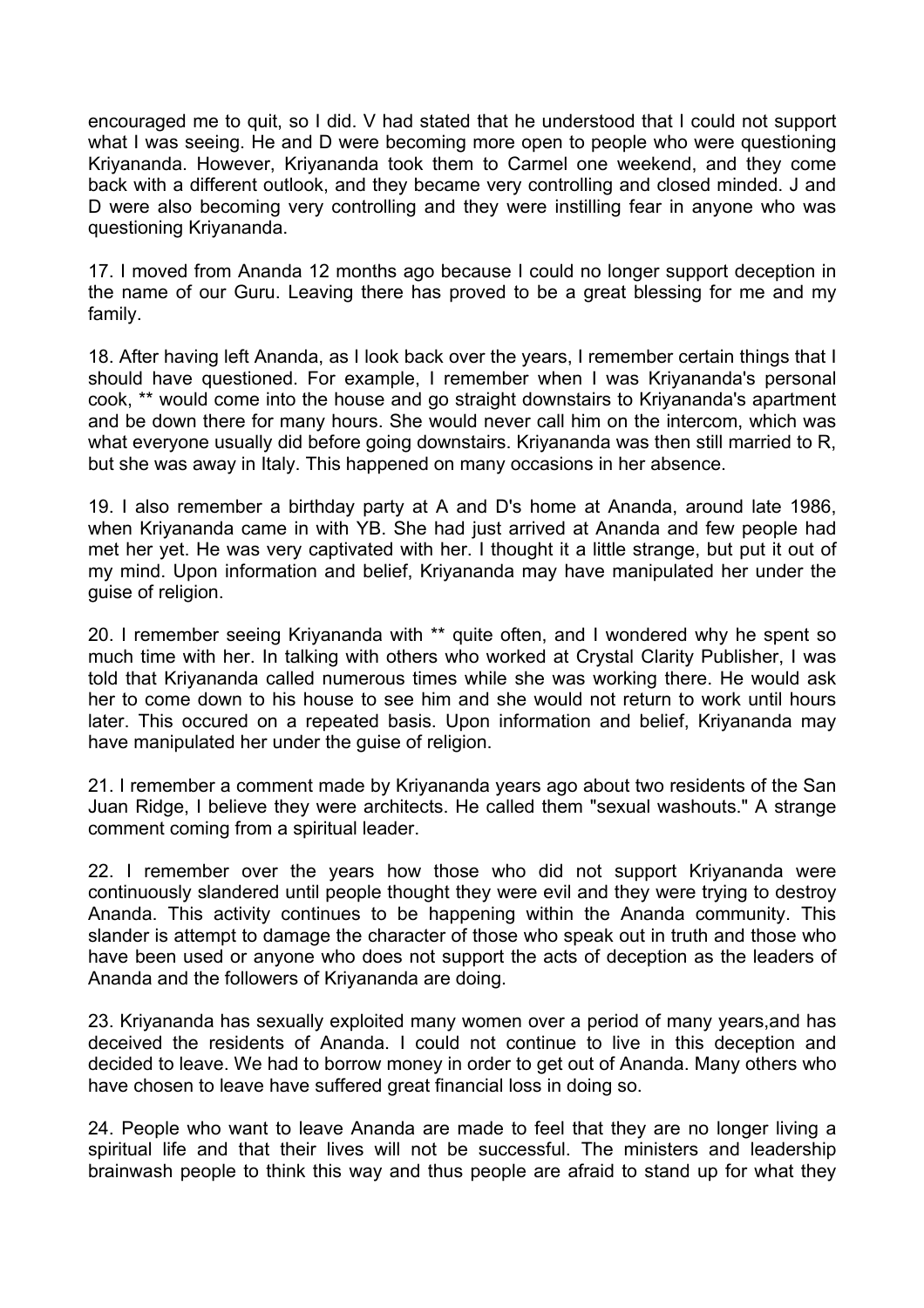feel is right. A common term used is "the light is gone from their eyes." This is used to control innocent people and to make them feel quilty for not agreeing with the leadership.

------------------------------------------------------------------------------------------------------------------------

From:CultBuster@hotmail.com (CultBuster@hotmail.com) Subject:Ananda Lawsuit View: Original Format Newsgroups:alt.yoga, alt.support.ex-cult Date:1997/10/05

The following are from a legal motion filed June 3, 1997, by Ford Greene, Bertolucc's attorney. The statements are from Mr. Walters deposition in 1995, which has been sealed by court order at Ananda's insistence. Ananda claims they did so to protect unnamed third parties. (The women's names have been changed by this writer)

 Walters admits under oath that in 1969 while he was a "swami" to whom WOMAN 1 had come for "spiritual training," he had sexual intercourse with her to whom he referred as his "disciple." (Separate Statement Of Fact No.12.21)

Walters admits under oath that in 1981 in Hawaii he had sexual intercourse with WOMAN 2 while she still was married to and living with her husband. Walters characterized this seduction of her subsequent pursuit as something that was "spiritual." (Separate Statement of Fact No.12.22)

Walters admits under oath that in 1981 or 1982 he had sex with WOMAN 3 and WOMAN 4 together at the same time. (Separate Statement of Fact No. 12.23)

Walters admits under oath that on at least eight occasions when he asked her to massage him, WOMAN 3 masturbated him to ejaculation as his sexual servant.

Walters admits that WOMAN 1 masturbated him countless times short of ejaculation. Walters was WOMAN 3's counselor. (Separate Statement Fact No.12.24)

Walters admits under oath being naked and having WOMAN 4, who was in spiritual training at Ananda massage him with oil. Her massage routine included sexually servicing Walters by masturbating him to ejaculation.

Walters admits to having sexual intercourse with her WOMAN 4 as well as a method of "trying to cure" himself from his relationship with WOMAN 2. (Separate Statement Fact No.12.25)

He has admitted that he has "sexual problems." (Separate Statement Fact No. 12.26)

Ananda devotee WOMAN 5 has admitted that she is sexually intimate with Swami Walters. (Separate Statement Fact No. 12.27)

Ananda leader, Jyotish Novak, admitted that it would probably be better if Kriyananda admitted his sexual problems." (Separate Statement Fact No.12.29)i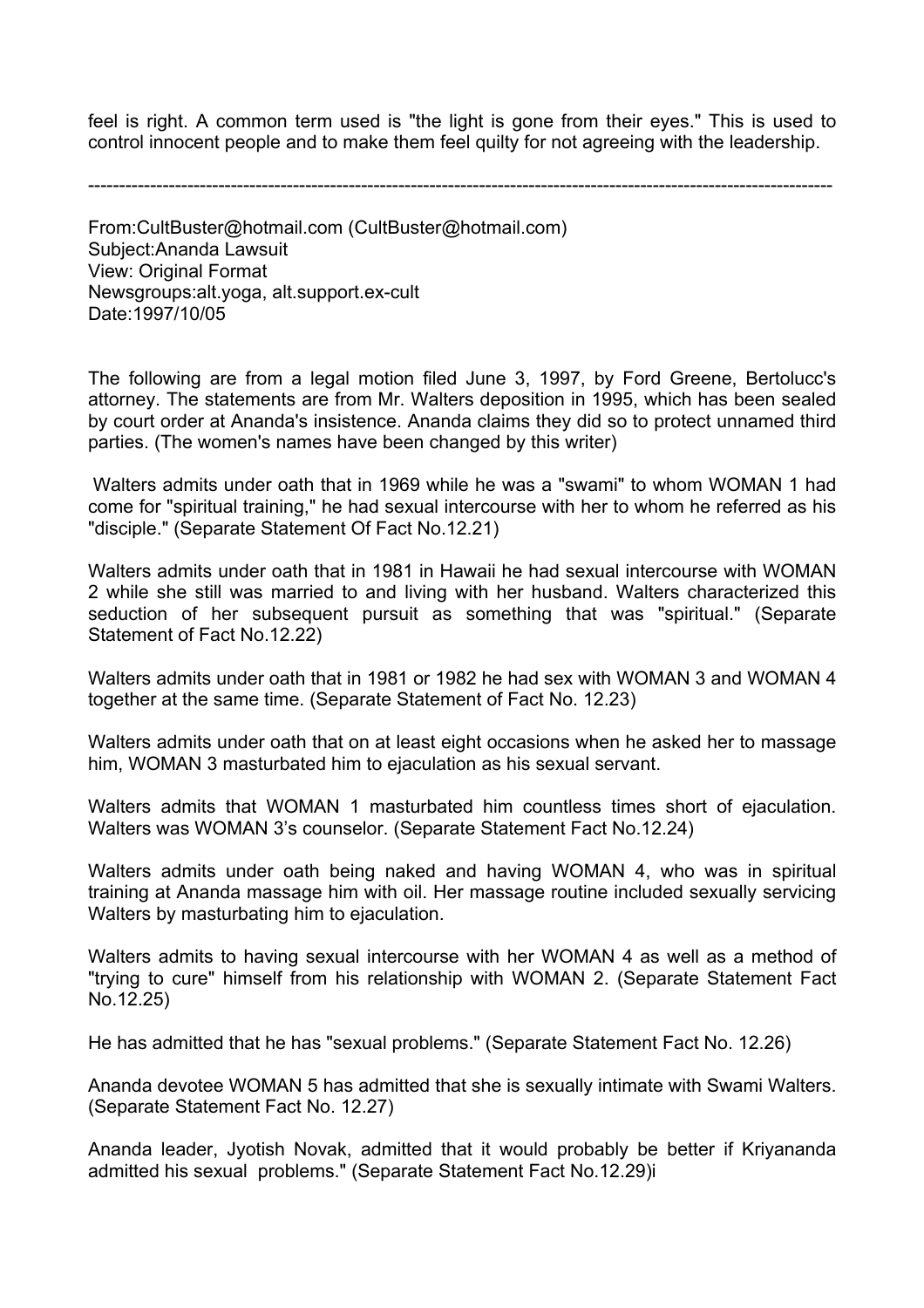In discovery, Ananda Church failed to produce a letter written to Walters on March 25, 1995 by Anandi Cornell, Monastic Training Program in which she states:

"When I visited Ananda in 1970 before moving here, I remember Gurupod saying, not as rumor, but more as information he'd heard directly from you, something like: Swami was teaching yoga in the cities but had to pull back because he was having problems with sexual energy. I understood him as meaning, not just temptation, but sexual practice....Over the years I've wondered about it. Also, over the years women have said things to me, or I've overheard, or I've seen interactions between you and others that went along with that statement of Gurupod's. ... I know you probably feel that the women involved shared in your choice, since you are always respectful of people and genuinely kind. Still, the fact is ... you are our teacher, and any woman would have to be confused by having sex with their spiritual teacher."

Despite Walters' admissions that he had engaged in sex acts with WOMAN 1, WOMAN 2 WOMAN 3, WOMAN 4, and WOMAN 5, no Ananda official made any effort to inform Ananda members and trainees that Walters had been sexually serviced by any unstable woman or other devotee. (Separate Statement Fact No.12.39)i

Editors note;

In the original legal complaint filed November 21, 1994, two women who are still members of Ananda were mentioned as victims of Walters sexual harassment; WOMAN 6 and WOMAN 7

Ananda stated in The Union article of October, 1994;

Two of the women so named, without their knowledge or permission, are still Ananda residents and are outraged by such claims. They have written statements denouncing them. (WOMAN 6 and WOMAN 7)

In the June 3 motion, it states;

Walters has admitted having sex with WOMAN 6 and WOMAN 7 for many years.The following are examples of what Mr. Walters, his followers, and his attorneys have been telling the public since the start of the Bertolucci lawsuit over two years ago:

In the The Union, October, 1994, entitled; Ananda Refutes Smear Campaign:

The allegations against Kriyananda are absolutely and categorically untrue. Those who know Kriyananda find such allegations laughable.

Ananda will have an opportunity to refute these baseless charges and set the record straight. Ananda asks, as friends and neighbors, that you wait until the facts are shown before reaching your conclusions. These facts will show that Danny Levin, Kriyananda, and Ananda are innocent of these wild accusations.

A few members of a rival religious group have started a smear campaign against Ananda.

As part of this smear campaign, Bertolluci has made the accusations that Kriyananda encouraged and condoned sexual harassment of women. She also indicates other women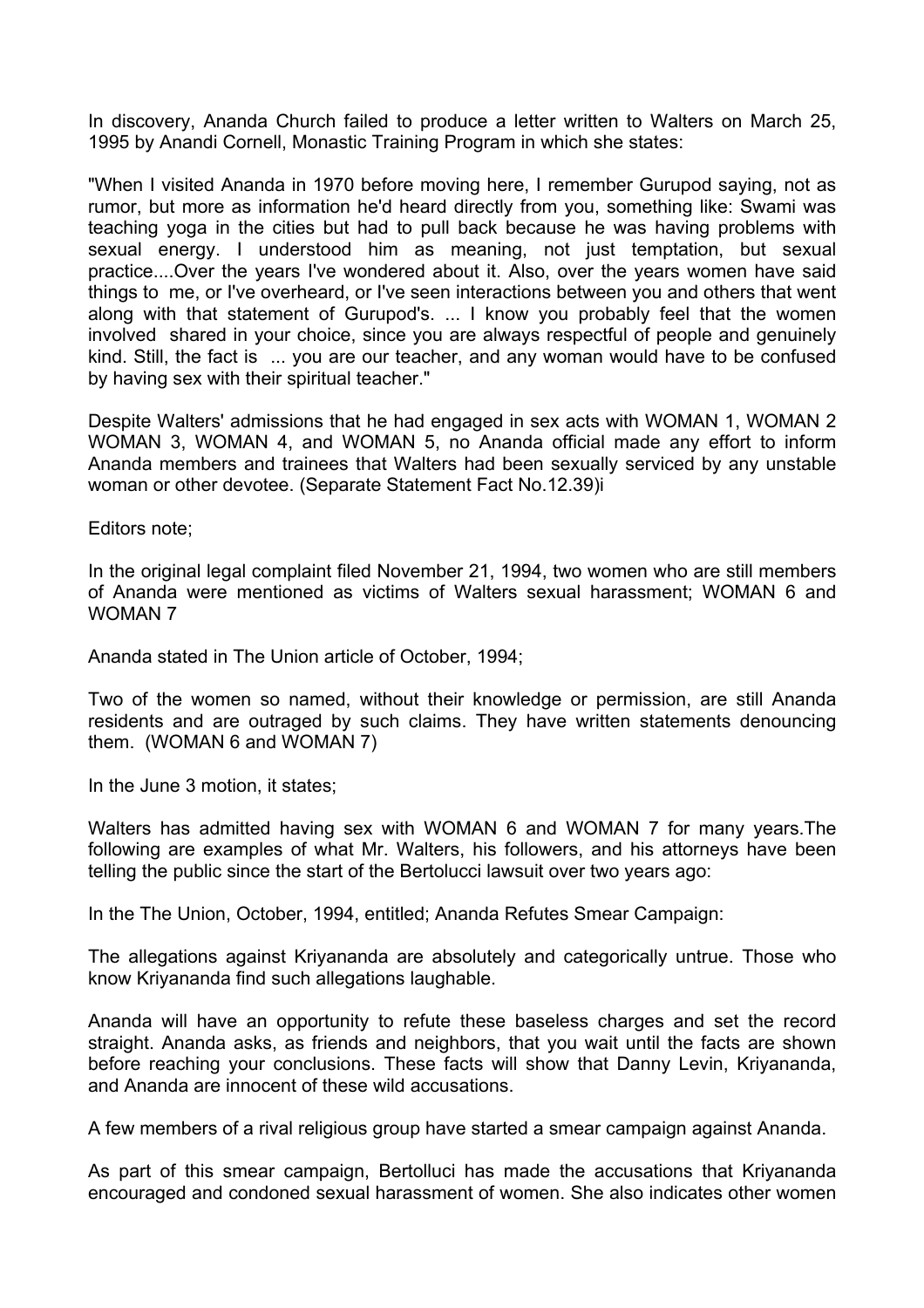who were supposed victims of his sexual harassment that was supposed to have occurred between the late 1960s and early 1980s. Two of the women so named, without their knowledge or permission,are still Ananda residents and are outraged by such claims. They have written statements denouncing them.

The Union, July 22, 1995, in an article entitled Ananda sexual harassment lawsuit expands, by Will Holbert:

Parsons said he wasn't concerned about the declarations against Walters.

He said that the nearly 100 declarations in support of the spiritual leader had negated them with accounts from people who have known Walters for years. I haven't even talked with Walters, we haven't time for that kind of nonsense, Parsons said when asked for a reaction to the women's declarations. You give too much energy to that nonsense even by denying it.

Palo Alto Weekly, The search for truth at Ananda by Eric Espe, Publication Date: Wednesday Feb 28, 1996:

Walters calls the charges "lies" and has filed a counter suit against Bertolucci claiming defamation of character. That suit is also pending in San Mateo County Superior Court. "We filed it because she has talked to people outside of the lawsuit, saying Walters sexually uses women and hands them down to his ministers," said Ananda's attorney, Jon Parsons of Palo Alto. "There is nothing like that that has happened. He's just not that kind of guy."

For his part, Walters said he is being truthful. The "lies" in the case are the allegations leveled against him by the women. "My comment is no comment," he said with his trademark smooth and soft voice. "We're pushing for trial and let it all get settled in the courts. Meanwhile, I don't really care what happens. "Anyone in my position is going to get that kind of thing thrown at him, and I figure I might as well not lose any sleep over it," he said. "Am I commenting on whether it's true? It's a lie."

Although he referred to the case as "rather a souffle: mostly air" in a letter to the community shortly after Bertolucci filed it, Walters today isn't taking the case lightly.

The local followers the Weekly talked to don't doubt their swami's total innocence in the case. "It's as if your best friend were accused of something you knew couldn't be true," said 20-year Ananda member Snitkin."He's the kindest man I've ever met." "We all support Swami," said Mary Bicknell. "People being harassed by this church, I mean, it's kind of funny. Everyone here respects everyone from where they are coming. It's just not part of the culture here at all."

Ananda does not have a sexual harassment code or policy here or in Nevada City. And no one in the Palo Alto congregation is suggesting they adopt one either, said Ananda minister Praver.

"We have nothing here related to that," Praver said. "People feel there has been nothing that would concern them or create an issue for that."

-----------------------------------------------------------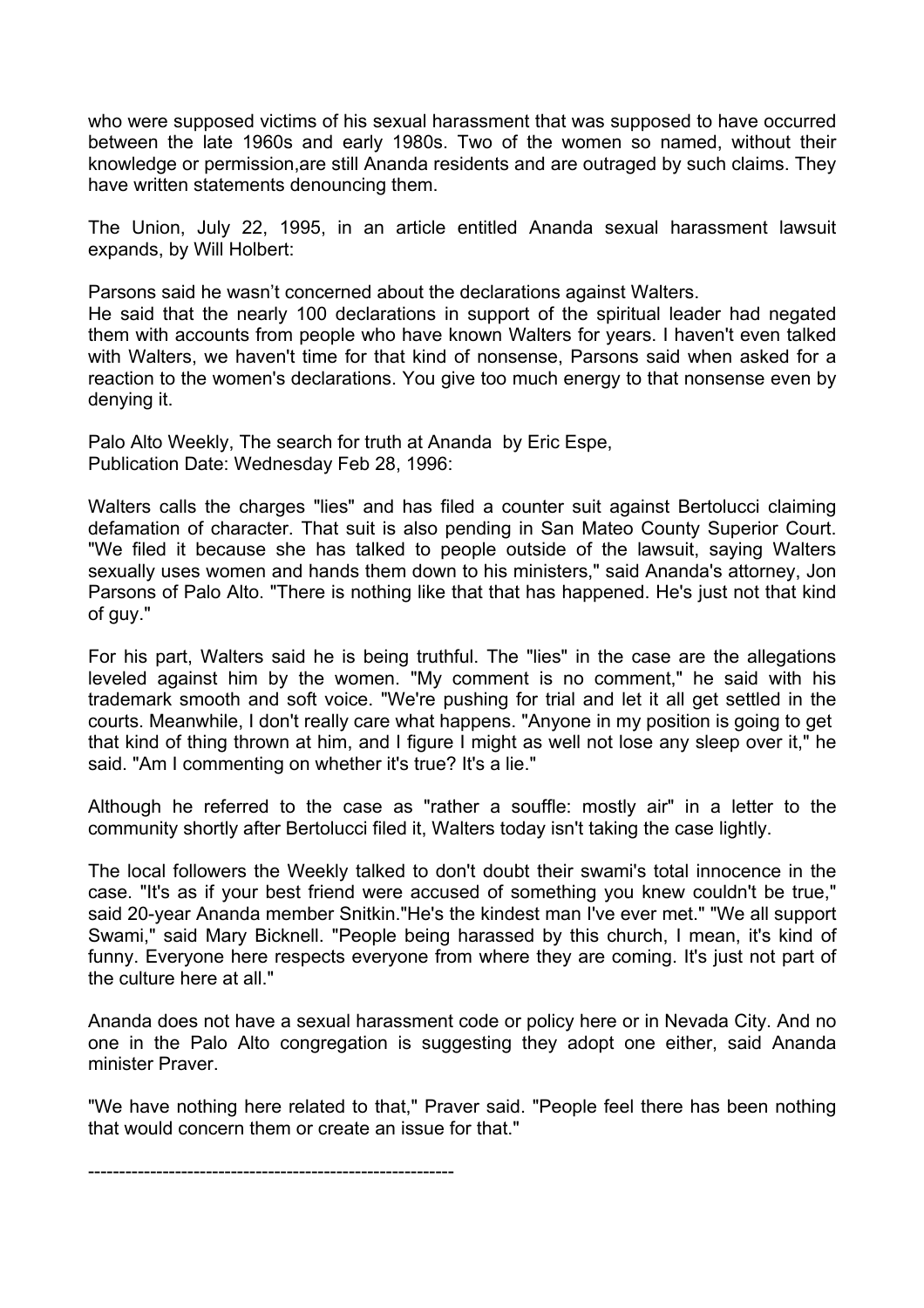The following was distributed to Ananda members in the spring of 1995, when many concerned Ananda members began reading the declarations of the women who alleged sexual abuse or harassment by Mr. Walters. The letter,written by Jyotish Novak and Ananda attorney Jon Parsons, was an attempt to discourage members from reading or distributing the allegations.

Dear Monastic Order Members and Trainees, April 24, 295 Dwapara

As you know from Swami's recent letter, a few members of the community have gotten the Anne-Marie declurations, A question has come up as to whether we should make this available for others to read. There are strong reasons, both legal and non-legal, against doing this.

The main problem with these declarations is that they are filled with lies and distortions. Moreover, the declarations have been consciously written in such a way as to have maximum emotional impact against Swami and Ananda, In fact, we feel that the main reason behind their whole court case was to provide a pretext to distribute lies that otherwise would be a cause for a defamation suit. Swami has already addressed these allegations in his own declaration, So, why should we help whoever is behind this campaign to destroy Swami. We encourage you to read Swami's declaration as well as all our other material in this case which is available at the Village or Ministry office.

As for the legal reasons, our attorney, Jon Parsons, has written the following Ietter explaining in very strong terms why we must not participate in the distribution of this material.

 *"Dear Jyotish:* 

*I understand that some people have requested that Ananda circulate the declarations in the Bertolucci case so that the community may be better informed on the claims being made. For the following reasons, my firm legal advice is that Ananda not circulate, assist in the circulation, or facilitate others to circulate, any of the declarations submitted by Bertolucci in her lawsuit.* 

*Ananda has filed a cross-complaint alleging defamation by Bertolucci and those working with her. The gravamen of this cross-complaint is that Bertolucci has circulated false and scandalous statements about Ananda, Swami, and Danny, These untrue statements have been heard by others, resulting in damages to Ananda, Swami, and Danny. If Ananda participates in the distribution of defamatory materials, Ananda cannot complain about the results of that circulation. If Ananda starts handing out copies of the declarations, how can we be sure what damage we caused ourselves, and what damage is due to Berlolucci's action? If we are sincerely concerned about these defamatory statements, why would we assist in circulating them? There is no educational value in circulating lies for discussion--it panders only to gossip-mongering.* 

*We have obtained a protective order from the court prohibiting the circulation of the deposition transcripts. If we voluntarily circulate declarations, it will undercut our need for the protective order. We can expect that Bertolucci will continue to attack this protective order, and we should do nothing that detracts from the importance of, and our need for, this order.*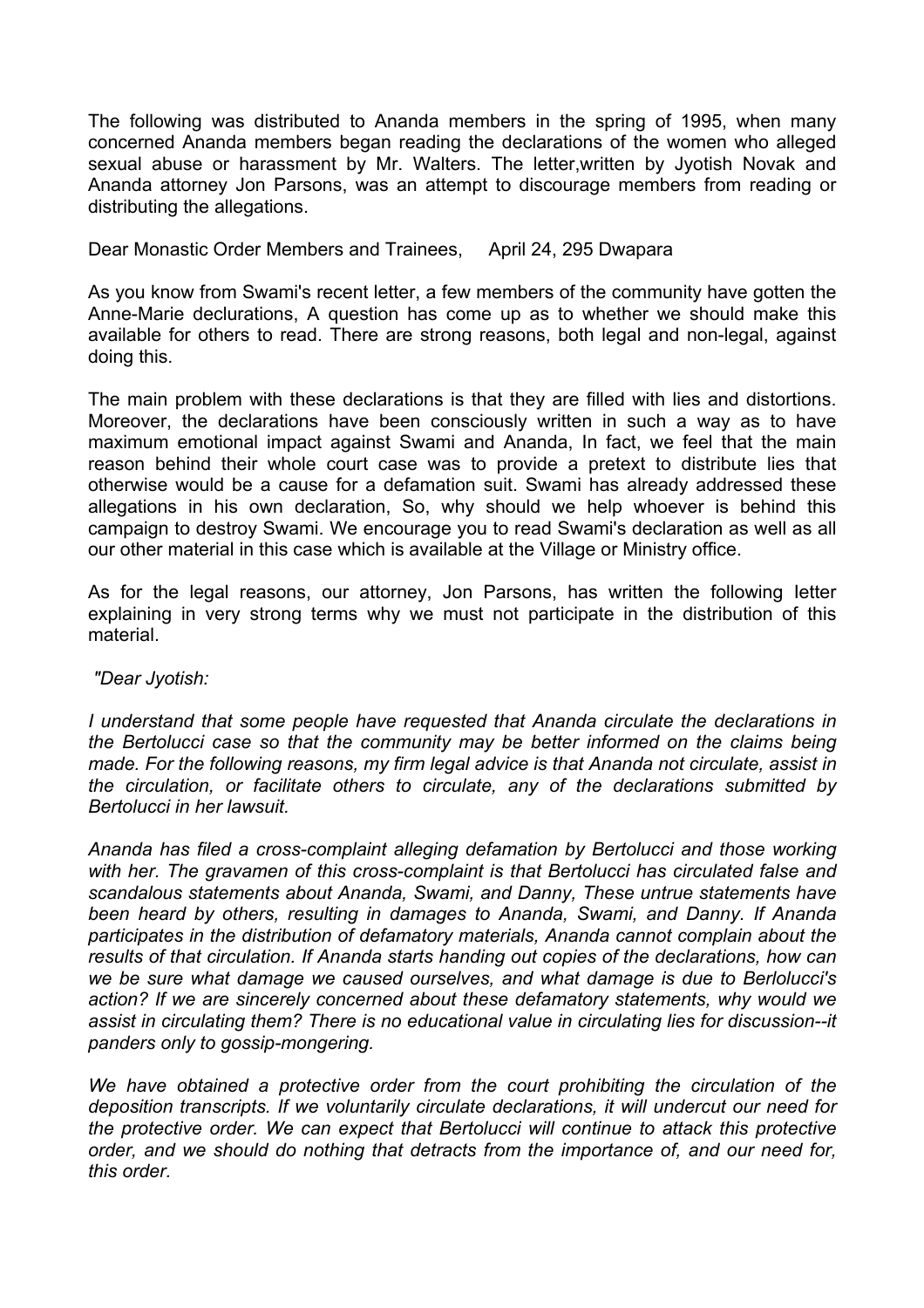*In addition, I understand that a person or persons unknown are mailing copies of the declarations to Ananda members. If Ananda starts distributing copies of to it's members, we will lose whatever chance we have to discover who is doing the mailings and to stop them.* 

*Thus, there are legal risks arising from circulating the defamatory declarations, and these risks threaten to negate and invalidate the cross-complaint and the protective order. Thus, there are serious concerns which should not be lightly dismissed, The declarations should not be circulated without compelling reason.* 

*Ananda has a right to share certain Information with its members on a need-to-know basis. The declarations and their content may be discussed in the context of spiritual talks, counseling sessions, and the like.Even in these situations, however, Ananda should disclose only the substance, rather than the exact wording, of the declarations, and should do so only orally, The actual declarations should not, in whole or in part, be distributed.* 

*Moreover, I see no need to circulate the defamatory declarations. Swami has already addressed all these issues in his declaration which we submitted to the court as part of our successful opposition to Bertolucci's motion to strike the cross-complaint. Swami's declarations raises the substance of the defamatory declarations and clarifies the situation in a way which does not present the risk of misunderstanding and defamation.* 

*In conclusion, my advice is that none of the declarations submitted by Bertolucci in her lawsuit be copied and circulated in any way. If you do so you are runnning significant Iegal risks of damage to Ananda's cross-compaint and protective order. Please let me know if we should discuss this further. Thank you,* 

*Sincerely, (signed) Jon R. Parsons."*

--------------------------------------------------------

So, friends, you can see there are very strong legal reasons for not sharing these declarations. There are spiritual reasons as well. Master says devotees should walk away if someone begins telling lies about their guru or spiritual teacher. We feel that in circulating these papers we would be in fact continuing to spread distortions, and be acting as agents for the forces trying to destroy us.

Ananda has grown and flourished over the past twenty-five years in an atmosphere of trust and communication. Part of the effort being waged against us now is to mis-scommunicate in order to undermine our trust and diminish us. Let's counteract their efforts by affirming the love and friendship we all have for each other.

Recently a friend of Ananda from Sacramento called to offer her support and said, "It's natural that people would try to tear down Swarmji. After all, he's only created the most successful spiritual community in the world," Let's strive to continue to live in divine trust for each other, and in the "heroic love" that Swamiji said is the best preparation for hard times.

In divine friendship, Jyotish, Devi, Vidura,Durga.

------------------------------------------------------------------------------------------------------------------------

PS We are always willing to talk privately with you if you would like.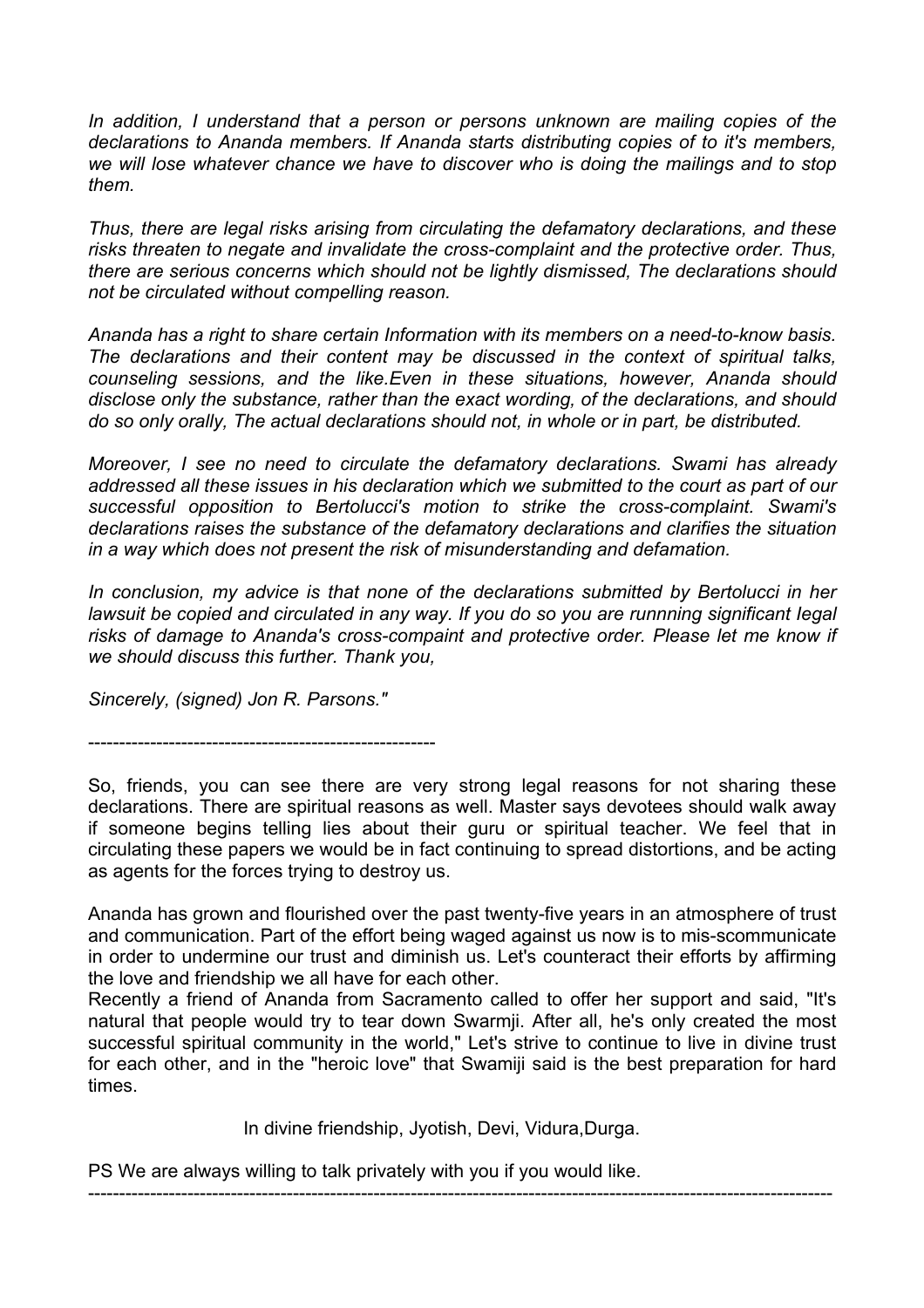From:S235108 (s235108@aol.com) Subject:Post borrowed from Ananda board View: Complete Thread Original Format Newsgroups:alt.support.ex-cult.siddha-yoga Date:1998/03/07

I am posting this copy of a post to the "Ananda Community" board in the Hinduism area. I hope that this is not a violation of netiquette...I don't believe that it is. Ananda's guru was found liable for damages after a trial in which he was found to have taken sexual advantage of female devotees over a long period of time while he claimed to have been a celibate monk. The post...

Subject: Re: Ananda, a haven of Peace and Love Date: Tue, Feb 10, 1998 4:36 PM From: <A HREF="aol://3548:Skr379">Skr379</A> Message-id: <19980210163601.LAA13713@ladder03.news.aol.com>

At this point I'm getting pretty sick of hearing Ananda whine and shreik about how unfair it is, how they will be losing their homes, alot of money, blathering about the "terrible lies" being told about them. "Unfair"?

What about my friend, who, on the strength of Ananda's fraudulent advertising, sold his home and left a successfull business to move with his wife and young child to Ananda. A few years later, after discovering the fraud, he found himself out on the street, with nothing. Ananda benefited from the several years of free labor and the thousands of dollars that he and his wife put into the community. On top of it, they were also treated like a commodity, and then labeled as "out of tune and "negative". THAT'S UNFAIR. THAT'S FRAUD.

"Terrible lies"? How about the terrible lies that have been told about "Swami Kriyananda"? That's right, the lies about him that he and the leaders have told thousands of people for 30 years: that he was a celibate swami holy man channel for God. How terribly ordinary and human he turned out to be. That's a "terrible lie", THAT'S UNFAIR, THAT'S FRAUD.

There was a man at the trial who testified that he became a monk at Ananda as a young man, and recalled how one night, he prayed to Swami Kriyananda to help him overcome his sexual desire! He did this during the same time period that Swami Kriyananda had testifed he was having two young nuns service him sexually. This man said he was just doing what Ananda had taught him to do: he testified that Swami Kriyananda's name was included in group prayers led by community leaders on a regular basis. He simply believed them. What did he give up? College? A career? A house? Alot of time and money? THAT'S UNFAIR. THAT'S FRAUD.

What about the young nuns who were used as Swami Kriyananda's sex slaves? Whores are paid. How would you feel about it if it was YOUR daughter or sister? THAT'S UNFAIR. THAT'S FRAUD.

These stories are just a sample from probably thousands of people who have gone to Ananda over the last three decades. Ananda is lucky. It has to pay back only one person. What if it had to pay back everyone it has ever defrauded for the last 30 years? It might run to a hundred million dollars.

So, Ananda, STOP YOUR SNIVELING AND WHINING. Get over it. Do the right thing.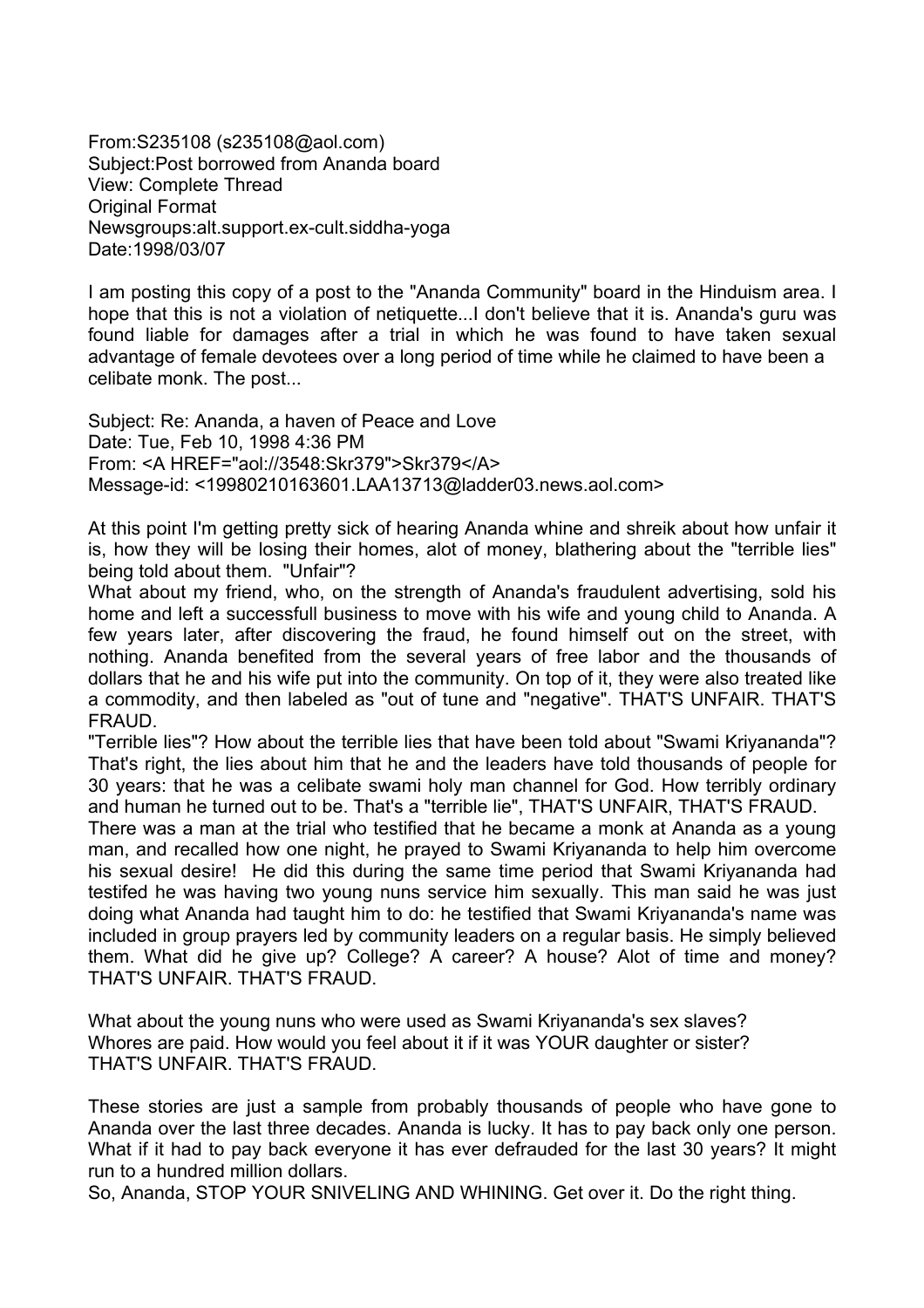Grow up. You chose to follow Walters, now you have to live with it. Pay up.

Apologise. Take corrective action. Revolt if you have to. Are you spiritual enough to do that? I bet you aren't. In fact, I'll say right here that for all of your years of "kriya yoga" and "meditation" , that you are far LESS "spiritual" than any ordinary citizen in the streets. You proved it.

So, you might lose your homes? Alot of money? I and my friends lost ours. We know it's a hard thing.

But is it "unfair"? No, it's KARMA; THAT'S JUSTICE.

------------------------------------------------------------------------------------------------------------------------

From:Nojdw (nojdw@aol.com) Subject:The Uncensored True History of Kriyananda/Ananda View: Complete Thread Original Format Newsgroups:alt.yoga Date:1999/07/26

"Divine Guidance" or "Delusions of Grandeur"?

The uncensored true history of Kriyananda (J. Donald Walters) and Ananda

To follow the history of Ananda is really to follow the history of the directives or "guidance" of J. Donald Walters as he has led his community for over 30 years. Ananda hails him as a direct channel for God and Paramahansa Yogananda. They unquestioningly follow the advice and leadership of Mr. Walters as they see "Divine Guidance" working directly through his ideas and directives.

First, what does Mr. Walters himself say about the accuracy of his "guidance"? The following is from Walter's courtroom testimony, December 3, 1997:

Question: "Okay. And how do you get authority or advice, or information? (From the guru/s) and the guru we are talking about is Yogananda; is that right?"

Mr.Walters: "Yes."

Question: "What about the other, the preceding gurus?" Mr.Walters: "Also."

Question: "Okay. And how do you get information from them?"

Mr.Walters: "Well, I pray to them and seek guidance. I cannot say that I am always sure that the guidance I receive is correct, but by what I feel, I find that, generally speaking, it works out."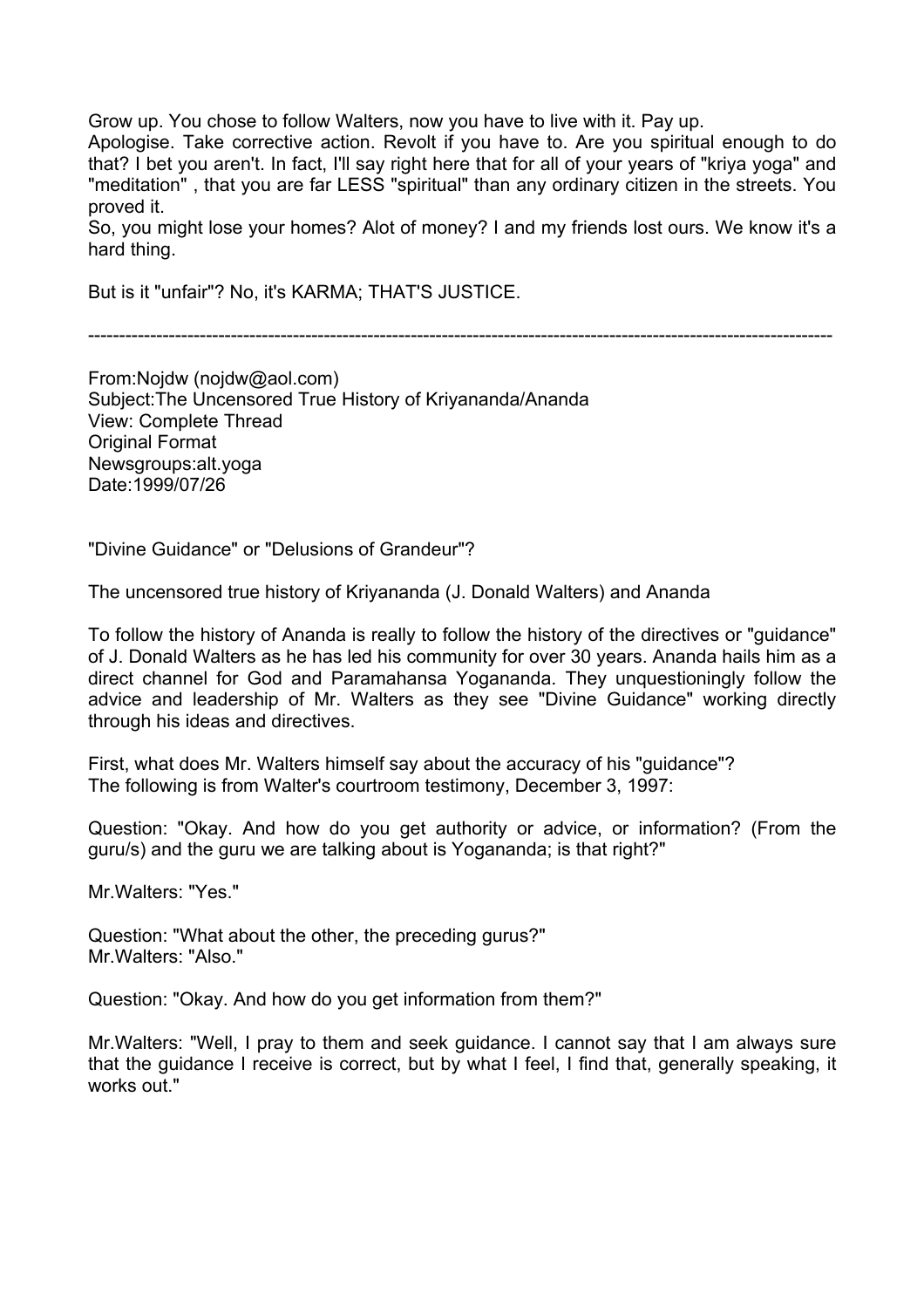Now, some of Paramahansa Yogananda's teaching on guidance:

*"Intelligence that is guided by egoistical motives is liable to error. When it is guided by God-consciousness, intelligence never makes mistakes."* 

#### *Parmahansa Yogananda*

*"True intuition comes to you as a calm, haunting feeling, as distinguished from disturbed emotional obsessions. This intuition comes to you as an inner voice, or whispering. You must be careful to distinguish that inner guidance from the delusive fanciful voices of the subconscious mind. Real intuition can never be wrong. It does not consist merely in believing a thing firmly or doggedly, but in knowing it directly and unmistakably. Intuition does not contradict but is always supported by a right sense of perception, reason, and inference. All things known by intuition are invariably true, both materially and intellectually; but the opposite is not always true".* 

#### *Paramahansa Yogananda*

Has Mr. Walters "guidance" been "invariably true, both materially and intellectually"?

Have the actions he initiated, both in his personal life, or as a "campaign" which involved the entire Ananda community, been "supported by a right sense of perception, reason, and inference"?

Have his decisions for himself and Ananda been inspired by "real intuition"? Or the "fanciful voices of the subconscious mind"?

Below is an "alternative history of Ananda", compiled by former members who were there, examining most of the major events in Mr. Walter's and Ananda's history.

Often to carry out Mr. Walters latest directive the entire community had to be mobilized, sometimes over a period of years, involving huge expenditures of energy and money. Dissent was not allowed. Members were told they could either support Mr. Walters latest idea, or get out, no matter how many years of service or how many thousands of dollars they had already given to the community.

What was Mr. Walters publicly anounced "guidance" at the time? What was the actual outcome? Also included are official rationalizations or excuses made to explain the apparent failure of the event.

Remember, Yogananda says;

*"Intelligence that is guided by egoistical motives is liable to error. When it is guided by God-consciousness, intelligence never makes mistakes."* 

1950's to 1962:

Ignoring the guidance of Paramahansa Yogananda's senior disciples: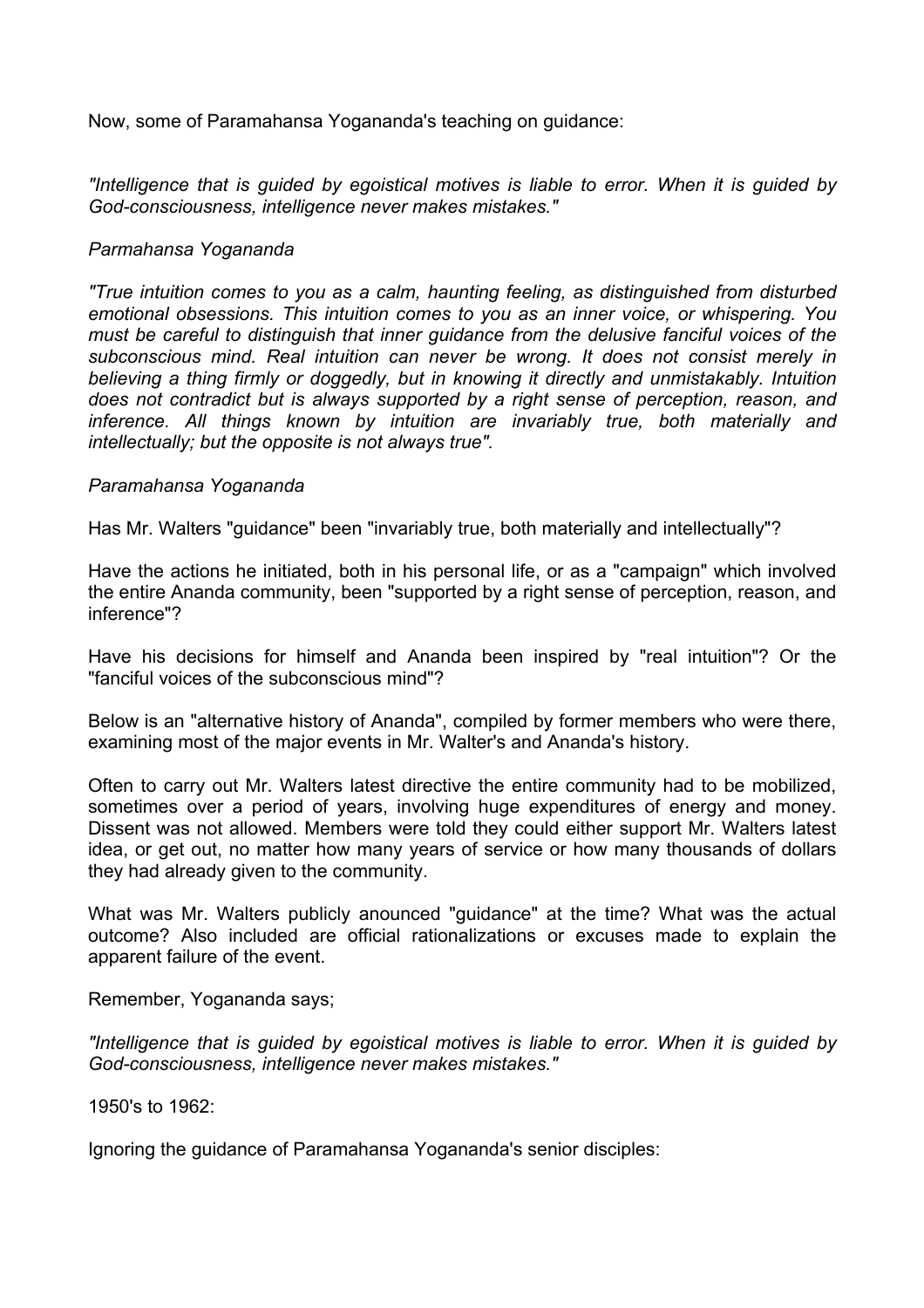# Guidance:

While still within Self-Realization Fellowship, Mr. Walters decided to follow his "guidance" versus the advice and repeated warnings of the SRF Board of Directors, including Daya Mata, appointed by Yogananda to be his "spiritual representative in all spiritual and organizational matters", and despite his vow of obedience as a swami and disciple.

# Outcome:

Walters forced to resign and leave SRF in total disgrace by a unanimous vote of the Board of Directors, all of whom, at that time, (except for Mr. Walters) had been appointed by Paramahansa Yogananda himself, and many of whom had been described as "saints" by him. The only time in SRF's history this has occurred.

1974:

Ignoring the advice of a great saint:

#### Advice/Warning:

Told by Ananda Mayi Ma that his founding of Ananda was a "shackle", and that "when you gather others around you in your own name, your spiritual growth stops". Told he should "go into seclusion, and not come out till you've found God", She also invited him to live in her ashram, and that if he went back, he would be "finished". Also told him his health was being affected.

Guidance:

Ignored the advice of Ananda Mayi Ma, one of the most renowned saints of this century, as mentioned in Paramahansa Yogananda's "Autobiography of a Yogi".

#### Outcome:

Severe mental health problems: unable to keep his lifetime swami vows, even to the extent of using young nuns in his own monastic order as sexual servants, exposing himself to a guest at Ananda's retreat, as described in the recent fraud trial, two failed "marriages", described in recent trial as suffering from the "narcissistic personality disorder" and "sexual predator" by expert witnesses. His "World Brotherhood Colony" is now viewed as a cult by many people, particularly the vast majority of his own guru's disciples. Also in poor physical health, with pacemaker, two hip replacements at an unusually early age.

Late 1970's:

The "Road Ahead"

Guidance:

Wrote a book called the "Road Ahead" about the "coming hard times", (Millennial Cataclysms) as supposedly predicted by his guru, though Yogananda's other more experienced direct disciples stated that he was misinterpreting his guru's words.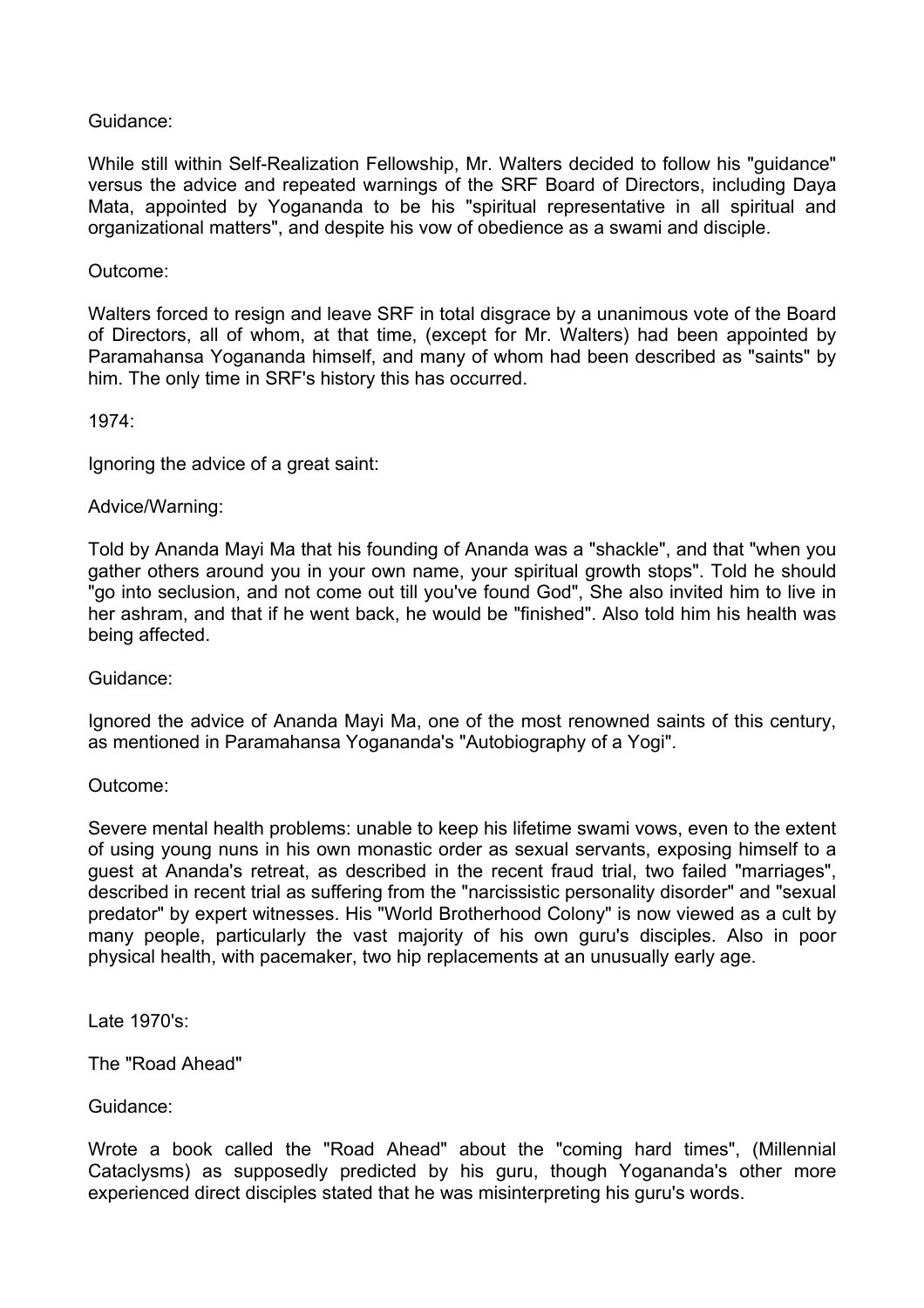# Outcome:

"Hard times" did not occur as predicted by Mr. Walters. Book no longer published by Ananda.

1980's:

"SuperConscious Living Seminars"

Guidance:

"Superconscious Living Seminars" Stating that this "new system" came to him in meditation, Mr. Walters believed "Superconscious Living" would be an important new spiritual movement. At his direction, Ananda rented the Palace of Fine Arts in San Fransisco to present to the public his debut of this revolutionary new system. The whole community was mobilized. Dozens of people were involved in an effort over many weeks to coordinate the event. The entire city and the surrounding areas were covered with 2 x 3 foot tall full color posters of Mr.Walters as "Swami Kriyananda", with long hair, beard and Ochre robe. When one member asked why the posters were that of Mr. Walters, and not of their guru,Paramahansa Yogananda, they were told, "Because swami is the channel".

# Outcome:

Despite a seating capacity of one thousand, and the massive publicity, only a few hundred people came; most were already Ananda members.The "Superconscious Living Seminars" fizzled. Nothing really ever came of it as he had envisioned, and "Superconscious Living Seminars" is not a part of Ananda's current spiritual teaching.

Update: On the weekend of October 23, 1998, Brother Anandamoy, a senior disciple and minister from SRF, and a contemporary of Mr. Walters, held a weekend long seminar at the Palace of Fine Arts. The hall was filled to it's capacity of 1000 people.

1980:

Ocean Song: Ananda's almost 'sister community'

Guidance:

An admirer of Ananda offered to give 900 acres of stunningly beautiful, fertile coastal property to Ananda to use as it's first rural "sister community". At first, things went smoothly, with 23 or more Ananda members moving there. Then Walters changed the leadership, to someone without the experience or ability to guide the new community. Nor was any clear idea for Ocean Song's development ever put forward by Ananda's leaders or Walters. The 'sister community' began to flounder, and quite a few members left. In addition, the owner of the land, seeing Ananda's lack of direction, and accurately intuiting Walters lack of personal responsibility and integrity, stated that before he would sign the land over to Ananda, he wanted guarantees that the land would be properly used, such as in protecting the environment. Walters refused, saying it was a "spiritual test" for him to give it to Ananda unconditionally.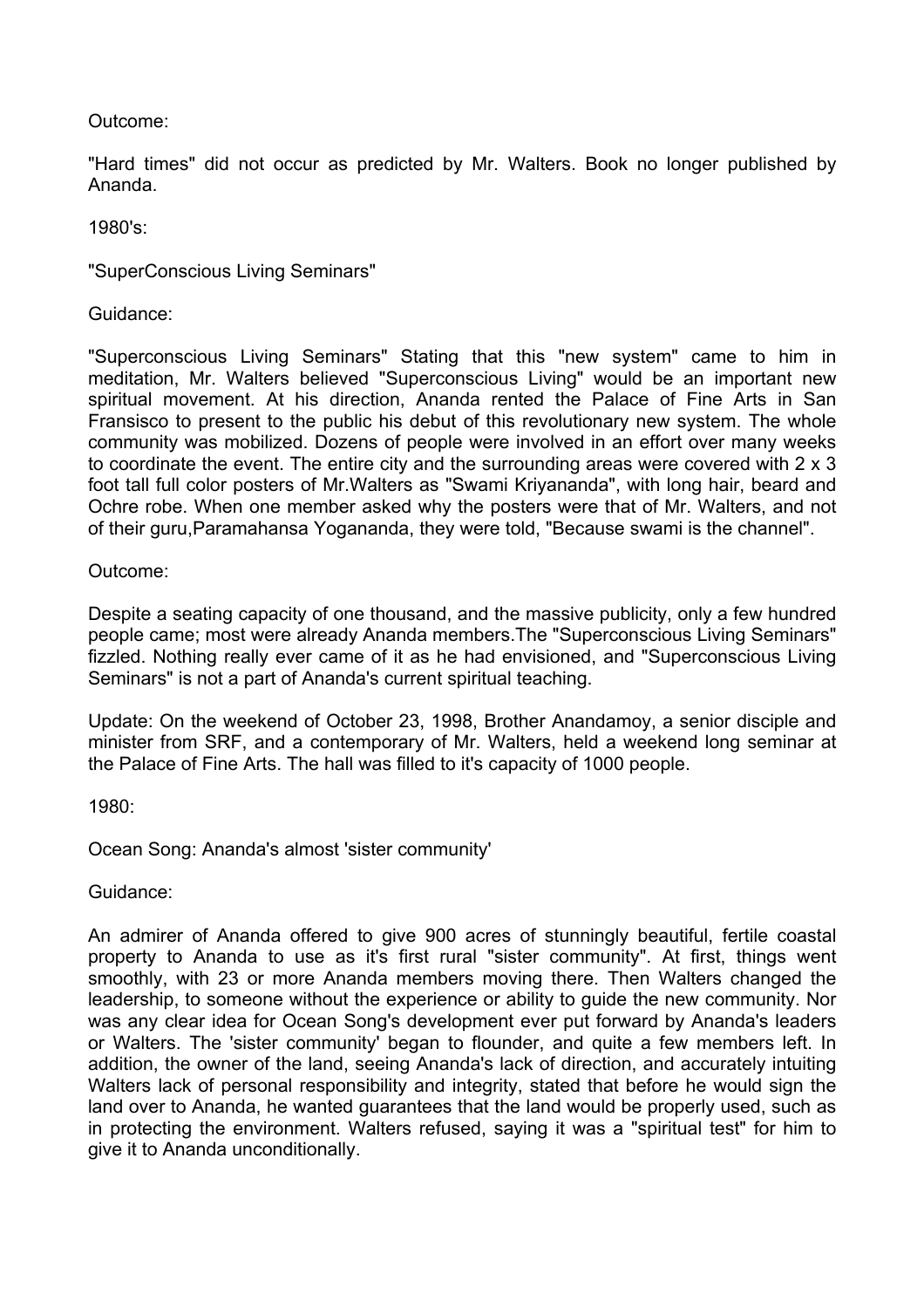# Outcome:

The man rightly and wisely refused, and eventually the remaining Ananda members left, dooming Ananda's first 'sister community' to oblivion. A tragic waste,due to poor management and leadership, of a great opportunity.

# 1981:

The "demise" of monasticism, and God's will that he become a "married swami".

# Guidance:

Stated that he felt it was God's will that he get married after meeting a married but separated 26 year old woman in Hawaii on a vacation. Explained to the community that monasticism as practiced was a product of "Kali Yuga", that in the "higher ages" most "saints and sages" were married. Said that he felt he was being called upon to set an example to the world and to Ananda of the ideal "renunciate" spiritual marriage. (This despite the presence of several long lasting marriages among Ananda's membership) Compared his situation to that of the Avatar Ramakrishna Paramahansa and his wife, known as the Mother. Talked about how the God Shiva had his "consort" or Shakti. (female energy source) Told people that Paramahansa Yogananda also had a "Shakti". An article in Yoga Journal written by Mr. Walters, anouncing his "marriage" was signed "Swami Kriyananda". He did not mention his failure to live up to his vows as having anything to do with this "new direction". Of course, this was a well kept secret at the time.

# Outcome:

The young woman left the community within six months. She now states she knew nothing about his ideas for their "marriage", testified against him in court, called him a "liar" and a "judas" publicly, and wrote a legal declaration describing an incident the attorney described in his summary as "rape". Mr. Walters, despite his rehetoric about the demise of monasticism, now states that in 1996 he went to India and "renewed" his swami vows. Experts on Hinduism and representatives of the swami order say this is impossible. Paramahansa Yogananda's long term direct disciples have vehemently denied that Yogananda ever had a "shakti", and are outraged at such claims.

1982:

Incorporating Ananda as a city

Guidance:

Mr. Walters ordered the community forward with his new idea to have Ananda Village legally incorporate as a California city.

# Outcome:

Minister Asha Praver at that time went around the county to individuals and state officials telling them that it was her idea, so as to deflect expected criticism that all these ideas were Walters dictating to his people. (From audio tape on file) The entire Ananda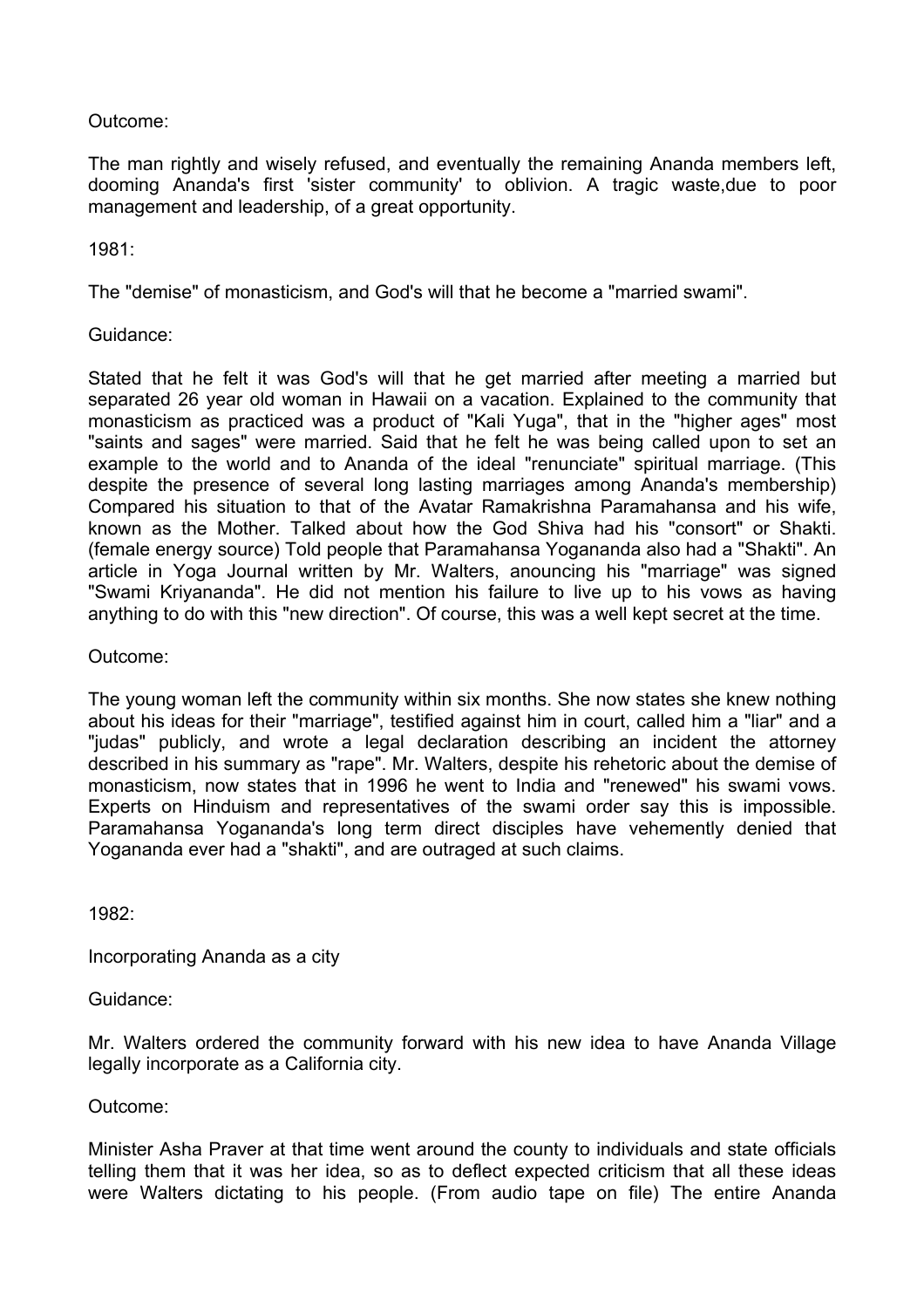community was mobilized, a campaign was started among LAFCO state officials, an official filing for cityhood was made. Dissent at Ananda was stamped out, leading to a number of mature, dedicated people leaving the community. After many months of effort by Ananda members and people in the larger community that were opposed to the idea, the LAFCO board voted against Ananda. Mr. Walters thereafter wrote a letter stating that incorporating as a city wasn't such a good idea afterall.

1985:

His decision to marry "again"

Guidance:

Mr. Walters decides to marry "again".

Outcome:

By the early 1991, this marriage too had ended. Ananda officials said very little about when and why this marriage also had failed. People coming to Ananda today are told nothing of his previous relationships, or his admitted sexual use of female followers, instead are told he is a "swami".

1990's:

Changing Ananda's name, provoking the "SRF lawsuit"

Guidance:

Mr. Walters decided to rename Ananda the "Ananda church of Self-Realization".

Outcome:

Alarmed over the possibility that seekers would have even more trouble distinguishing the two organizations, and Ananda's increasingly commercial use of Yogananda's teachings and reputation, Self-Realization Fellowship sued to limit Ananda's use of the teachings. The multi-million dollar legal battle, which continues to this day, has drained Ananda, to little good effect. Ananda "won" only the right to use certain of Yogananda's image and photos, and some of his older writings. Ananda had already been advertising and using such pictures and the teachings of Yogananda for decades with no complaint from SRF. The writings they won are duplicated by SRF, and the Ananda versions have been recognized as inferior, such as a review by the Library Journal, which criticized Mr. Walters "constant paraphrasing" and "rewriting", and recommended "Yogananda's original version" instead.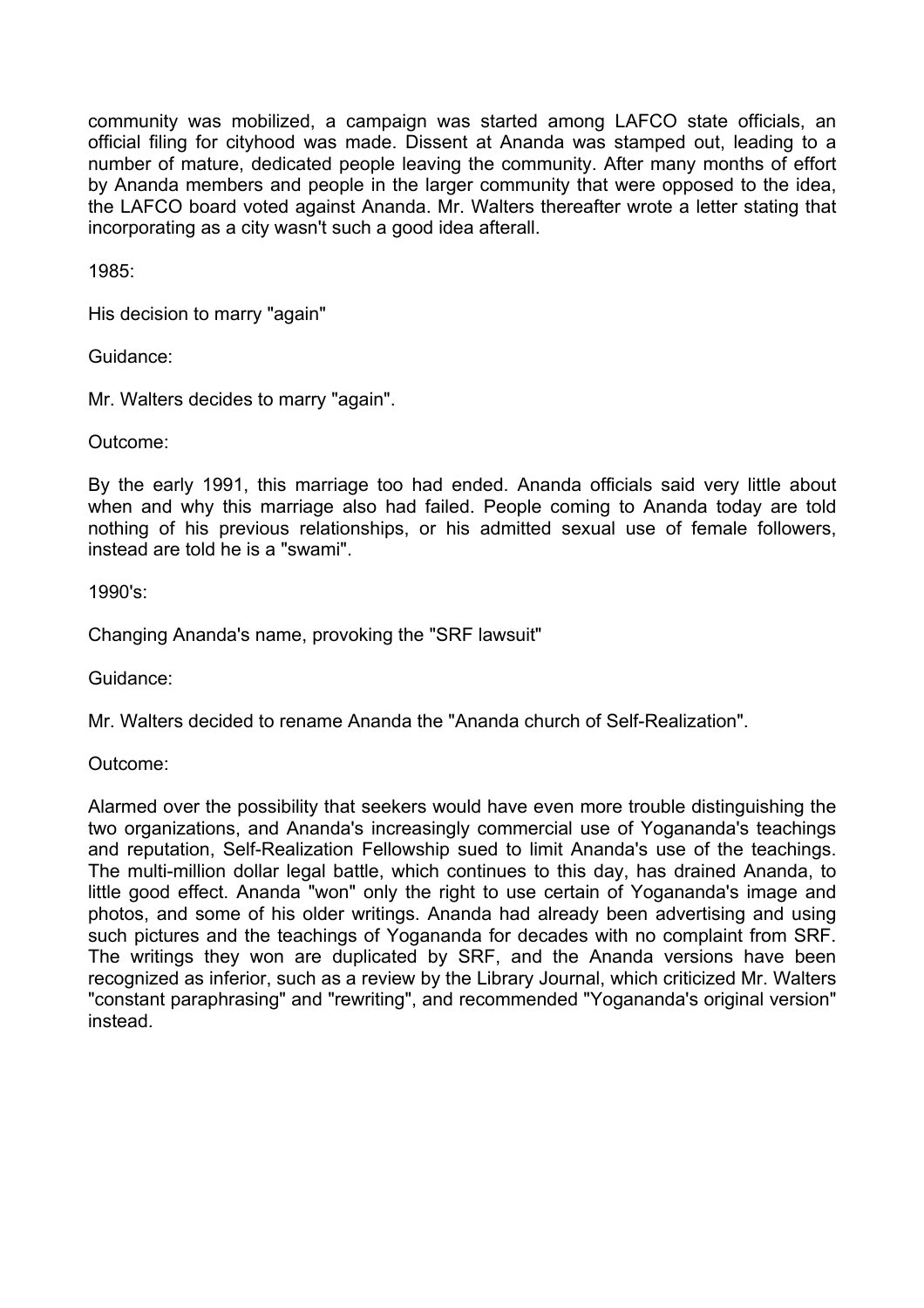# 1994:

His lack of insight and poor handling of his own personal problems:

# Guidance:

Though admitting he was unable to live up to his vows of celibacy, Mr. Walters described under oath in court that he felt the acts of sexual service performed on him by some young female followers were "acts of friendship". He fails to seek out psychological counseling or to change his lifestyle, despite warnings over the years from Ananda members and others. In fact, at Ananda, members and others are told that professional psychological counseling is not needed for "devotees".

# Outcome:

Due to his failure to live up to his vows, and his cover-up of the same, and his lack of spiritual and psychological health and maturity, Mr. Walters, Ananda and a senior minister were sued on several counts by a former member, who alleged sexual exploitation and abuse. The jury found Ananda and Mr.Walters liable for fraud and deceit, with special findings of "malice","despicable conduct", and "outrageous behavior". Damage awards of 1,325,000 dollars were levied against Mr.Walters, 325,000 dollars against the church. Ananda files for chapter 11 reorganization. Ananda's reputation is severely tarnished.

1996:

Sudden turn: from "Village" to "church".

# Guidance:

Though for 30 years Mr. Walters said the goal of Ananda was to be a "World Brotherhood Village", suddenly he and the leadership anounced it would now be formatted as a church, requiring the elected Village Council to now be made up mostly of "appointed" leaders; appointed by Walters and the core group.

# Outcome:

Consolidation of power in the hands of leadership, seen by many as a cultic ploy to protect Ananda's assets in case of failure in the fraud/sexual abuse case, and as a method of control to protect against criticism and dissent in case the truth about Walters sexual problems came out publicly. This only increases the ideological isolation which has already brought Ananda to it's present state, guaranteeing more problems in the future. Emotionally and spiritually healthy people reject such control over their lives and families, recognising it as a cult dynamic, rather than as an inspiring prototype for a "World Brotherhood Village" that the rest of the world will want to emulate.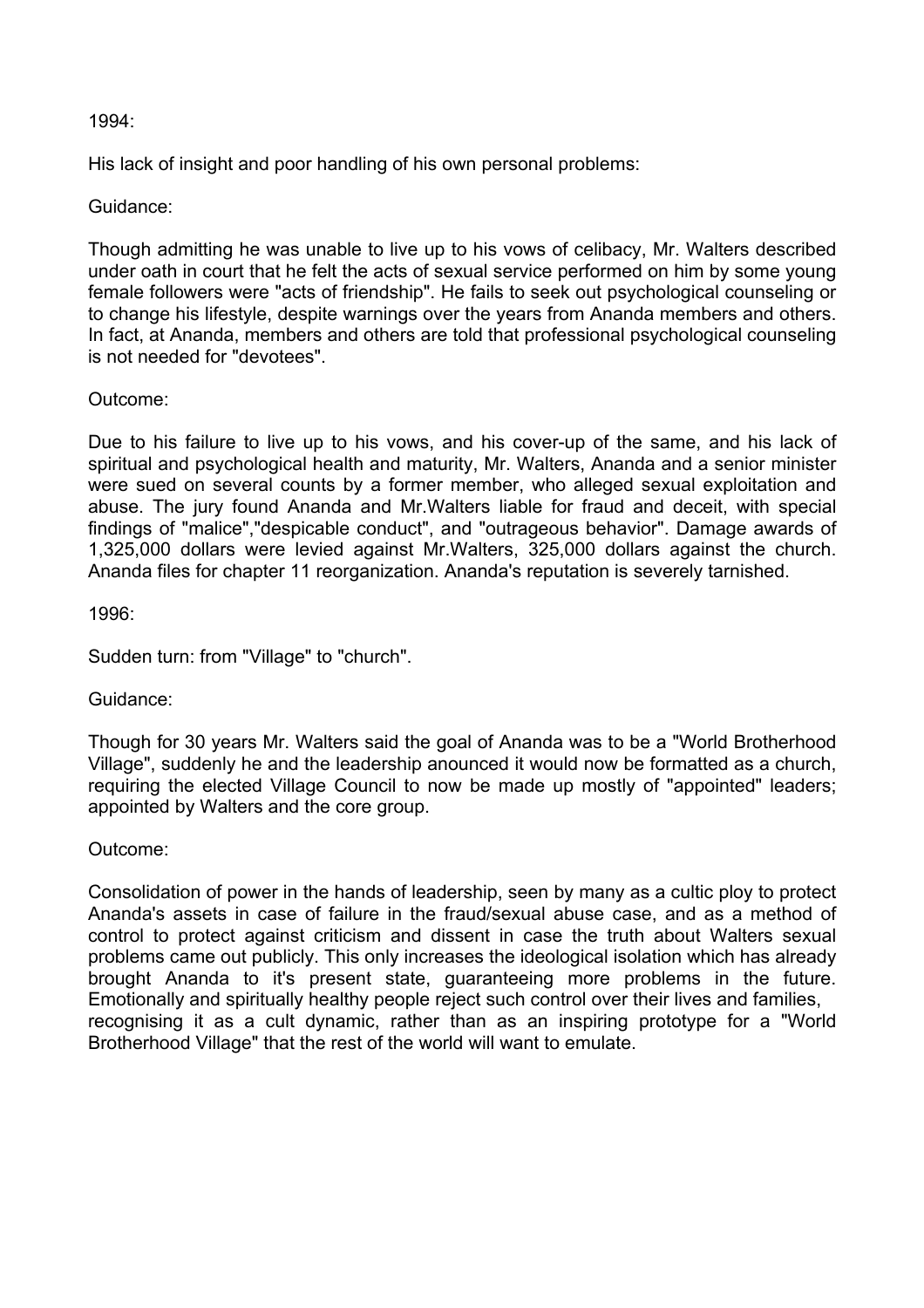# 1995:

Editing of Yogananda's writings:

Guidance:

Mr. Walters felt that Yogananda had enjoined on him the responsibility to edit and publish certain of Yogananda's writings, such as the "Rubyiat of Omar Kayam". This was one of Mr. Walters chief justifications for continuing the lawsuit with SRF. He has also criticized SRF's handling of Yogananda's writings.

Outcome:

The September, 1994, issue of the "Library Journal" reviewed Walters version of Paramahansa Yogananda's "Rubyiat of Omar Kayam". Described as the "Rubyiat of Omar Kayam Explained". The journal reveiw stated: "This is a complete rewriting and restructuring of Yogananda's much briefer serialized version....Due to Walters constant paraphrasing, even in the glossaries, the reader may prefer Yogananda's final edition, The Wine of the Mystic, published by Self-Realization Fellowship....Walters rendition may be acceptable to those not familiar with Yogananda's own edition."

1997:

"The Path of Awareness"

Guidance:

Anounces that he will be living in Italy from now on, and starting a "new movement" called the "Path of Awareness"

Outcome:

 $(2!)$ 

General:

Mr. Walters personal belief that he is a direct channel for God's will.

Guidance:

Evidently, Mr. Walters has for decades truly believed that he was a special "channel" for God and his guru. He allowed and/or encouraged Ananda members to pray to him, to 'tune in' with him, to see him as a saintly "channel" for Yogananda.

Mr. Walters felt guided to rewrite and redo essentially all of Yogananda's written teachings and ceremonies, once even telling a visitor, "My lessons are better than Yogananda's". Members are told to "tune in with Swamiji" as a direct channel for God and Yogananda. Members are told that Village membership is "not for questioners", only for those of "unquestioning loyalty to Swami"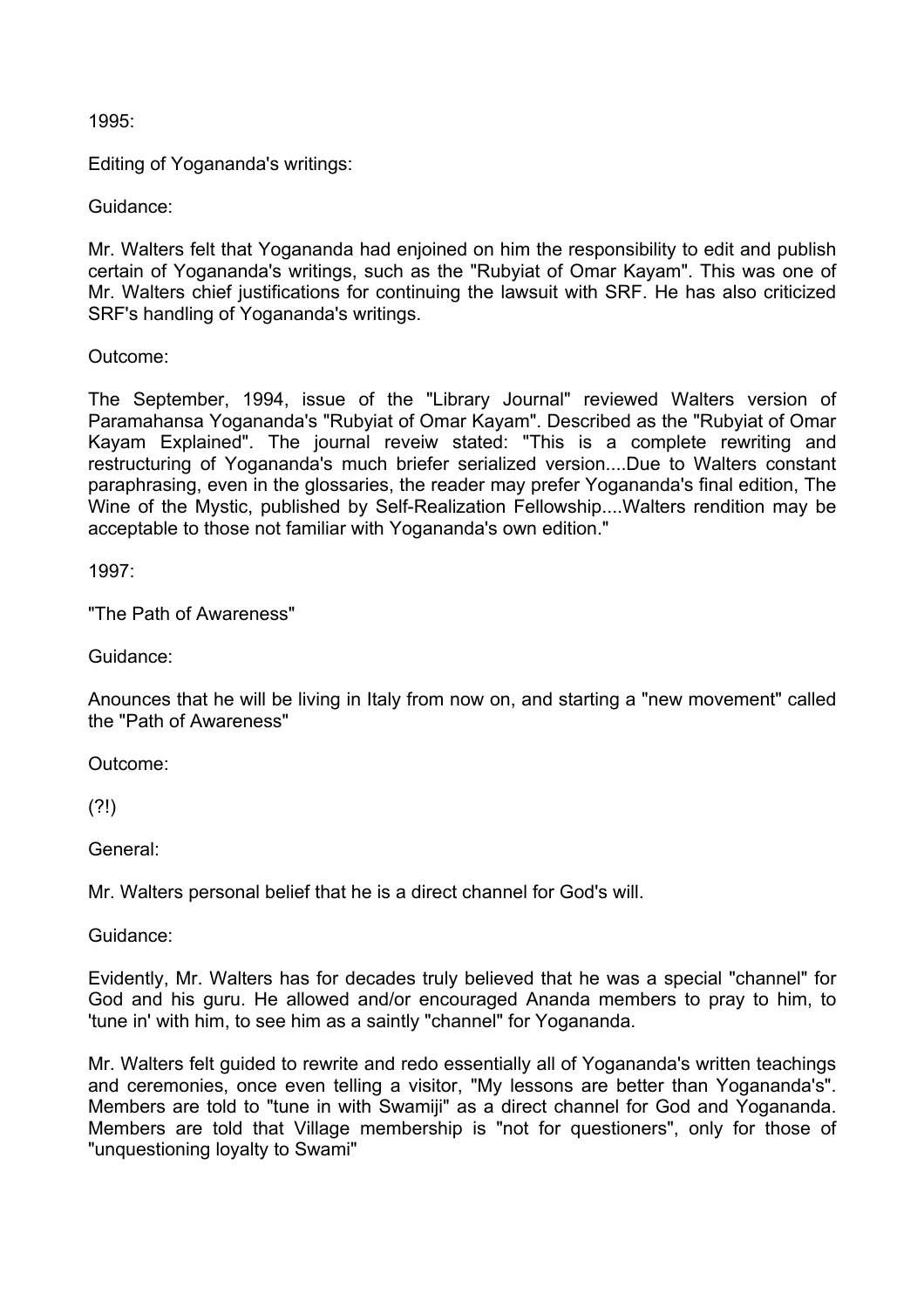# Outcome:

Repeated major mistakes and failures, as outlined above. Ananda, supposedly started as "World Brotherhood Village", is seen now by most people as a cult, and Mr. Walters and Ananda are seen as a failed, even destructive force by the vast majority of Yogananda's disciples, disciples who should of, and at one point did, form the most natural base of support and new membership for Ananda. Ananda's growth has been small, compared to what could have been with proper leadership. Most people who join eventually leave the community, not out of a lack of spiritual maturity or dedication, but over legitimate disagreements with the personality cult aspects of Ananda, and the fraudulant holding out of Mr. Walters as a "swami" and a "channel" for God and Paramahansa Yogananda.

The dynamic of Mr. Walters being veiwed and treated as a demi-god have led to truly mature and well trained disciples of Paramahansa Yogananda being forced out of the community, leaving behind "yes men" who were willing to flatter and be dependent on Mr. Walters and the church leadership. With these same people studying not Yogananda's, but Walters teachings, Mr.Walters mistakes and misperceptions have been compounded. Without the neccesary perspective from criticism, with no "checks and balances" Mr.Walters ideas and behavior havebecome increasingly bizarre and detached from both material and spiritual realities.

If Mr. Walters had stayed in tune with his guru and reality, Ananda could far larger today, with thousands of dedicated disciples coming, and staying, in complete harmony, even cooperation, with Yogananda's organization, SRF.

------------------------------------------------------------------------------------------------------------------------

From:nojdw (nojdw@aol.com) Subject:Petition protests Ananda logging View: Original Format Newsgroups:alt.yogananda Date:2000/05/16

Petition protests Ananda logging

By Tim Omarzu - Tue, May 16, 2000 The Grass Valley Union

More than 200 people signed a petition criticizing a proposal to log 111 acres at Ananda Village, a San Juan Ridge spiritual community.

The state agency that regulates logging on private land received the petition and three letters criticizing Ananda's logging plan, and will accept further public comment until 5 p.m. Wednesday.

Meanwhile, Ananda leaders sent form letters to each person who signed the petition in defense of the project.

Those are the latest developments in the first large-scale logging project in Ananda's 32 years.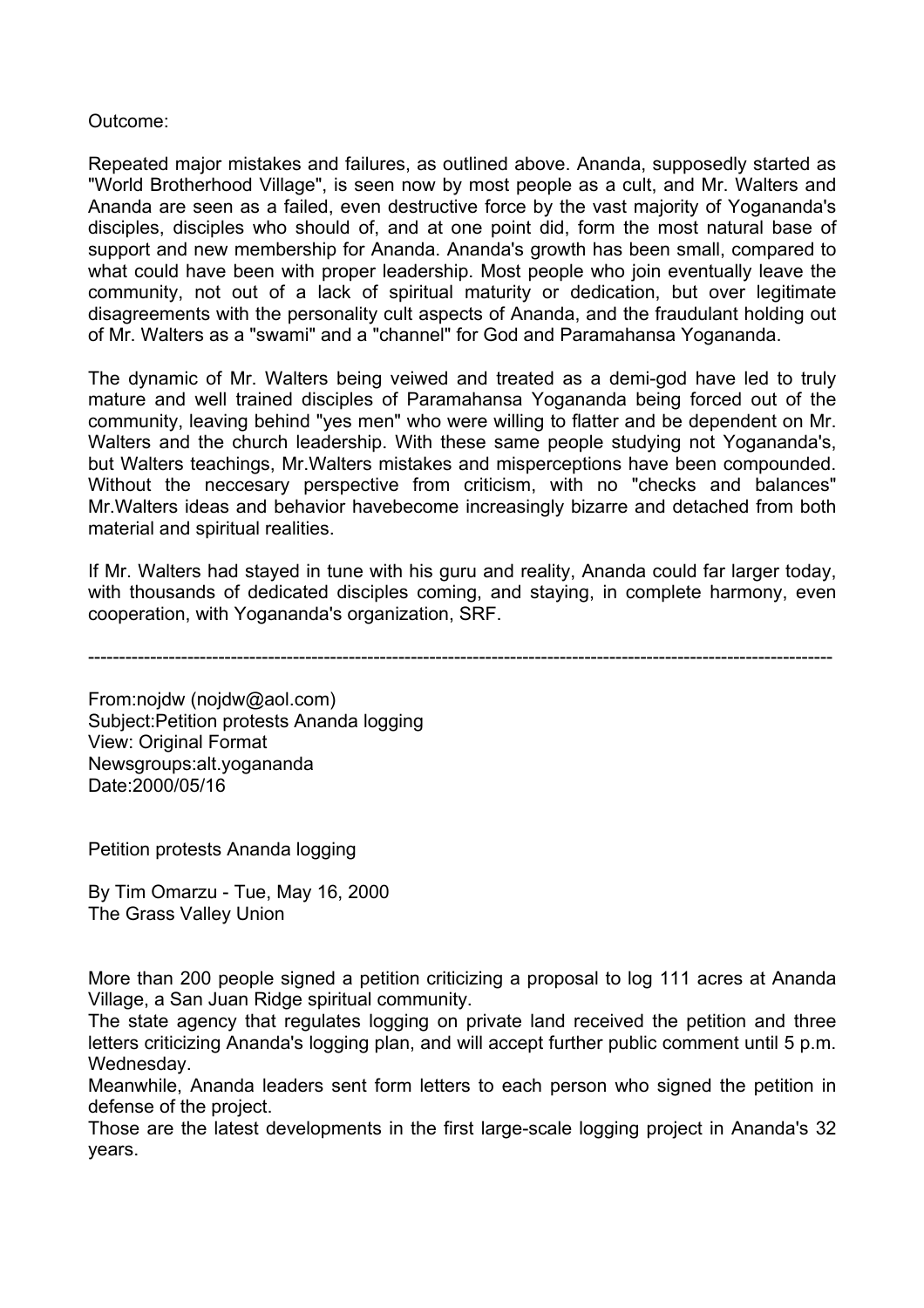Ananda leaders say the logging is mainly to reduce fire risk and promote forest health. But critics have charged the logging really is being done to pay off debt from a sexual harassment suit against Ananda's leader, J. Donald Walters.

"We are not happy with your proposed plan to log the forest," said the petition, which was signed by people who live outside Ananda, said Robin Martin, who helped circulate the petition on the San Juan Ridge.

"There are means of maintaining a fire safe forest like physically cutting brush, and lower branches on trees," the petition went on to say, suggesting grant money might hire young people to do such work.

Ananda leader Jyotish Novak sent a letter dated May 10 to those who signed the petition saying, "What we are planning to do is to selectively cut trees and remove undergrowth in order to produce, over time, a healthy beautiful forest."

The petition incorrectly said that Ananda plans to use herbicides to control brush and undergrowth as part of the logging project, Novak wrote.

"We will spend tens of thousands of dollars to remove and control dangerous undergrowth. This will be done by hand and tractor, not by the use of herbicides," Novak's letter said.

"Please understand that most of us at Ananda have lived here and intend to continue to live here for our entire adult lives. We more than anyone, want healthy, safe, beautiful forests," the letter said.

A response to public comments will be prepared by the California Department of Forestry and Fire Protection.

"Because of the petition, this plan was looked at with more scrutiny," said Shane Cunningham, a forester for CDF's Redding office. "The petition definitely shows there is a lot of interest in this plan."

The logging plan could be approved as soon as June 1, he said.

------------------------------------------------------------------------------------------------------------------------

From:burnt rubber (nospam@newsranger.com) Subject:Ananda re-treads View: Original Format Newsgroups:alt.yogananda Date:2001-09-09 18:05:59 PST

I believe what happens to people at Ananda is also directly related to Walters. You take an ordinary person, a person eager for deep spiritual truths and community, and Walters, through Ananda, tells them, "This is Parmahansa Yogananda's path". They are presented then with Walter's books, lessons, tapes, songs, stories, etc. Yogananda himself is simply used as a prop to make Walters look even more glorious. "He knew the Master!". "He was one of Master's chief disciples!" "Master told him he had a great work to do! (Now I can be part of it too!")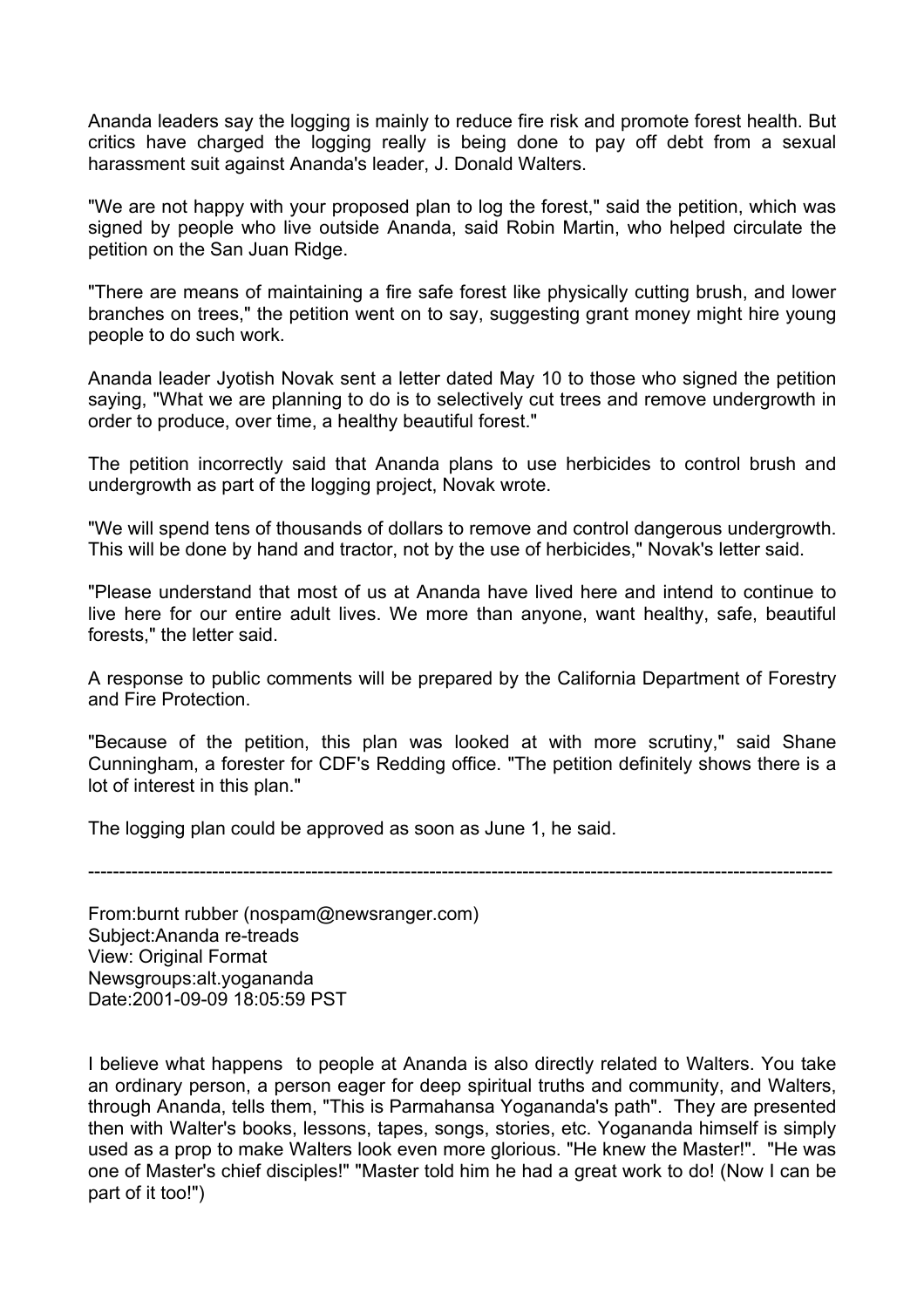They are told that to find God, the dream of their life, that they must tune in with Walters and Ananda. It is a totalistic environment. It begins to affect every level of their being with new attitudes, feelings, and thoughts. They don't realize it, but they are being sculpted mentaly and emotionally. They are picking up subconsciously more than they realize. As Yogananda himself said, "environment is stronger than willpower."

Years go by. They have become like a re-tread tire, with the new Ananda personality fused over the old base. But they don't realize just how deep it goes. All they know is that they are trying their best to "tune in with Walters and Ananda".

What's the point? A perfect example is the Ananda minister that was charged with sexual harassment along with Walters in 1994. In reveiwing the court documents, one is inevitably struck by the similarity in attitudes and behavior of Walters and this man. It is my contention that this man probably came to Ananda as quite an average person. If he hadn't gone to Ananda he might have become an ordinary family man, working hard, living, loving his children, wife, etc.

He must have at one point in the trial, as he sat there hearing himself being described as a sexually abusing, manipulating, adulterous, phony priest, "What the hell happened to me, to my life?"

Perhaps he finally realized what had actually happened to him: he had simply done what he had been told when he came to Ananda for spiritual teachings. He had followed his Ananda training with dedication and determination. He had succeeded in tuning in with J. Donald Walters!

# *Paramhansa Yogananda:*

*"The blind cannot lead the blind; Only a Master, one who knows God, may rightly teach others about Him. To regain one's divinity one must have such a master or guru. He who faithfully follows a true guru becomes like him, for the guru helps to elevate the disciple to his own level of realization."* 

SRF magazine, Special Centennial Issue, Winter, 1993, pg. 3.

------------------------------------------------------------------------------------------------------------------------

From:nojdw (nojdw@aol.com) Subject:Ananda sues insurance company to pay off lawsuit View: Original Format Newsgroups:alt.yogananda Date:2000/07/20

July 19, 2000 The Union Grass Valley/Nevada City, CA - Wednesday edition.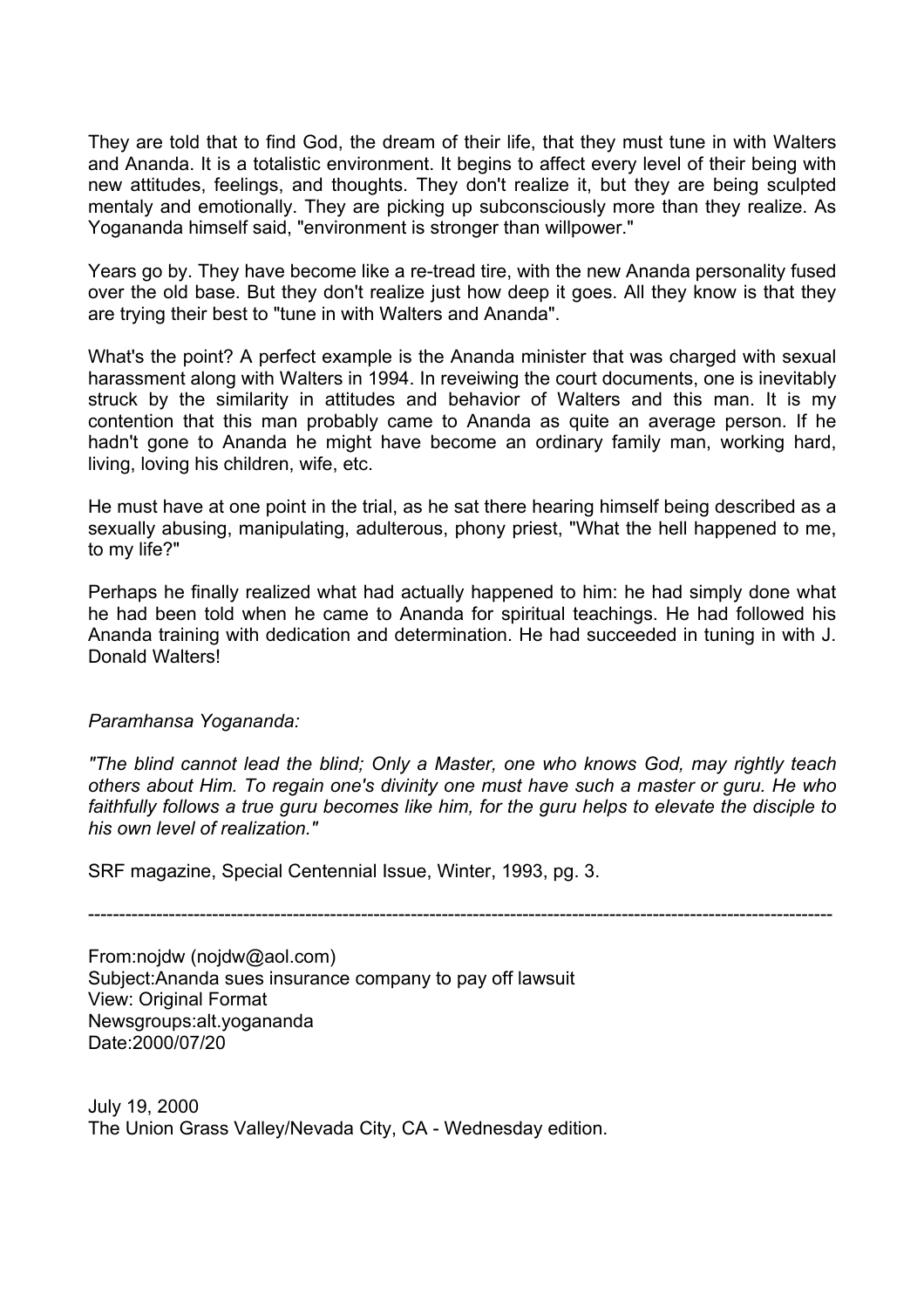Ananda sues insurance company to pay off lawsuit By John Dickey - Wed, Jul 19, 2000

The Ananda Church of Self-Realization has filed suit to force an insurance company to kick in part of a settlement the church must pay in a lawsuit by a former member.

The Ananda Church on San Juan Ridge is seeking \$500,000. The church has so far paid off \$485,000 of a \$1.8 million settlement reached July 30, 1999, because of a lawsuit filed by Anne-Marie Murphy, court records show.

An Ananda branch in Palo Alto and its insurer, Church Mutual Insurance Co., refused to join the July 1999 settlement agreement, but benefited because they would be dismissed from the Murphy suit once full payment was made, according to court records.

Named in the lawsuit filed Monday are David and Asha Praver, Santa Clara County residents and board members of the Palo Alto Ananda branch; the Ananda Church of Self-Realization of Palo Alto; and Church Mutual, a Merrill, Wis., company.

John Smallen, general manager of the Ananda Church on San Juan Ridge, said the Nevada County headquarters church is not actually suing its branch in Palo Alto. The branch church and directors had to be named in the suit as a technicality in order to sue Church Mutual.

Filing the suit was necessary to get the insurance company to pay up, according to Smallen.

"We're not trying to go to court," he stressed. "We're trying to make them sit down and pay an equitable share."

Ananda will still be able to pay off the settlement, regardless of the outcome of the lawsuit filed Monday, according to Smallen. A \$328,000 payment is due at the end of this month, court records show.

------------------------------------------------------------------------------------------------------------------------

From:plumb-bob (nospam@newsranger.com) Subject:Ananda/Kriyananda's manipulative control View: Original Format Newsgroups:alt.yogananda Date:2001-05-28 18:38:03 PST

SUPERIOR COURT OF THE STATE OF CALIFORNIA

FOR THE COUNTY OF SAN MATEO

DECLARATION OF JANJA LALICH IN OPPOSITION TO MOTION FOR SUMMARY ADJUDICATION

Date: August 16, 1995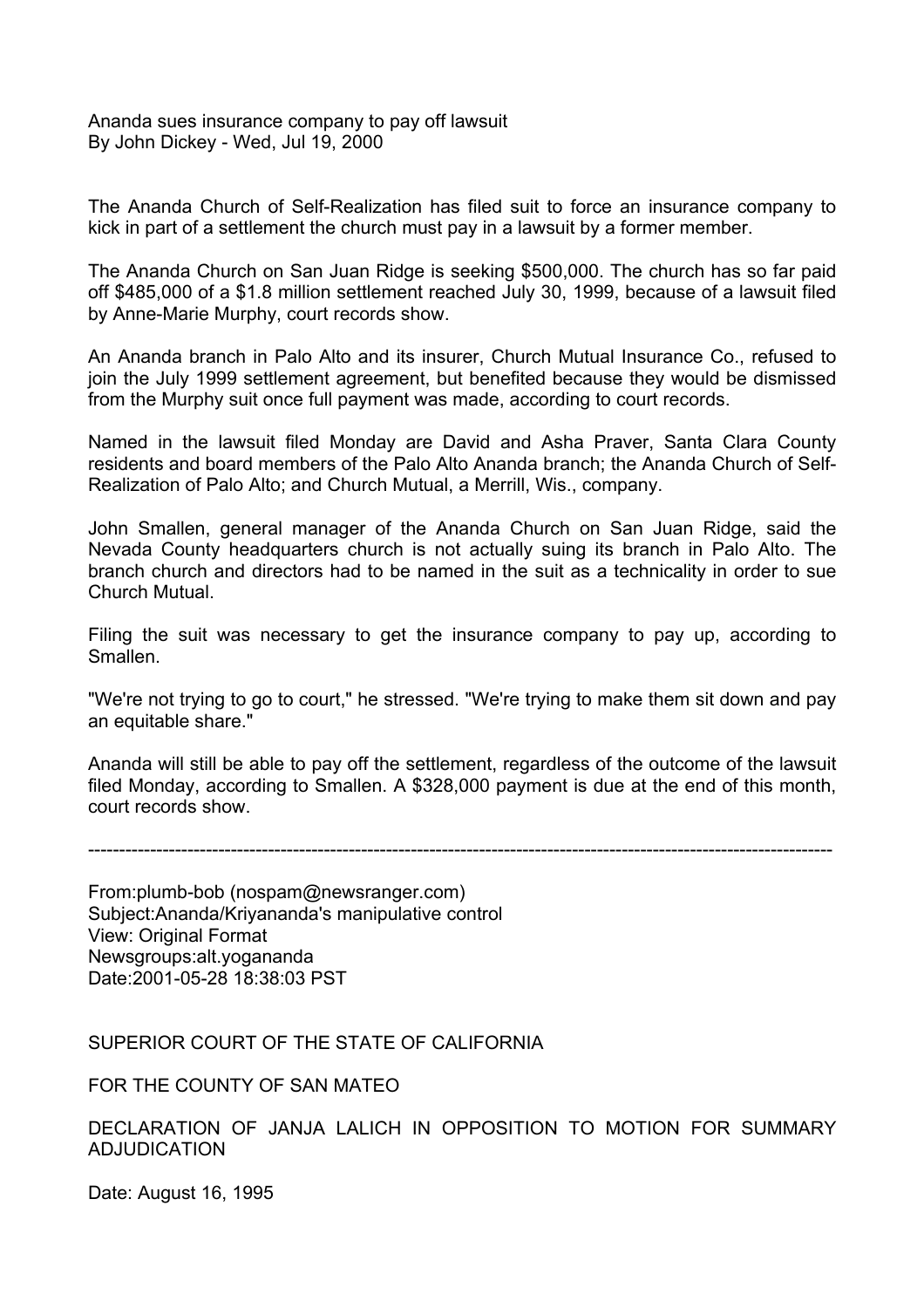Time: 9:00 a.m.

Dept: Law and Motion

I, Janja Lalich, declare that:

1. I received a Bachelor of Arts in French from the University of Wisconsin, Madison in 1967, and spent the following year as a Fulbright Scholar doing postgraduate research at the University dAix-en-Provence, France. I am presently a writer, editor, researcher, and cult information specialist.

2. I have been researching and studying the cult phenomenon and thought-reform environments and systems since 1986. I have written, lectured, and been interviewed in the media. I have given preventive-education seminars and training seminars to campus, religious, civic, and professional organizations.

3. A special area of interest for me is how cults, groups, and individuals exert unique influence and manipulative control over other individuals--in either a one-on-one or group situation. I have been researching and writing independently as well as in conjunction with Dr. Margaret Thaler Singer, Emeritus Adjunct Professor of Psychology, University of California, Berkeley, who is the world's leading expert on cults and thought.reform; and with American Family Foundation "AFF"), a nonprofit research center and educational organization founded in 1979, I am an advisory-board member and research associate of AFF, as well as associate editor of AFF's Cultic Studies Journal, a scholarly, multidisciplinary publication that seeks to advance the understanding of cultic processes and their relation to society.

4. I am coauthor with Dr. Margaret Singer of Cults in Our Midst: The Hidden Menace in Our Everyday Lives (Jossey-Bass, 1995), and as well as coauthor with Madeleine Landau Tobias of Captive Hearts, Captive Minds: Freedom and Recovery from Cults and Abusive Relationships (Hunter House, 1994). I am the author of the chapter, "A Little Carrot and a Lot of Stick," in Recovery from Cults: Help for Victims of Psychological and Spiritual Abuse (W.W. Norton, 1993).

5. I am the coordinator and facilitator of a San Francisco Bay Area support group for former cult members that has been meeting monthly since May 1993. I am also associate editor of AFF News, an international newsletter specifically bringing recovery information and resources to the former cult member population. I have also been the coordinator and leader of weekend workshops sponsored by AFF for farmer members of cults and other psychologically abusive groups or relationships.

6. As a cult information specialist, I work with individuals to help them understand and assess experiences that were psychologically abusive and or cultic, and I work with families and friends of people currently involved in thought-reform systems to assist the families and friends in understanding the dynamics present in such situations and environments. It is in that context that Anne-Marie Bertolucci was originally referred to me.

7. I first met Ms. Bertolucci on January 31, 1995, and subsequently met with her another six times for one- to two-hour sessions. We also had several phone sessions during that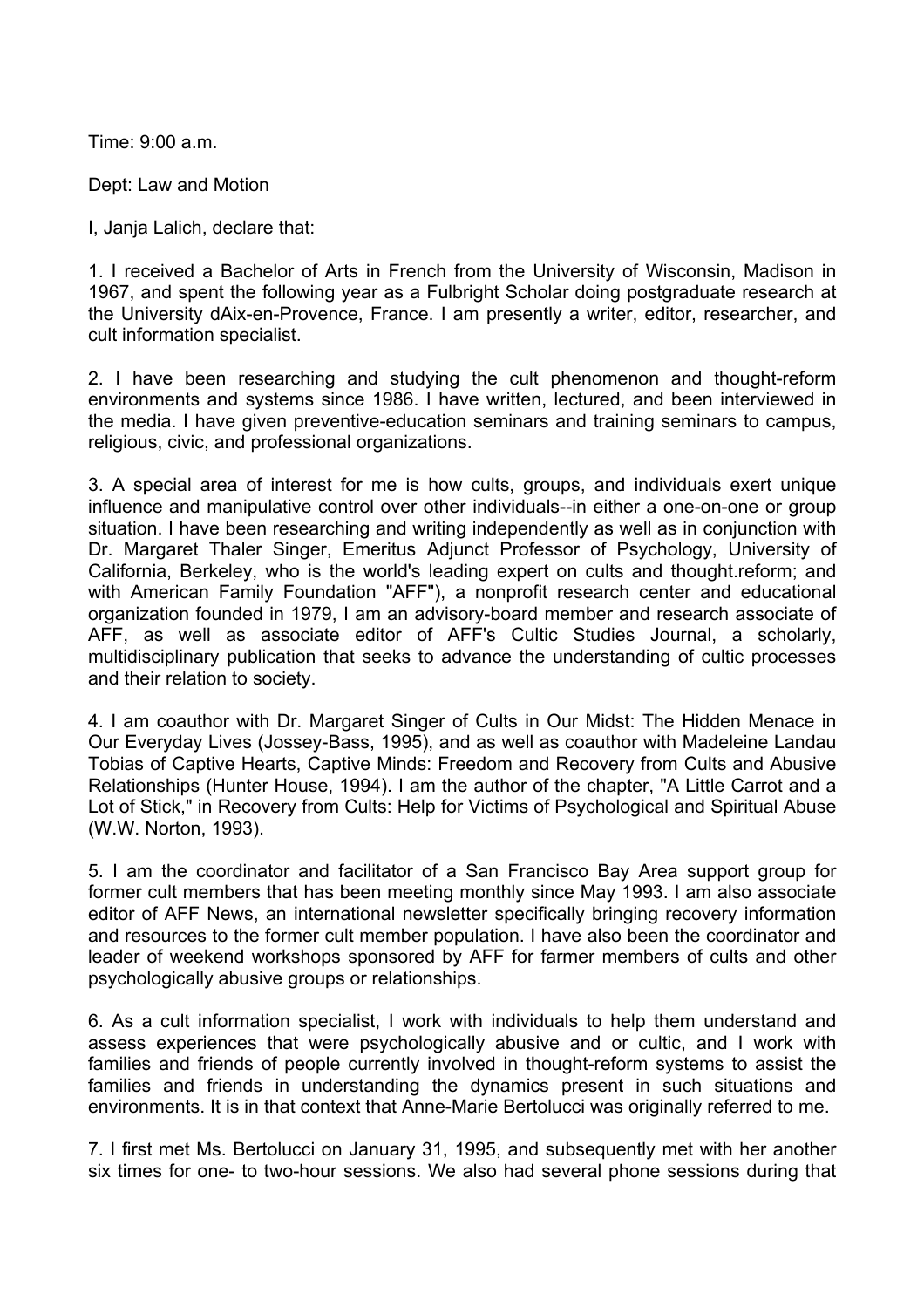same time period. In those sessions, Ms; Bertolucci described to me her involvement~f~ with the Kriyananda community.

8. I also listened to audiotapes of Kriyananda (a.k.a. J. Donald Walters) and other leaders lecturing to the members, and read various documents, pamphlets, books, and handouts published by the Kriyananda group. These include but are not limited to Ananda Church of God-Realization (a descriptive membership pamphlet); Rules of Conduct for Members (a training pamphlet for new members outlining certain daily rules to live by); Tithing (a pamphlet outlining certain expectations for financial contributions); "Vow of Discipleship" (a handout of the vow); Kriya Initiation to Ananda (a basic promotional pamphlet describing the organization and its practices, available in Ananda bookstores); "Ananda Membership" (a handout given to new arrivals at Ananda Village outlining certain expectations); The New Dispensation (a pamphlet authored specifically by Mr. J. Donald Waiters describing what he calls the "The Path," that is, his basic philosophy and teachings); The Ananda Membership Process (a pamphlet dated April, 1991 describing how to become a member and levels of membership, including costs); "Purification Service" (a handout describing a ritual); The Art of Supportive Leadership (a 103 page book by Mr. J. Donald Waiters described as a practical handbook for people in positions responsibility, published by Ananda's publishing house, Crystal Clarity, 1992 printing); and "About Prophecies and What We Need To Do" (a handout from an annual group meeting, dated April 10, 1994, that outlines Mr J Donald Waiters's predictions for the future of the world).

10. From my discussions with Ms. Bertolucci and from my study of the written material and audiotapes, I am of the opinion that what is called the Ananda Church of God-Realization, the Ananda Church; of Self-Realization, and the Ananda Village community in Nevada City as well as its other locations (such as the one in Palo Alto), as led by Mr. J. Donald Waiters (a.k.a. Swami Kriyananda), uses classic thought-reform techniques to recruit, control, and retain followers and members, and therefore constitutes a thought-reform environment that uses undue influence and coercive persuasion on its members.

11. The term thought reform was first used by Robert Jay Lifton to describe the behavioralchanges processes he observed and studied in students at revolutionary universities in Communist China and in prisonersof war during the Korean War. In Chapter 22 of Lifton's seminal work on the subject, Thought Reform and the Psychology of Totalism (W.W.- Norton,1961), he outlines the psychological techniques used to create a thought-reform system or environment and impose a state of ideological totalism on the subject. Lifton's psychological themes, eight in number, are now widely used as the criteria for evaluating whether or not a particular group meets the requirements of a thought-reform or totalist, system. The more these themes are present, the more restrictive the group and the more effective the thought-reform program.

These themes--which are not mysterious or obscure but are composed of ages-old influence and persuasion techniques--are put together in a systematic way so as to create a setting in which the subject or subjects are led to conform one step at a time without the subiects being aware of how they are chanoina. In such situations, there is much group pressure to conform, and since new member doesn't know what's expected, he or she tends to look around and model and imitate the other members.

The result of the systematic use of thought-reform techniques in a coordinated program is that a person's thoughts and values are changed without her knowledge or informed consent. The goal of these techniques in cults and other thought-reform systems is to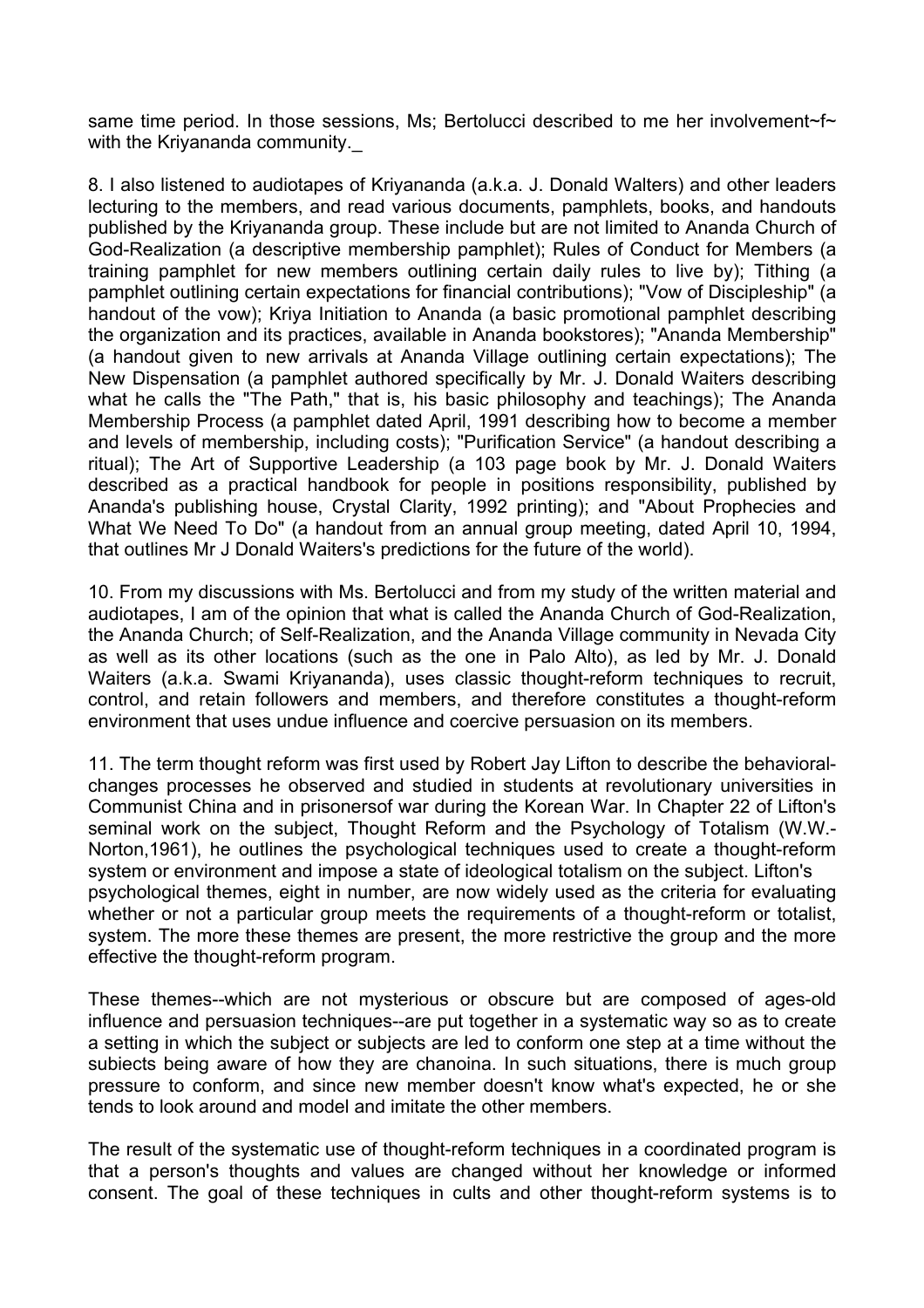change members' behavior, thinking, and attitudes so that they will be better able to provide services to the cult and its leader in whatever fashion is desired--be it personal adulation, financial "donations," sexual services, or cheap, if not free, labor. Unlike behavior-change therapy (e.g., someone goes to a therapist to change certain behaviors or things about himself that he doesn't like) where the client is an informed and consenting participant in the process, in a thought-reform system employed by a cult or abusive group or relationship, there is a great deal of deception and psychological and social manipulation. This means that the subject is kept unaware of the real objectives and intentions of those who have designed and employ the processes imposed on such subject; even though when seen in isolation she may appear to consent to certain activities or behaviors. In reality, the subject's assent to proceed in a certain manner is obtained one step at a time in contrast to such person making an informed, intelligent and voluntary consent to affiliate with the group employing such tactics. Thus, such a situation is one of consent that is neither informed-nor voluntary. Those at the leadership level know the real purpose of the processes, while those at lower levels, as is said in common parlance, are not playing with a full deck. They do not have all the information needed to know what is really going on and where it is that they are headed.

12. Examples of Lifton's eight themes are widely manifest within the Ananda community; These themes are listed below. After describing each theme, I will list some examples of this within the Ananda community. For the sake of brevity, I will not include all the examples that I have identified in my work with Ms. Bertolucci and my studies ofAnanda documents.

a. Milieu control: This is the control of communication and information, which includes the individual's communication with himself or herself. It serves to bring about what is called "personal closure," meaning the person no longer thinks critically about what is going on or what she is being taught. Techniques, such as trance-inducing methods, chanting, and affirmations, are used to train the person to shut out any critical or negative thoughts. Milieu control reinforces such censorship by isolating the person from her points of reference such as her family and friends. Thus, the person has little, if any ability, to "compare notes" with others independent of the group and its leader. Time is no longer spent on pondering questions, en!ertaining doubts, or considering reservations. Instead, the individual is manipulated to direct her available energy toward complying with the expectations and behaviors of those in the group.

Examples:

Any questions or doubts about the legitimacy or sincerity of group or its directives are turned back on the person. Whenever Ms. Bertolucci questioned something, she was told that she was "out of tune," a negative term meaning that she was failing to act properly with the result that she was undermining her own objectives and development. Other group members would induce compliance of someone who was 'out of tune" by ostracizing or shunning the insufficiently compliant person until her compliance was obtained. This is an extremely effective method of- behavior control.

There is little, if any, contact with persons who are former members of the Ananda community. They are considered inferior because they have had an opportunity to partake of the Ananda community and failed to measure up. Therefore, the group deems any consideration of the opinions of such former members that might conflict with or contradict the group's own views of itself and the world as harmful.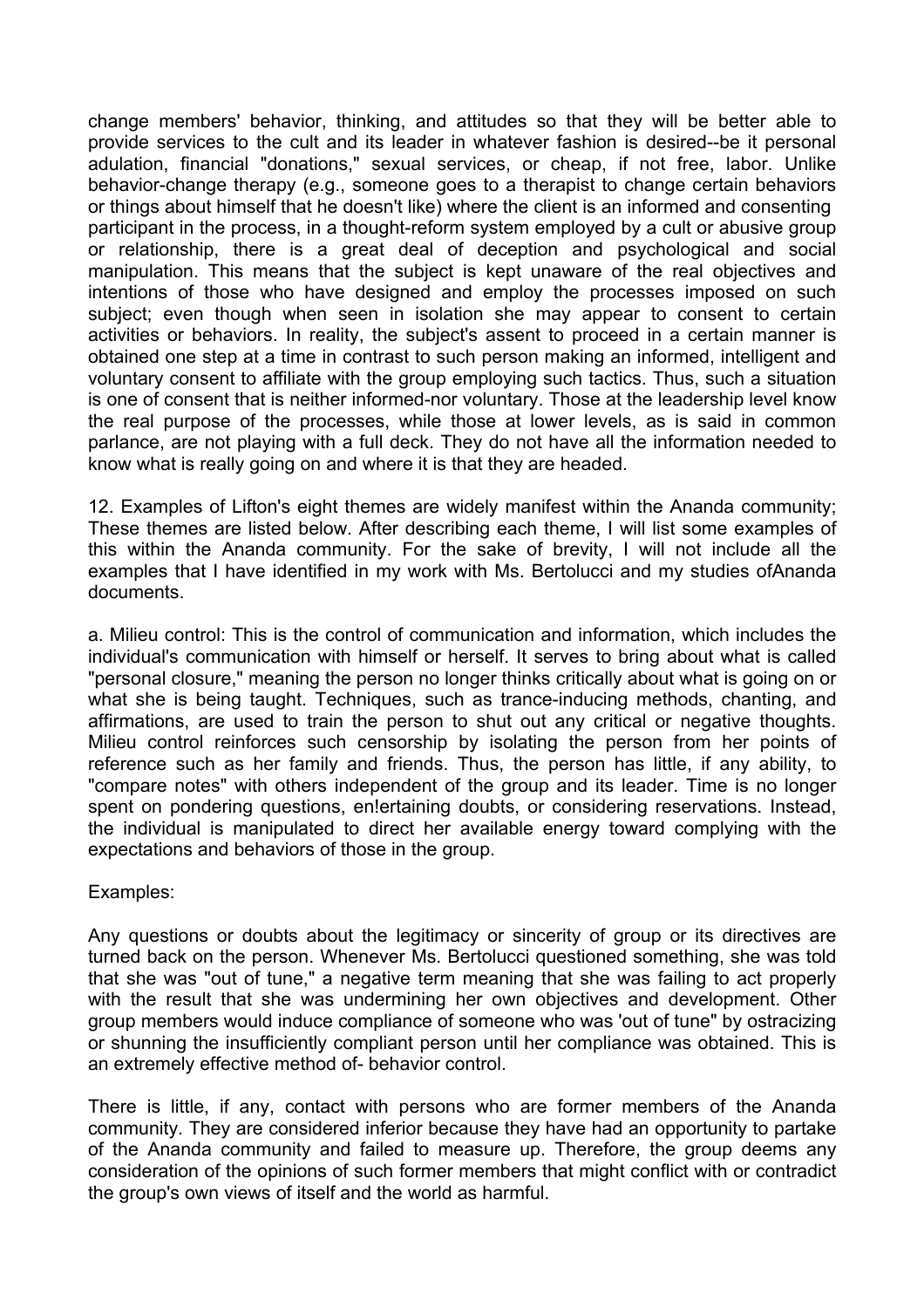The Ananda group uses a variety of mind-altering techniques to induce forms of hypnotic trance, which tends to create a mental state of hypersuggestibilty in people. Some of these techniques are: chanting (for as much as 15 to 20 minutes prior to a meditation session), repetitive clapping, meditating (for as much as 1 to 1and a half hours daily to even longer sessions as a person becomes more involved), sitting quietly before a lighted candle, using affirmations (repetitive phrases used to keep the mind from straying to thoughts contrary to those approved by the group), group singing which tends to create a sense of group "high," long hours of listening to tapes of music, chanting, lectures or poetry containing J. Donald Waiters' own ideology. These were done both alone and in a group setting. Ms. Bertolucci was expected to do the above at home, and was instructed to set up a special place in order to do so. She was directed to take on a vegetarian diet. All of this served to control Ms. Bertolucci's daily environment, which in turn controlled and molded her behavior. Any one of these techniques in isolation is not necessarily harmful, but when used simultaneously in a focused manner for the purpose of inducing submission to the commands of the leader, they are techniques which suppress self-reliance and independent thought, serving only to foster obedience and conformity.

In the early stages of visiting the Pale Alto location, Ms. Bertolucci was quickly befriended by Ananda members who called her frequently to volunteer her time furthering Ananda businesses and pursuits in the context of telling her such activities were in her best interest and would help her develop her character. In consequence, Ms. Bertolucci started to withdraw from her former friends, and spend increasingly large amounts of time with the Ananda people who became her entire social network. Thus, Ms Bertolucci became increasingly subject to their practices.

Ananda exerts intense peer group pressure. Members are expected to act a certain way, dress a certain way, do everything a certain way. Although there is a superficial appearance of freedom--that is, members think they are willingly living a certain way--this is in fact-a -false freedom as all aspects of dailpliving, from housing to eating to raising children is ordered and controlled by the group. In Rules~ of Conduct for Membership, the chapter titles alone give evidence of this: Community Life Defined, Home Life, Personal-Habits, Marriage, Children, Work Is Service, Moneys earned and Received, Home Building,Property, Membership Vows, Departure or Dismissal of Members are but a sampling. People are told to model themselves after members who've been there a long time and to look to the senior' ministers for counseling and guidance. Members are continually told to "Say Yes to Life" which translates "Say Yes to Kriyananda." Any opposing viewpoint is negated, disregarded, ridiculed. In Rules of Conduct for Membership, it is discouraged to read anything that is not "in tune" with their writings approved by the leadership. In addition to former members, independent sources of information such television and newspapers were regarded as negative, thus effectively prohibited. Members were to submit to the directives of Mr. J. Donald Waiters; there was no other input from other sources, creating a narrow, controlled universe in which members were expected to behave only In pre-set, approved patterns. This leads to loss of independence and self-reliance as no one is allowed to express an opinion other than the accepted Ananda viewpoint.

When Ms. Bertolucci moved to Ananda Village, her daily life was completely dominated by the group. She was put into a collective housing situation that was rather demeaning (a rustic cabin with no electricity, mice, outhouses, group showers shared by 20 other women), while older members lived in more elaborate accommodations. This disparity in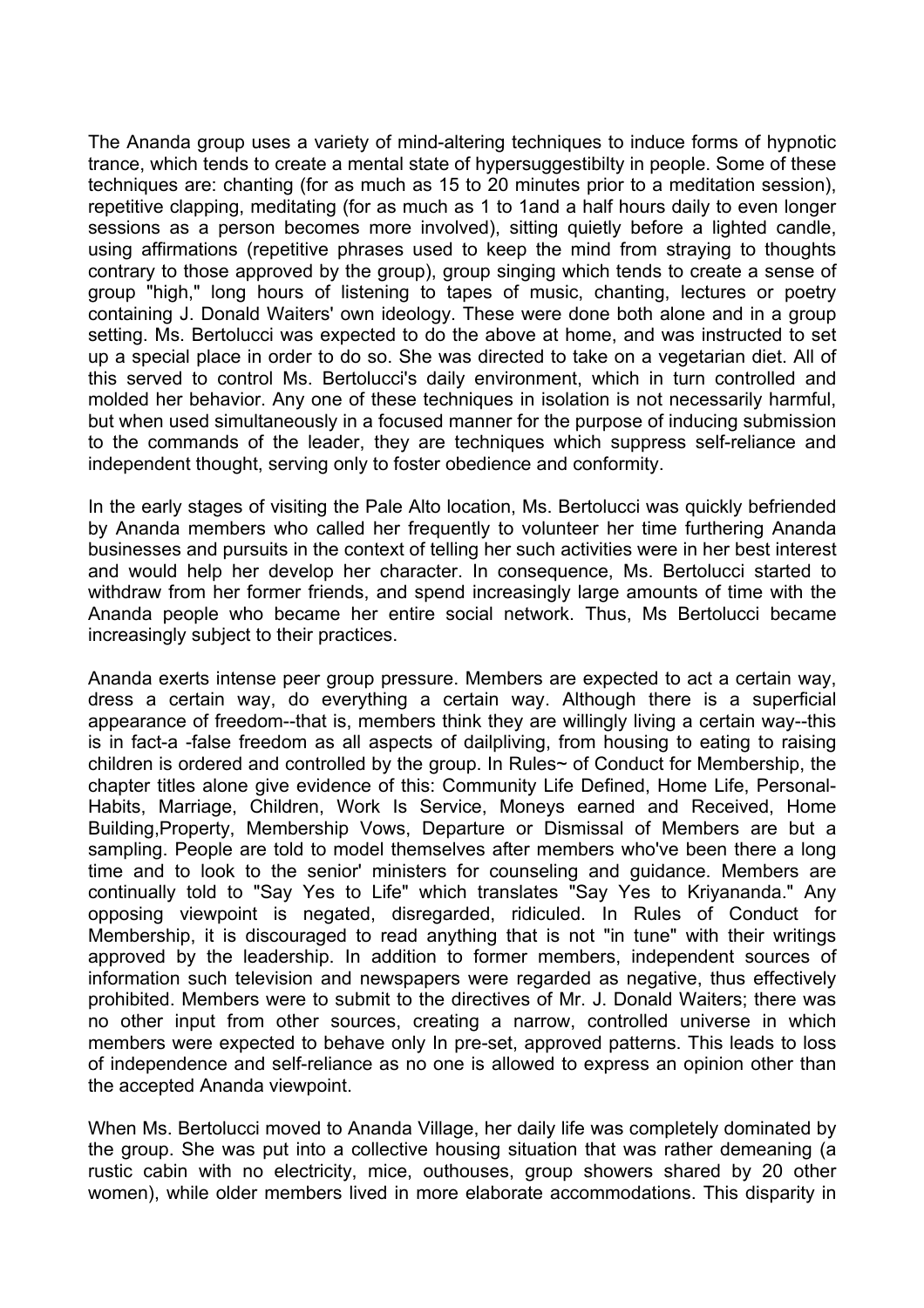treatment created in her a feeling of inferiority, of being an underling. It also contributed to the stripping of her individuality and self-esteem. Ms. Bertolucci wasalso moved from job to job within the Ananda businesses and was made to be financially dependent on the group. She was paid low wages and also expected to give 10% back to the group.

b. Mystical manipulation: This is the leader's claimof an exclusive aufhority (divine, supernatu~ai, or otherwise), which supports the imposition of an end-justifies-the-means rationale based upon the leader's assertion that only he or she is directly guided by a higher purpose. The follower must submit to this superior authority and subordinate herself to the grdup and!he leader. H'er adulation is aimed not at abstract principtes, -but at the living leader who claims to be the special fount of knowledge (a hallmark of a cult). All intellectual challenge questioning is stopp~d;'f6r rSo one may question "higher purpose" because to do so is a - manifestation of an impurity whereby Ms. Bertolucci was unable or unwilling torecognize the legitimacy of the cult leaher's claims. Self-expression, selfreliance, and independent action are stripped away.

Examples:

Mr. J. Donald Waiters, a.k.a. Swami Kriyananda, the living leader, creates a disparity between himself and others by ascribing to himself the ability to possess and the possession of ultimate knowledge of all things. Certain leading members of Ananda were granted higher status and deemed to be "senor ministers"; they wore white robes, lectured to and counseled the others. They said they had the answer; always spoke with authority. This established a pyramid, top-down, nondemocratic structure which delivered Walters' directives to the rank and file membership. After she had been inculcated with the notion that one must obey the senior ministers. Senior Minister Levin told Ms. Bertolucci tha; he was her soulmate from a past life, and this was the justification for them being together. He manipulated her feelings, making it appear as though they were destined to be together.

Senior Minister Levin continuously used the group's internal jargon in his discussions with Ms. Bertolucci in order to manipulate her into submitting to his sexual demands, making it seem as though decisions were being made by some higher authority.

Various rituals were used to reinforce the system and lend a magical aura to proceedings. During the Purification ceremony, a leading member would put his finger on the devotee's chest as she kneeled before him. The leading member would say, "The master says, Open your heart to me, and I will enter and take charge of your life. "This was a manipulation to induce members to submit to and obey the directives issued by the leaders bf the group.

The group inculcates a siege mentality by drawing a black-and-white dichotomy between itself and the outside world. In an April 1994 document, Mr. J. Donald Waiters made numerous, rather frightening and threatening predictions about the coming cataclysm. He talked of mass starvation, extremely difficult times, great suffering for the human race, nuclear explosions, mutated human beings for generations t~o come, and so an. Mr. Walters 1;ISes indirectly suggestive language such as saying "I don't want to frighten you, but..." This kind of apocalyptic document serves to induce fear in members, increasing their dependence on the group, by inculcating the notion that their survival is contingent upon staying with the group (for Mr. Walters says, "it's just a cleansing, and what will survive is specifically what we're doing). Thus, in this regard as well as in ways more personal, to leave the group spells sure disaster for the member.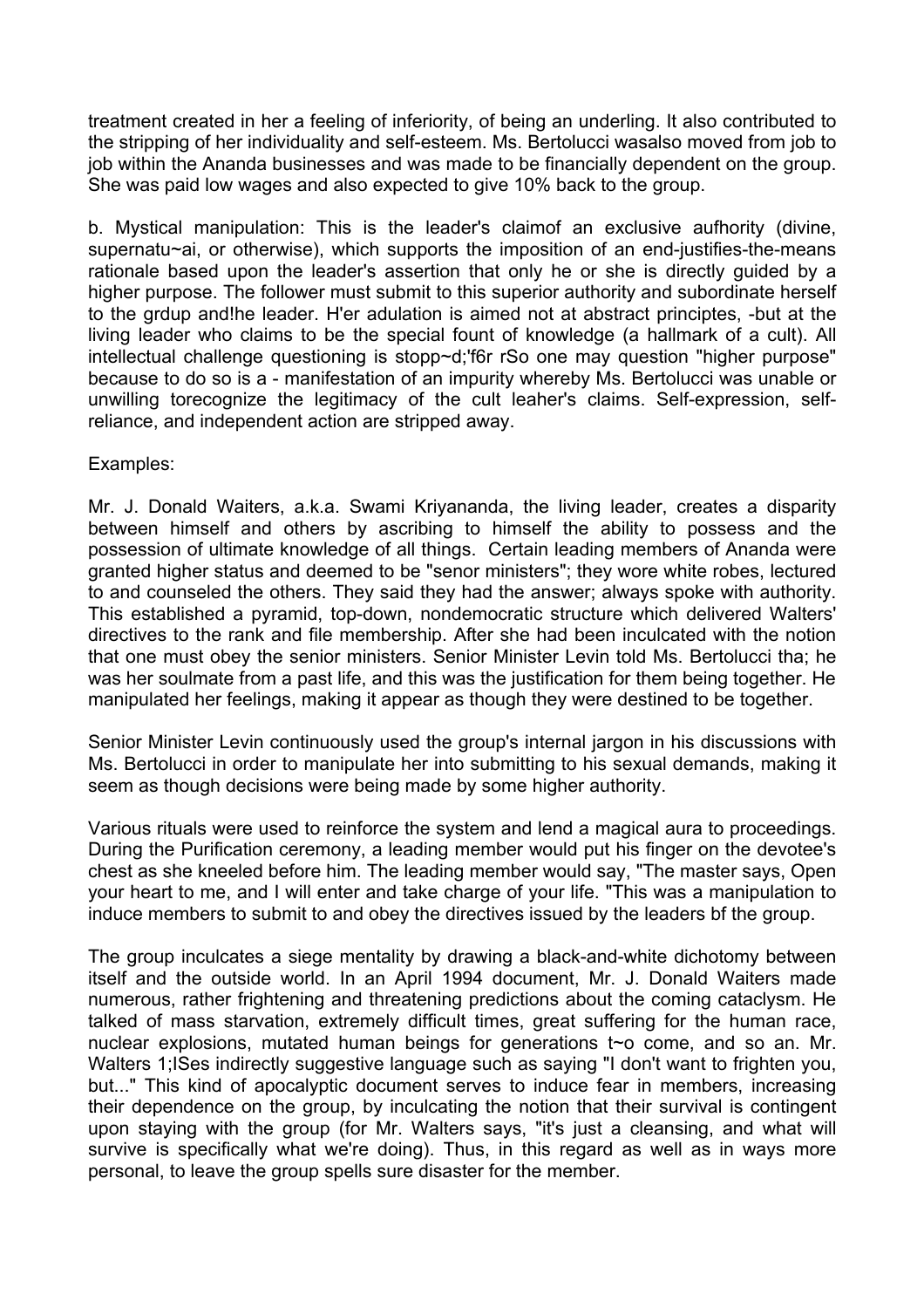c. Demand for purity: This is essentially a black-and-white worldview with the leader as the ultimate moral arbiter. Here is created a world of fear, guilt and shame, where punishment and humiliation are expected. It also sets up an environment of informants where members spy and report one another's transgressions to the higher authorities. Since an individual is never good enough, she believes she is inadequate which creates mistrust in herself further opening her up for the imposition of control from the outside. The powerful level of guilt undermines and ultimately eliminates any individual integrity and moral sense.

#### Examples:

Expressions of doubt or confusion are labeled as "bad," and "selfish" Members are told that they should constantly express "Joy, Joy, Joy." They should be happy and not express any negativity. This creates a state of mindlessness, which is fostered and praised as indicating an advanced state of mind.

When Ms. Bertolucci was feeling even slightly depressed, she would be told she should stay away from the others so as not to infect them. She was considered dirty and diseased, as though there was something inherently wrong with her. To rectify this situation, she was told to do more intensive meditating, chanting, and serving of the group. In essence, Ms. Bertolucci was discouraged from thinking deeply about anything, and from figuring anything out herself. She was told to meditate or do mindless work in order to stop her mind from thinking because thinking took her away from what the group told her was best for her. This serves to infantilize people, as well as keep them from critically evaluating what is going on around them.

There were social rewards when Ms. Bertolucci obeyed all the rules. When she -obeyed, Ms. Bertolucci was told that she had "good energy" and was asked to do more, was given better jobs or certain favbrable opportunities, such as a role in. play or to sing in the group's choir. Someone else of higher rank always decided if Ms. Bertolucci's energy was "good" or "bad." This simplistic, arbitrary type-casting kept Ms. Bertolucci on edge, anxious, and off balance. She realized that her daily, if not lifelong fate, depended on how a higher ranking member viewed her. This type of manipulation served to control Ms. Bertolucci's behavior, to strip her of her selfconfidence, to set up an imbalance of power by keeping the majority of the members, including Ms. Bertolucci, in a state of self-distrust, powerlessness, and fear that group approval would be withdrawn for behavioral transgressions.Members, including Ms. Bertolucci, were encouraged, instructed, lectured at to be "willing, joyful, enthusiastic"--in other words, obedient. These words were used over and over. This encouraged an overall submission to whatever is going on, no matter how harmful or irra!ional. This led to a subservient attitude among members in relation to their superiors. For this reason, Mr. Levin was able'to tell Ms. Bertolucci that her job was to raise his energy, meaning that she was to serve him in any way he saw fit, and any negative thinking or expression with respect to his demands would be deemed unacceptable according to the group's system of behavior.

Because the group held women in disdain as sexual temptresses who caused men to transgress an emphasis on celibacy, all sexual contact is regarded as the sole responsibility of women. In contradiction, there is a highly sexualized atmosphere at Ananda in consequence of Waiters' historical sexual exploitation of women followers. Thus, Ms. Bertolucci was led to think that Senior Mister Levin's seduction of her was her fault. She was told how to behave sexually, how to dress, she was literally told to 'try to look-ugly for a while." As a result, she stopped wearing makeup; began to dress very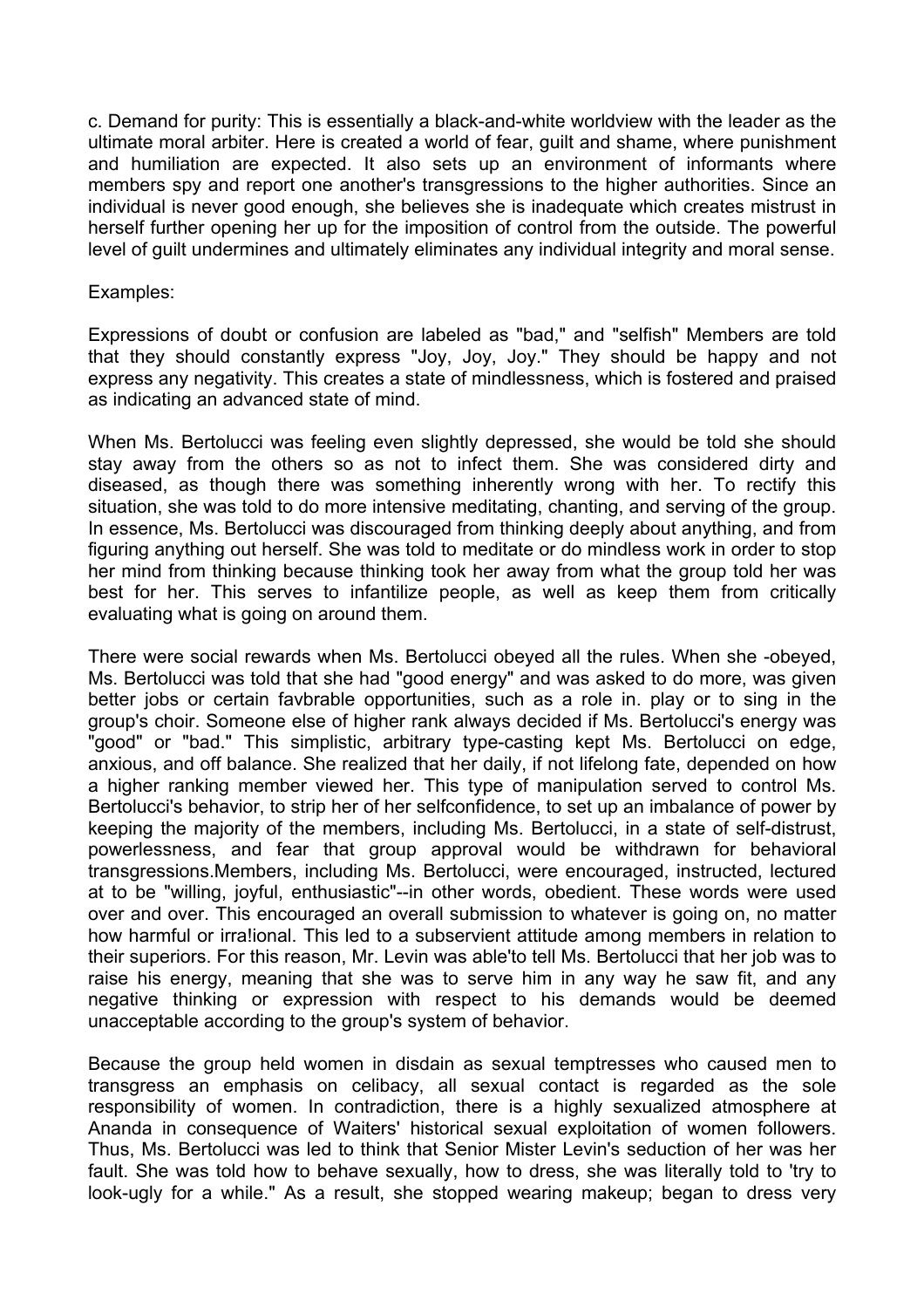plainly and inconspicuously, and was manipulated to feel self-conscious, ill-at-ease, and guilty around other members. She didn't speak out because she knew she would be blamed as anyone who spoke out was. For this reason, both Mr. Levin and Mr: J. Donald Waiters were able to furthercontrol her and attempt to get her to abide by their wishes.

d. Cult of confession: This imparting of all information about oneself constitutes an act of surrender, of total exposure. The individual's conscience is now owned by the group. The persdn no longer has a sense of balance.between worth and humility, and there is a total loss of personal boundaries.

# Examples:

Ms. Bertolucci was told to confide in the person who was above her in rank; as a lowerranking member is expected to tell everything to her leadership. This was touted as a counseling relationship, yet during and afterwards it became obvious that these members were not practicing confidentiality in this relationship as they were passing information told to them in private on to other leading members and to Mr. J. Donald Waiters..

Various women members would "befriend" Ms. Bertolucci and get personal information from her which was used later to induce her to feel guilty. Details of these discussipns would also be used to induce her to do things or accept things. This information was used to judge, stereotype, control, and make Ms. Bertolucci mistrust herself.

There is gossip among the members, as well as everything gets reported back to Mr. J. Donald Waiters. This information is used to manipulate and control members.

One higher-ranking member in particular asked Ms. Bertolucci a lot of questions about her then-husband, and about her personal financial matters, which were then used to manipulate her.

e. "Sacred science": Here, the group's policies are seen as the Ultimate Truth.

There are often claims of lineage to other great thinkers or leaders, which tends to lend an air of respectability to the leader and the group. Again questions and dissent are prohibited. This reinforces- constriction of the individual within the paramters established by-the group's leadership. It causes personal closure and inhibits individual thought, creative self-expression,. And personal development. A person's experience can be perceived only through the filter of the dogmatic reasoning processes imposed by the group.

# Examples:

By the fourth class of Disciple Initiation, members are told that there is only One Path, that' they must choose one teacher, make a commitment to that one teacher, that they must go the fu!l route, that this path (the Kriyananda path) was the accelerated way, that disciples must pledge allegiance to Kriyananda. There is no other way.

Mr. J. Donald Waiters claims to be in the line of great historical leaders.

f. Loading the lanauage: This is the use of jargon internal to -and only understandable tothe group. Constricting language senses to constrict the person by limiting the scope of her ability to reason. Therefore, capacities for thinking and feeling are significantly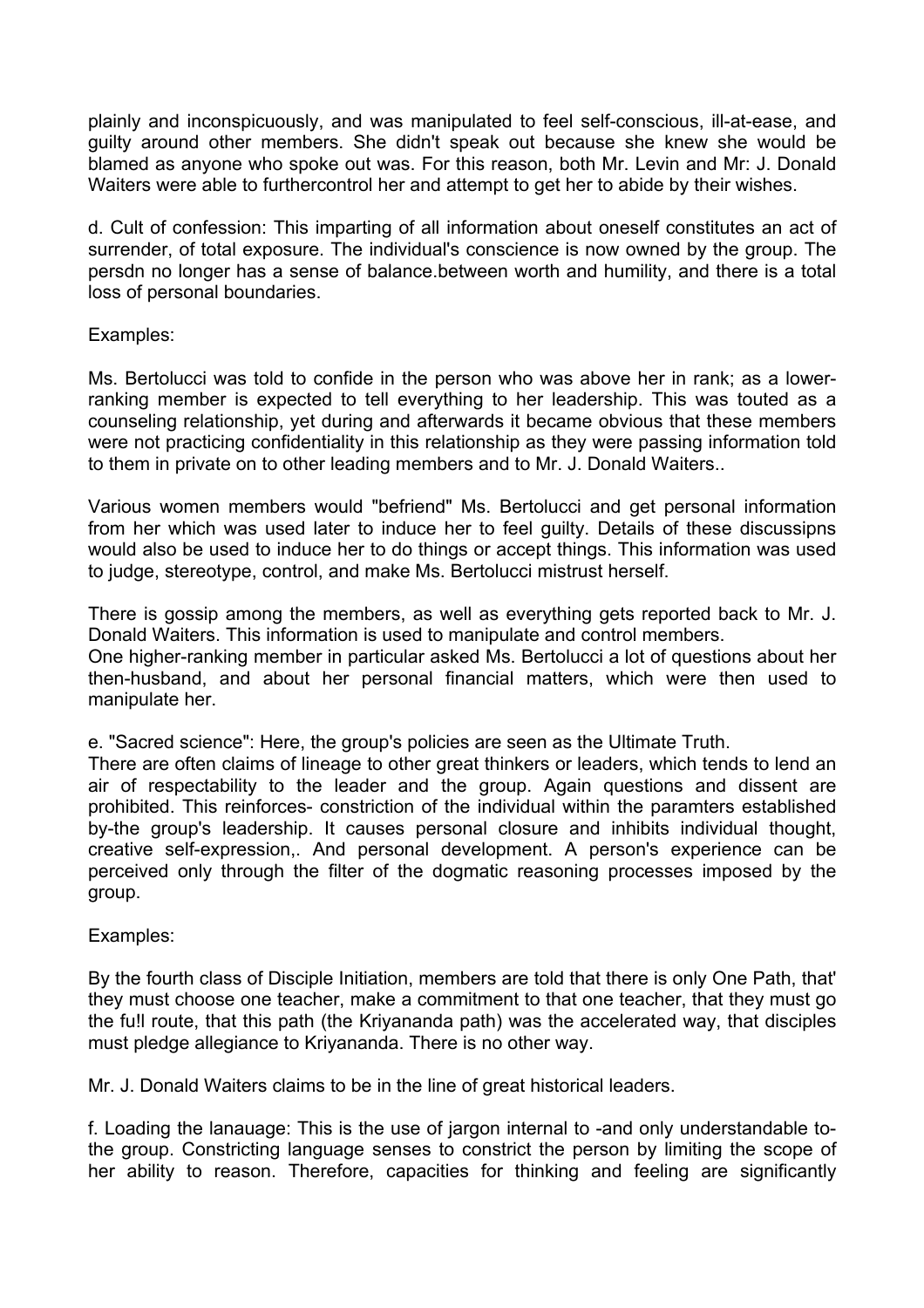reduced. Imagination is no longer a part of one's actual life experiences; the mind atrophies from disuse.

#### Examples:

Worldly, out of tune, attuned, Divine Ray, The Path, crystal clarity, good energy, bad energy, and countless other words and phrases have an in-group meaning which served to isolate and manipulate Ms. Bertolucci. It also stopped her from thinking because everything is given simplistic, black-and-white labels.

In-group language is also used to reframe, or reinterpret, personal experiences to fit in with the group's view and to deny the legitimacy of the individual's own first-hand experience. When Ms. Bertolucci said that she was feeling spacy from meditating, she was told not to worry - and that this meant she was progressing on the Path, and "that she was more in spirit than physical body."

9. Doctrine over person: This requires denial of self and any perception other than the group's and a submission to the group's world view. There is no longer such a thing as personal reality. The past--society's and the individual" is altered to fit the needs of the doctrine. Thus the individuals remolded, the cult persona emerges, and the person's sense of self and integrity is eliminated.

#### Examples:

Ms. Bertolucci was told to give up her career, her dancing, her aspirations to obtain a degree in drama-from San Francisco State University. She was told that this would be her sacrifice to be on The Path. Getting people to give up their personal interests and goals is a classic technique meant to isolate them, make them lose a sense of self, and get them to be psychologically (and eventually financialy) dependent on the group.

The group taught that to be part of the Divine Ray of Ananda meant to be open, childlike, trusting and obedient. It was said that this was the only way to be attuned to Kriyananda. This perpetuates a loss of sense of self, of self-confidence, self-esteem.

h. Dispensing of existence: The group or leader is the be-all and end-all, and all nonmembers are considered "evil"" or nonpeople. This creates an "us-versus-them" mentality and breeds fear in the individual, who sees that his or her own life depends on the willingness to obey. Here is founded the merger of the individual with the group and the leader.

#### Examples:

Those outside the group, that is, nonmembers, are talked about in a disparaging manner. They were regarded as "worldly," the group's term for anything that isn't part of them. It holds a negative.connotation, and serves to isolate members from the outside world and anyone who is not a part of the group. It also makes members paranoid, thinking the outside world will hurt them.

During her first year of involvement Ms. Bertolucci was encouraged by a woman member to leave her "worldly" husband and she was told to "consider divorcing him." This was at a time when her husband was noticing some of the behavioral changes in her and trying to bring them to her attention. At another time she was told by a member that "the connection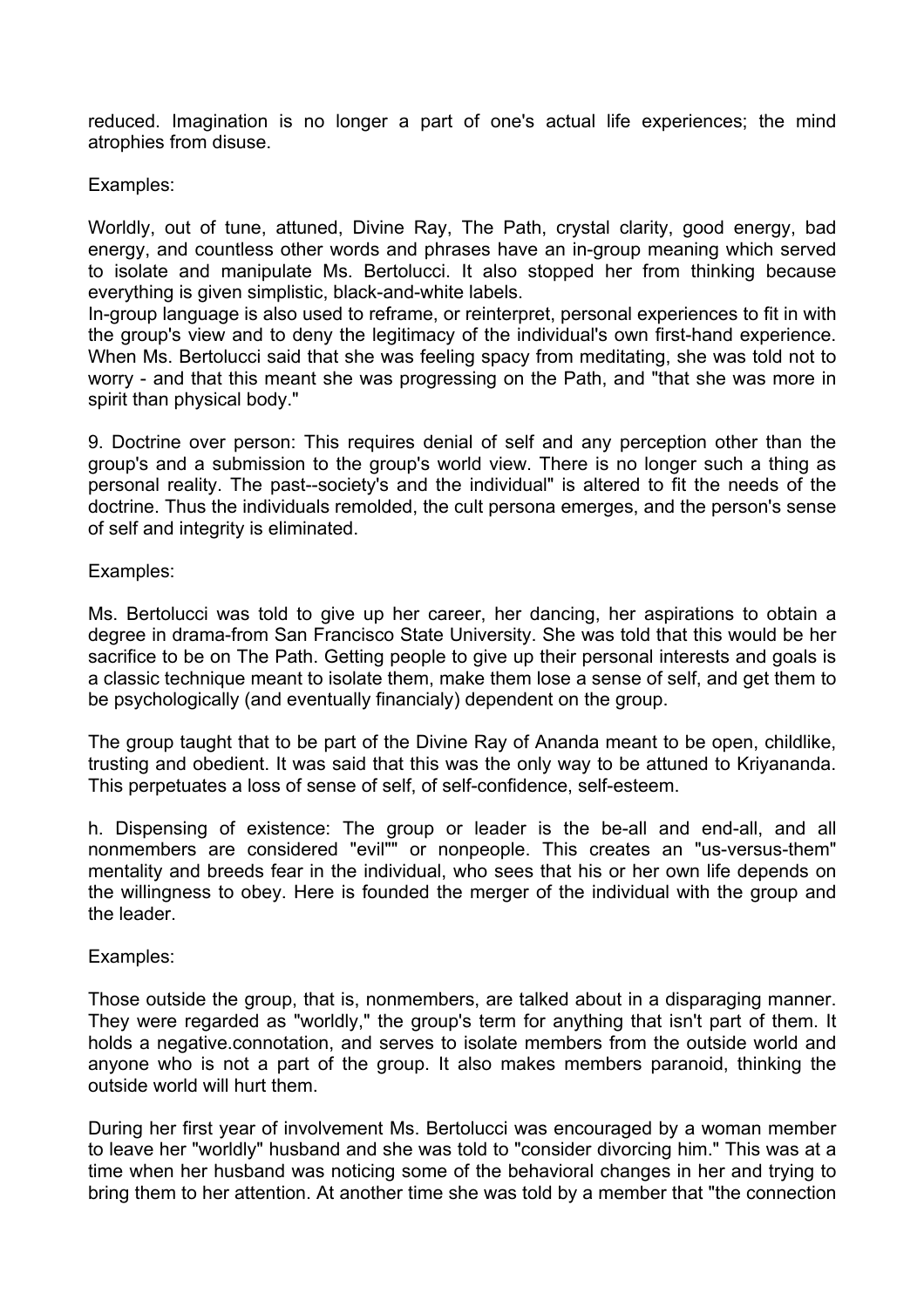between you and your husband is over" Members are taught that "environment is stronger than will," which meant that if they associate with the outside world (the"worldly"), they will become contaminated. But if they stay with Ananda people, they will be safe and live a better life. Although it is said a person- can do anything, it is taught that it's best to be involved in an Ananda business with other devotees, and then ultimately to live at Ananda village and give one's entire life, becoming a lifetime member. Again this serves to set up a secluded environment, away from other input or feedback. It's easier to control people when they are apart from their normal environment, friends, and family. Mr. J. Donald Walters would advise members not to visit their birth families if they were not part of their group.

13. As evidenced by the examples above and countless more, in my opinion, through peer pressure, manipulations, guilt induction, and other social and psychological influences, Ms. Bertolucci was forced to suppress her former self, regard any questioning of the group's authority as negative, and take on the behaviors of an obedient group member who was never to question someone of higher rank, and certainly never to question the top leader, Mr. J. Donald Walters. It is because of this that she was able to fall under the influence of Mr. Levin, wha seduced her through lies and manipuiations.

I declare under Penalty of perjury under the laws of the State of Galifornia that the foregoing is true and correct. Executed an August 1, 1995 at Alameda, California.

Janja Lalich

------------------------------------------------------------------------------------------------------------------------

From:nosrf (nospam@newsranger.com) Subject:Ananda and Self-Realization Fellowship View: Complete Thread **Original Format** Newsgroups:alt.yogananda Date:2001-07-05 10:54:53 PST

For answers to the following questions, go to: http://www.anandaanswers.com

And then click on the link: 'Ananda Answers its Critics'

1. Why did Ananda remove the middle 'a' from Yogananda's title?"

2. Another question people ask is, "Why did Ananda remove Krishna from its altars?" SRF places him at the center, beside Jesus Christ and flanked on both sides by our other gurus.

3. Why does Ananda allow people to receive the blessing at Kriya Yoga initiation repeatedly, when SRF claims that initiation should be once, for all time?

4. Why does Ananda have a separate discipleship initiation, when SRF offers Kriya Yoga as its discipleship initiation also?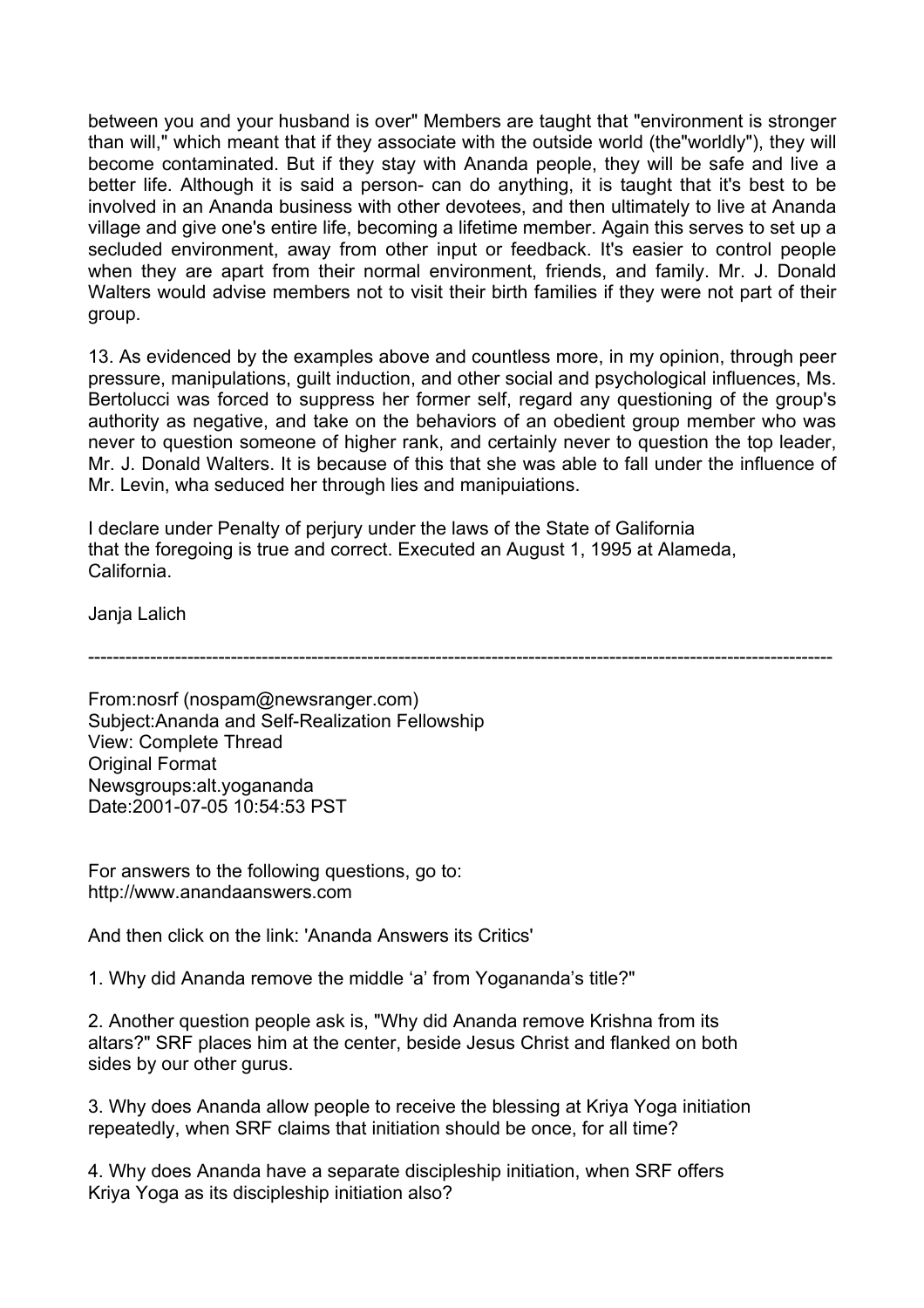5. Why does Ananda make an issue of the changes made by SRF in Master's books, when Master himself requested those changes?

6. Why does Ananda allow householders to give Kriya Yoga initiation, when Master stated he wanted only monastic ministers to give initiation?

7. Why have you, Kriyananda, founded a community—several of them, in fact—when Master changed his mind on this aspect of his mission toward the end of his life? Admittedly, he did suggest at one time that people form communities, but shouldn't his last wishes be your first priority?

8. Why do you, Kriyananda, quote Master as saying things that SRF neither quotes nor recognizes?

9. What right have you, Kriyananda—speaking, you claim, on behalf of your Guru—to contradict things his disciples of many years have said?

10. Why have you made changes in Yogananda's meditation techniques and energization exercises?

11. Why have you presumed to create an organization separate from SRF, when Master himself founded SRF? As his disciple shouldn't your first loyalty be to his organization?

12. Why did you publish another version, different from SRF's, of Yogananda's commentaries on the Rubaiyat of Omar Khayyam?

13. How can you presume to hold views of Master's work that differ from Daya Mata's? Are you unaware that Master transferred his spiritual mantle to her at his death? And have you no respect for the fact that she is God-realized?

14. Isn't it true that Master gave Daya Mata and the board of directors the "blueprint" for the future of the work?

------------------------------------------------------------------------------------------------------------------------

From:nojdw (nospam@newsranger.com) Subject:It's all about Walters View: Complete Thread Original Format Newsgroups:alt.yogananda Date:2001-09-20 21:02:43 PST

It's important to remember that this whole Ananda mess flows from one source: J.Donald **Walters** 

The entire 28 page newspaper handed out by Ananda at the SRF convocation is simply a rehash of things he has been saying for 40 years. He has succeeded in brainwashing hundreds of people to act as his puppets to carry out what he wants to do himself against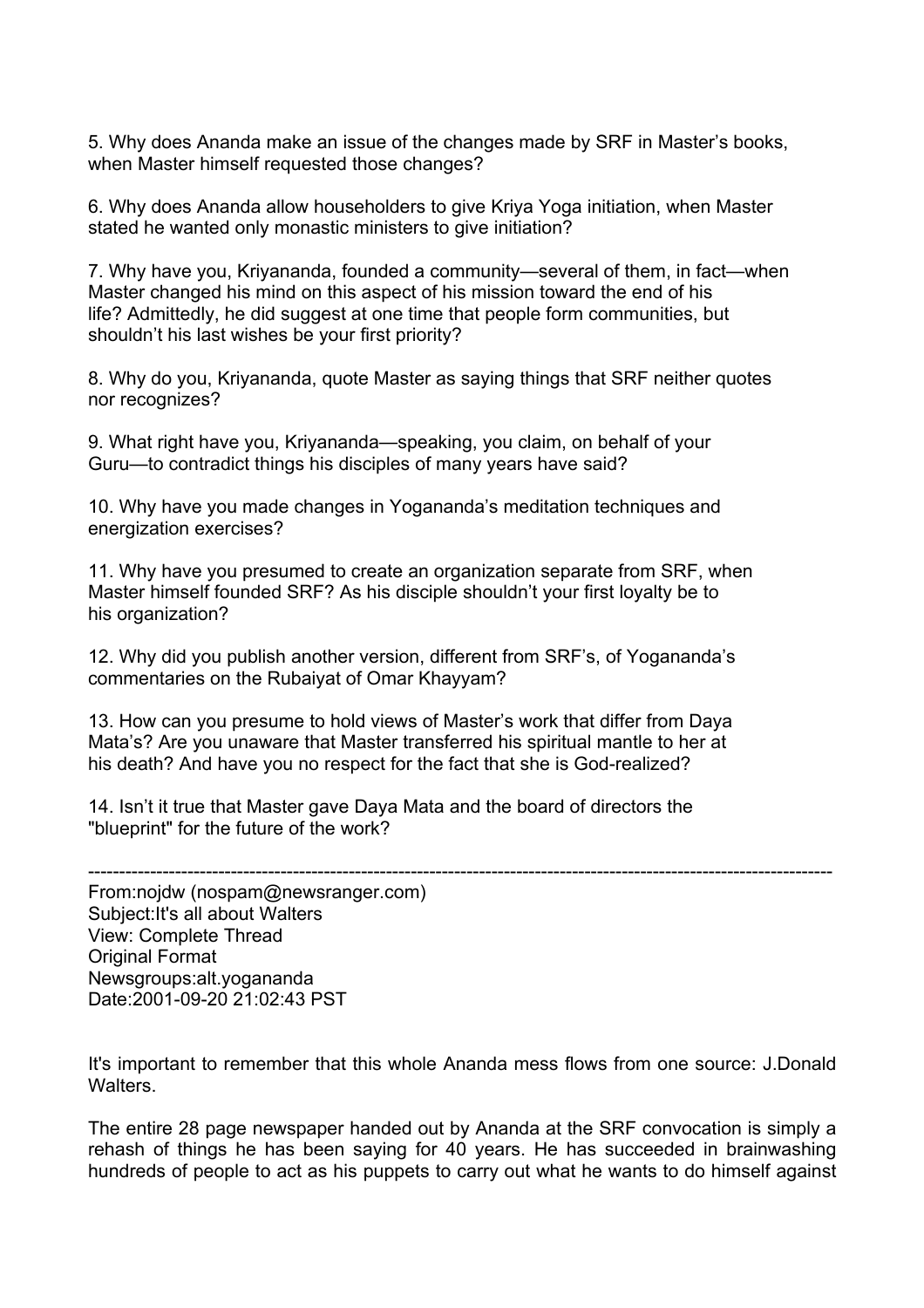SRF. He has never been able to come to terms with his forced expulsion from SRF in 1962. He feels alone and humiliated still.

He cannot acknowledge his own responsibility for this. He desperately wants SRF's attention and love. He is also still desperately angry and resentful. He is not mature enough spiritually to realize why they cannot accept his proposals for the work, which he is convinced are brilliant and logical. But attunement to the guru is what is important, not brilliance or logic. That he does not have.

Ananda almost worked. Many years ago, many sincere and experienced disciples believed Ananda's advertising and came there to live. But they all were forced out as Walters narcissism and lack of attunement became evident and began to insert itself more and more into the communities spiritual life. Walters is the one destroying Ananda, not SRF.

Another important point to remember is the principle that whatever Walters accuses SRF of doing, he is doing himself. It is mere Narcissistic projection.

"SRF has changed the teachings"?? Walters has not only changed a word here or there, but has completely replaced all of Yogananda's ceremonies, books, songs, lessons, etc, with his own

"SRF is attempting to make itself an intermediary between God and the disciple"??

Walters has actually said this, that he is the intermediary, beyond even Yogananda. He even wrote this:

"It is also vitally important at Ananda that other energies not be allowed to intrude themselves, as if to bypass Kriyananda and go straight to our gurus for guidance and inspiration...Yes, you can "go straight to Master," or to any other master in our line of gurus. Try it, please, if you like. See if they will accept you. Others have done so, however, and I have yet to see one of them flourish."

J. Donald Walters, in a twenty-three page letter to the Ananda community, posted on Ananda's website in December of 1998. (And removed, without explanation, several weeks later)

"SRF is cruel and cold, and forced old widows out of their homes"??

Ananda is infamous for it's treatment of it's members, giving them raw deals for their houses when they left. High community leaders have reneged on contracts and padded insurance claims, because "they are devotees".

The judge in the sexual abuse case stated for the record that Walters displayed an arrogant, cold and callous attitude toward the women and the entire proceeding.

"SRF wants a monopoly on the teachings"?? Ananda existed for over 20 years, selling books, tapes, teaching the techniques, they had everything they needed for their spiritual growth. There are many other groups as well as Ananda. SRF left them all alone. But Walters couldn't sell the teachings, or put his name and stamp on it, as he did the Rubiyat, which the Library Journal called "a complete restructuring and rewriting".